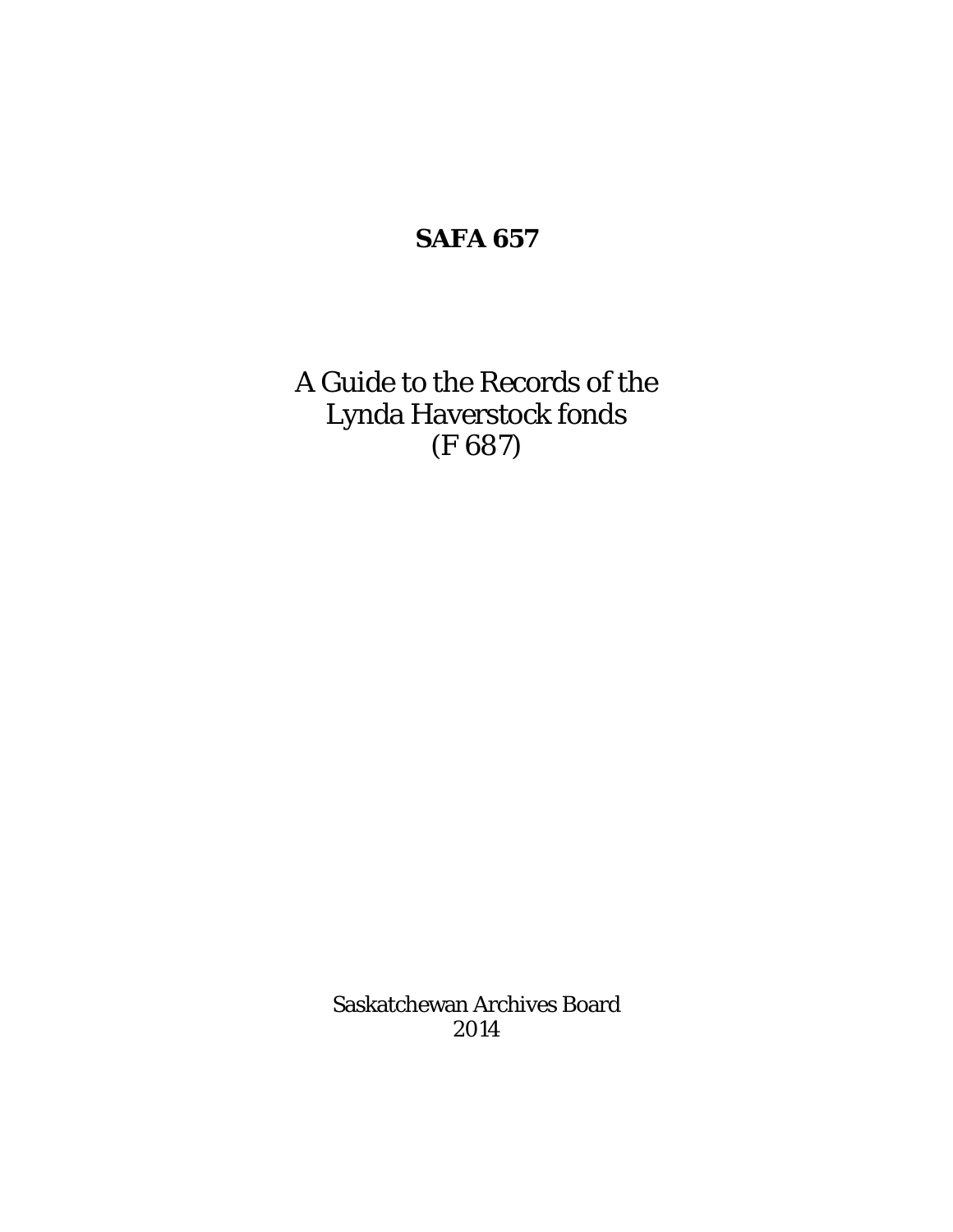## **THIS FONDS INCLUDES RESTRICTED RECORDS**

## **PLEASE CONSULT REFERENCE ARCHIVIST FOR DETAILS**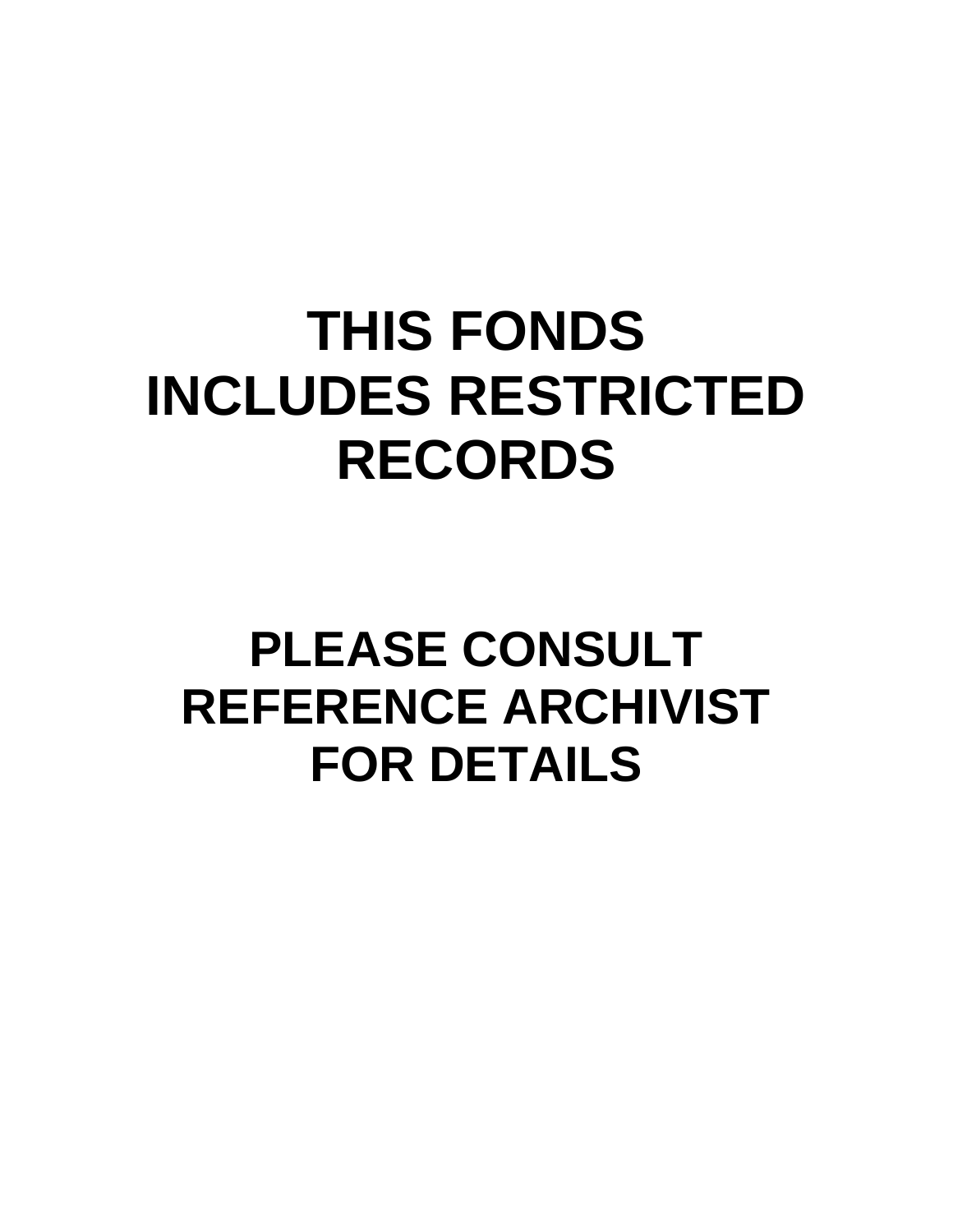### **PRIVATE RECORDS AUTHORITY DESCRIPTION**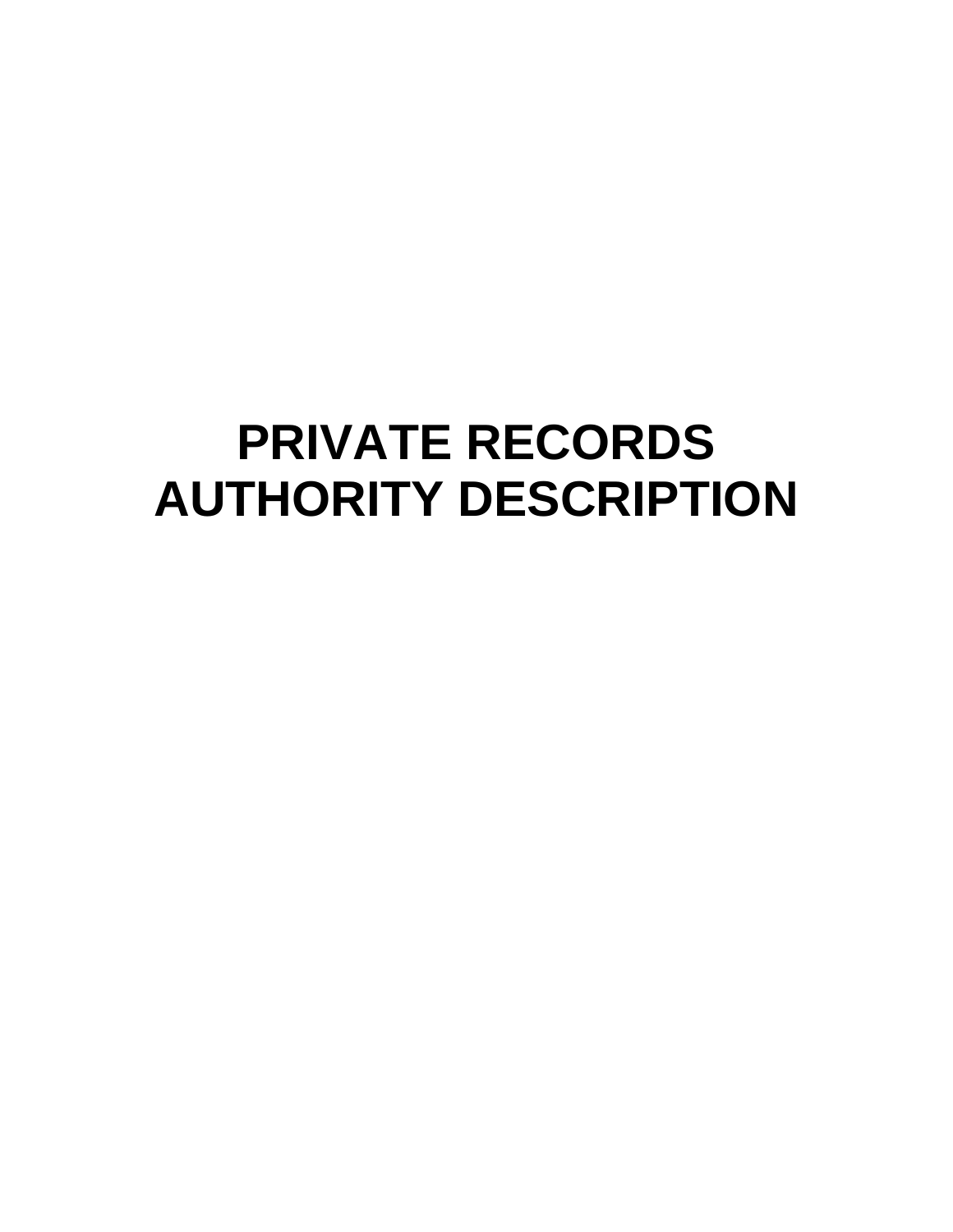#### **Saskatchewan Archives Board Authority Record**

**Individual (PA 524) Haverstock, Lynda M. (Lynda Maureen), 1948-**

#### **About this records creator:**

**Authorized Heading** Haverstock, Lynda M. (Lynda Maureen), 1948- **Brief Biographical Sketch** Lynda M. Haverstock was born in 1948 in Swift Current, Saskatchewan. She was employed as an educator and clinical psychologist prior to her election as leader of the Saskatchewan Liberal Party in 1989. Haverstock served as the Member of the Saskatchewan Legislative Assembly for Saskatoon Greystone from 1991 to 1995. She resigned as leader in 1995 and continued to serve as an Independent MLA until 1999. Haverstock served as Saskatchewan's 19th lieutenant governor from 2000 to 2006. Haverstock currently (2014) resides in Saskatoon. **Biographical Sketch** Lynda Maureen Haverstock was born on September 16, 1948 in Swift Current, Saskatchewan to Thomas Edward Ham and O'Nita (McCaskill) Ham. Haverstock completed her primary education in Swift Current and completed Grades 11 and 12 as an adult. She later attended the University of Saskatchewan, where she completed Bachelor of Education (1972), Master of Education (1977), and Doctor of Philosophy (1985) degrees. From 1972 to 1980, Haverstock worked as a special needs educator and consultant in Saskatoon. She was registered as a psychologist in Saskatchewan in 1987. From 1986 to 1989, she was employed as a psychologist with the Saskatoon Mental Health Clinic and was a sessional lecturer at the University of Saskatchewan. Haverstock was also employed as a research associate with the Centre for Agricultural Medicine in Saskatoon specializing in farm stress. Haverstock served on numerous professional committees, established various programs, delivered hundreds of seminars and workshops and contributed to numerous publications. Active in the Liberal Party in the 1980s, Haverstock's political career began in April 1989 when she was elected leader of the Saskatchewan Liberal Party. She was the first woman elected leader of a political party in Saskatchewan. Haverstock served as a Liberal Member of the Legislative Assembly of Saskatchewan (MLA) for the Saskatoon Greystone constituency from 1991 to 1995. Haverstock served as Leader of the Official Opposition from June 22, 1995 until November 12, 1995, when she resigned as leader. She remained as an independent MLA for Saskatoon Greystone until her retirement from provincial politics in 1999. During her legislative service, Haverstock was a member of the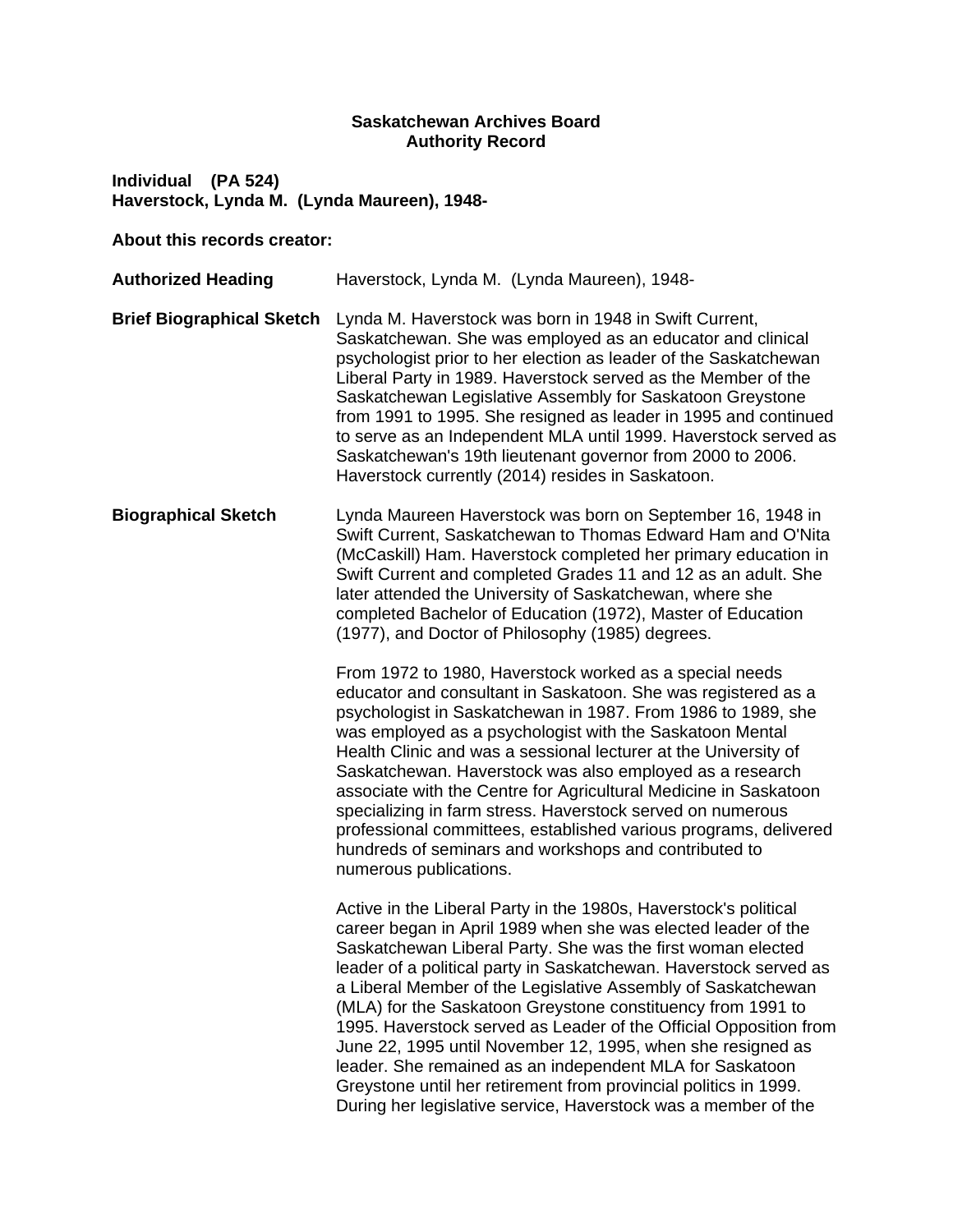|                                                                                            | Standing Committees of Public Accounts, Crown Corporations,<br>Board of Internal Economy, Rules and Procedures and<br><b>Constitutional Affairs.</b>                                                                                                                                                                                                                                                                                                                                                                                                                                         |  |
|--------------------------------------------------------------------------------------------|----------------------------------------------------------------------------------------------------------------------------------------------------------------------------------------------------------------------------------------------------------------------------------------------------------------------------------------------------------------------------------------------------------------------------------------------------------------------------------------------------------------------------------------------------------------------------------------------|--|
|                                                                                            | After her retirement from politics, Haverstock worked briefly as a<br>radio show host before being appointed as Saskatchewan's 19th<br>lieutenant governor. She was appointed by Jean Chrétien and<br>sworn in on February 21, 2000. Although her term expired in<br>2005, Haverstock was asked to remain in office for an additional<br>year. One of her major initiatives as lieutenant governor was the<br>Celebration of the Arts programs in 2005 to commemorate<br>Saskatchewan's Centennial. Haverstock was succeeded as<br>lieutenant governor by Gordon Barnhart on August 1, 2006. |  |
|                                                                                            | In May 2007, Haverstock was appointed president and CEO of<br>Tourism Saskatchewan and served in that position until 2012. In<br>October 2012, Haverstock became senior vice-president, special<br>projects, with RMD Engineering Inc. in Saskatoon. Haverstock<br>continues (2014) to reside in Saskatoon.                                                                                                                                                                                                                                                                                  |  |
|                                                                                            | Haverstock is the recipient of numerous honours and awards,<br>including the Order of Canada; the Saskatchewan Order of Merit;<br>the Chancellor's Community Recognition Award from Royal Roads<br>University; and the Distinguished Canadian Award. She has been<br>awarded honorary doctorate degrees from universities across<br>Canada and was named one of the University of Saskatchewan's<br>100 Alumni of Influence.                                                                                                                                                                 |  |
|                                                                                            | Haverstock has one daughter and numerous grandchildren. She<br>married Harley Olsen in 1991.                                                                                                                                                                                                                                                                                                                                                                                                                                                                                                 |  |
| <b>Variant Name(s)</b>                                                                     | Hon. Lynda M. Haverstock                                                                                                                                                                                                                                                                                                                                                                                                                                                                                                                                                                     |  |
|                                                                                            | Dr. Lynda M. Haverstock                                                                                                                                                                                                                                                                                                                                                                                                                                                                                                                                                                      |  |
|                                                                                            | Lynda Haverstock                                                                                                                                                                                                                                                                                                                                                                                                                                                                                                                                                                             |  |
| Rule(s)                                                                                    | Rules for Archival Description (RAD).                                                                                                                                                                                                                                                                                                                                                                                                                                                                                                                                                        |  |
| Source(s)                                                                                  | AMICUS Authorities - May 5, 1986                                                                                                                                                                                                                                                                                                                                                                                                                                                                                                                                                             |  |
|                                                                                            | Saskatchewan Executive and Legislative Directory (SELD)                                                                                                                                                                                                                                                                                                                                                                                                                                                                                                                                      |  |
|                                                                                            | Saskatchewan Politicians: Lives Past and Present                                                                                                                                                                                                                                                                                                                                                                                                                                                                                                                                             |  |
|                                                                                            | Various internet websites                                                                                                                                                                                                                                                                                                                                                                                                                                                                                                                                                                    |  |
| Archival records linked to this records creator:<br><b>Lynda Haverstock fonds</b><br>F 687 |                                                                                                                                                                                                                                                                                                                                                                                                                                                                                                                                                                                              |  |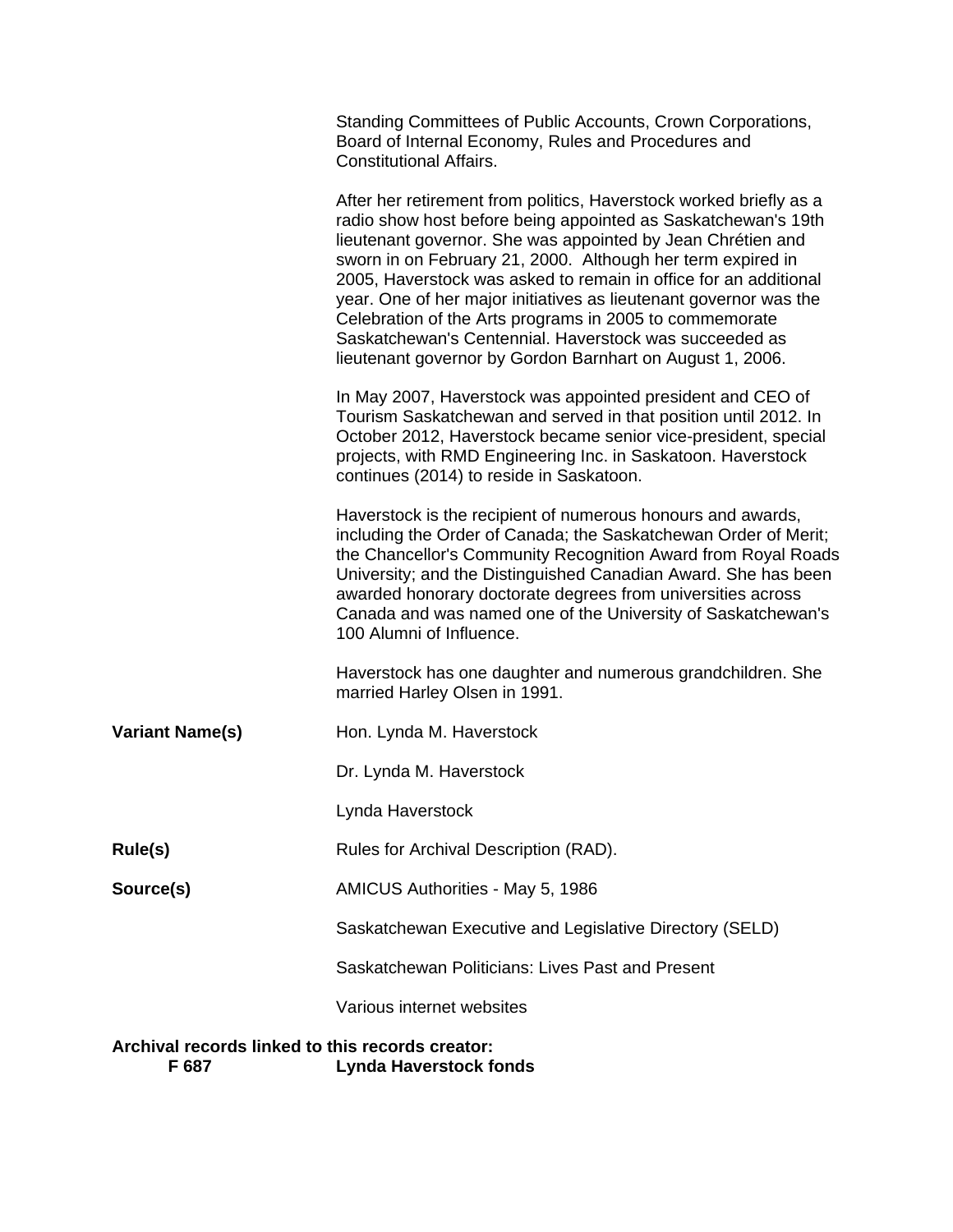### **FONDS DESCRIPTION**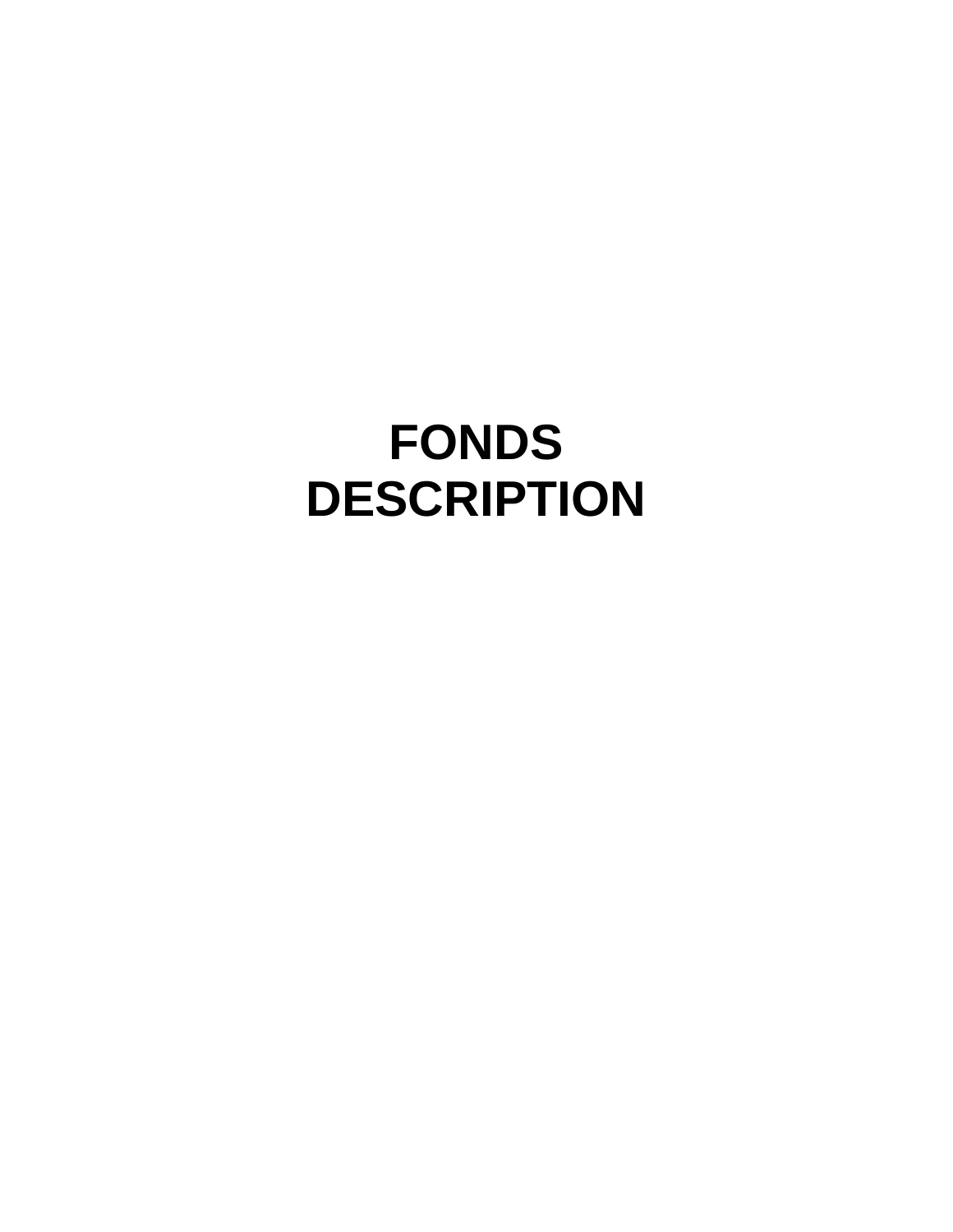#### **Saskatchewan Archives Board Records Description**

#### **F 687 Lynda Haverstock fonds**

| About these records:                           |                                                                       |
|------------------------------------------------|-----------------------------------------------------------------------|
| <b>Unique Identifier</b>                       | F 687                                                                 |
| <b>Title of Records</b>                        | Lynda Haverstock fonds                                                |
| <b>Level of Description</b>                    | Fonds                                                                 |
| <b>Descriptive System</b>                      | Private                                                               |
| <b>Dates of Creation</b>                       | 1946-2012                                                             |
| <b>Predominant Dates of</b><br><b>Creation</b> | 1989-2006                                                             |
| <b>Physical Description</b>                    | 8.400 m of textual records                                            |
|                                                | 808 photographs : prints, col.                                        |
|                                                | 48 photographs: prints, b&w                                           |
|                                                | 519 photographs : negatives, b&w, col.; 35 mm                         |
|                                                | 6 prints : posters                                                    |
|                                                | 53 videocassettes (ca. 40 hr.): VHS, col., sd.                        |
|                                                | 9 optical discs (ca. 9 hr.): DVD, col., sd.                           |
|                                                | 1 audio disc (6 min., 39 sec.)                                        |
|                                                | 15 audio cassettes (ca. 10 hr.)                                       |
|                                                | 9 audio compact discs (ca. 6 hr.)                                     |
|                                                | 1 audio reel (3 min., 10 sec.)                                        |
|                                                | 2 audio cassettes (ca. 2 hr.) : micro-cassette                        |
|                                                | 864 photographs on 4 CD-Rs (1065.000 MB) (1065.000 MB) :<br>JPG, col. |
|                                                | 2 computer disks                                                      |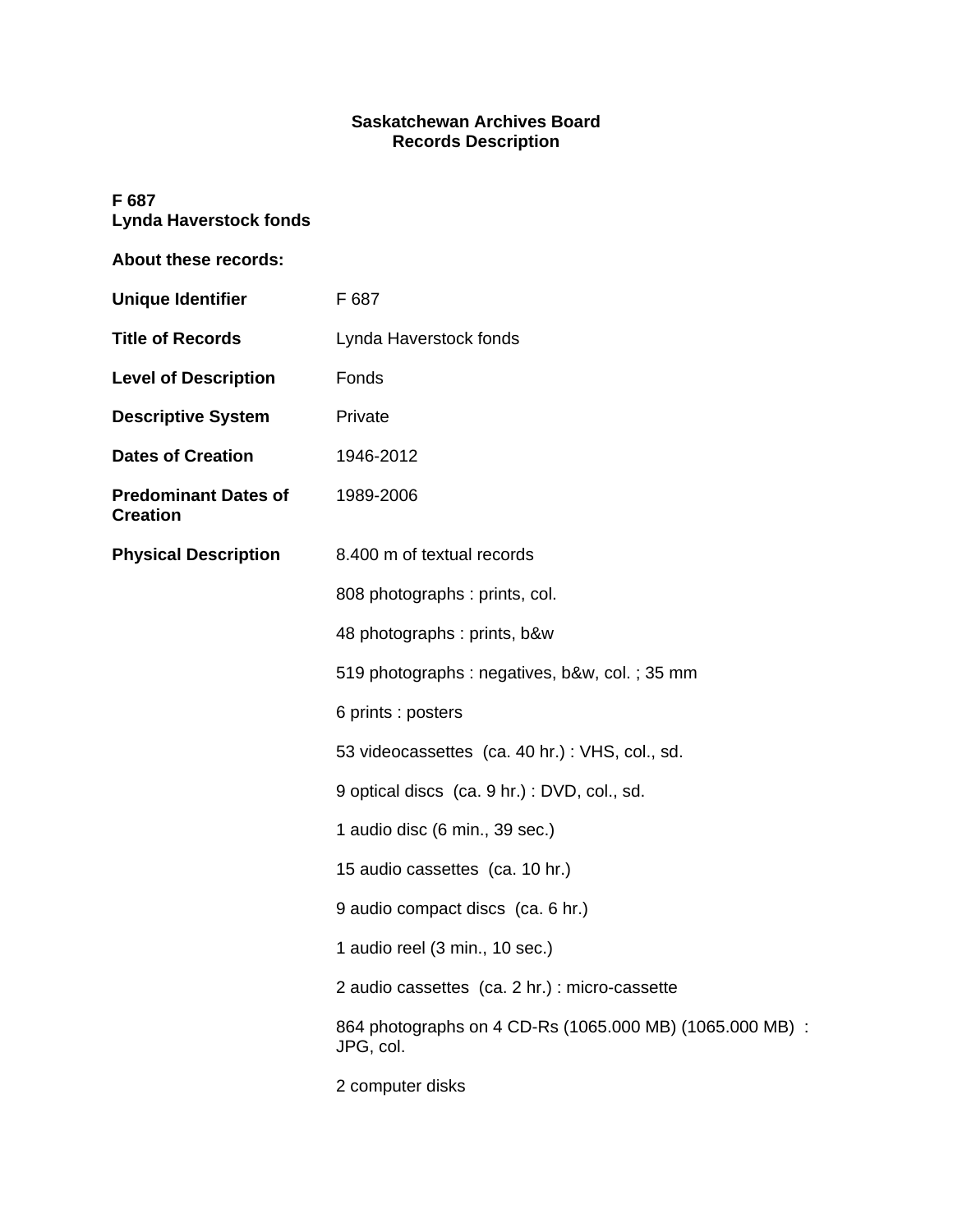| <b>Link to Authority</b>                                 | Lynda M. Haverstock was born in 1948 in Swift Current,<br>Saskatchewan. She was employed as an educator and clinical<br>psychologist prior to her election as leader of the Saskatchewan<br>Liberal Party in 1989. Haverstock served as the Member of the<br>Saskatchewan Legislative Assembly for Saskatoon Greystone<br>from 1991 to 1995. She resigned as leader in 1995 and continued<br>to serve as an Independent MLA until 1999. Haverstock served as<br>Saskatchewan's 19th lieutenant governor from 2000 to 2006.<br>Haverstock currently (2014) resides in Saskatoon. |
|----------------------------------------------------------|---------------------------------------------------------------------------------------------------------------------------------------------------------------------------------------------------------------------------------------------------------------------------------------------------------------------------------------------------------------------------------------------------------------------------------------------------------------------------------------------------------------------------------------------------------------------------------|
|                                                          | See:<br>Haverstock, Lynda M. (Lynda Maureen), 1948-                                                                                                                                                                                                                                                                                                                                                                                                                                                                                                                             |
| <b>Direct Acquisition from</b><br><b>Records Creator</b> | Lynda Haverstock donated these records to the Regina office,<br>Saskatchewan Archives in three accessions between 2010 and<br>2014: 2010-217 (May 4, 2010); 2011-125 (June 30, 2011) and<br>2014-102 (August 19, 2014).                                                                                                                                                                                                                                                                                                                                                         |
| <b>Scope and Content</b>                                 | This fonds consists of records created, accumulated and used by<br>Lynda Haverstock of Saskatoon, Saskatchewan. The records<br>relate mainly to her activities as a clinical psychologist; leader of<br>the Saskatchewan Liberal Party; Liberal and Independent Member<br>of the Legislative Assembly of Saskatchewan representing the<br>Saskatoon Greystone constituency; Leader of the Opposition;<br>19th Lieutenant Governor of Saskatchewan; and president/CEO of<br>Tourism Saskatchewan.                                                                                |
|                                                          | The fonds includes public, private and political records.                                                                                                                                                                                                                                                                                                                                                                                                                                                                                                                       |
|                                                          | The types of records included are correspondence; memoranda;<br>publications; programmes and invitations; speeches; appointment<br>diaries; photographs; posters; moving images; and sound<br>recordings.                                                                                                                                                                                                                                                                                                                                                                       |
|                                                          | The fonds includes a small volume of Haverstock's personal<br>records including correspondence; appointment diaries;<br>certificates/awards; greeting cards; and biographical information.                                                                                                                                                                                                                                                                                                                                                                                      |
|                                                          | No series assignment was applied to the records in this fonds.                                                                                                                                                                                                                                                                                                                                                                                                                                                                                                                  |
| <b>Access Restrictions</b>                               | These records are subject to access restrictions according to the<br>terms of an agreement with the donor dated 6 May 2014. Please<br>consult reference archivist for assistance.                                                                                                                                                                                                                                                                                                                                                                                               |
| <b>Terms Governing Use</b>                               | Use, publication and/or reproduction are subject to terms of an<br>agreement with the donor dated 6 May 2014 and the conditions of<br>the Copyright Act. Please consult reference archivist for<br>assistance.                                                                                                                                                                                                                                                                                                                                                                  |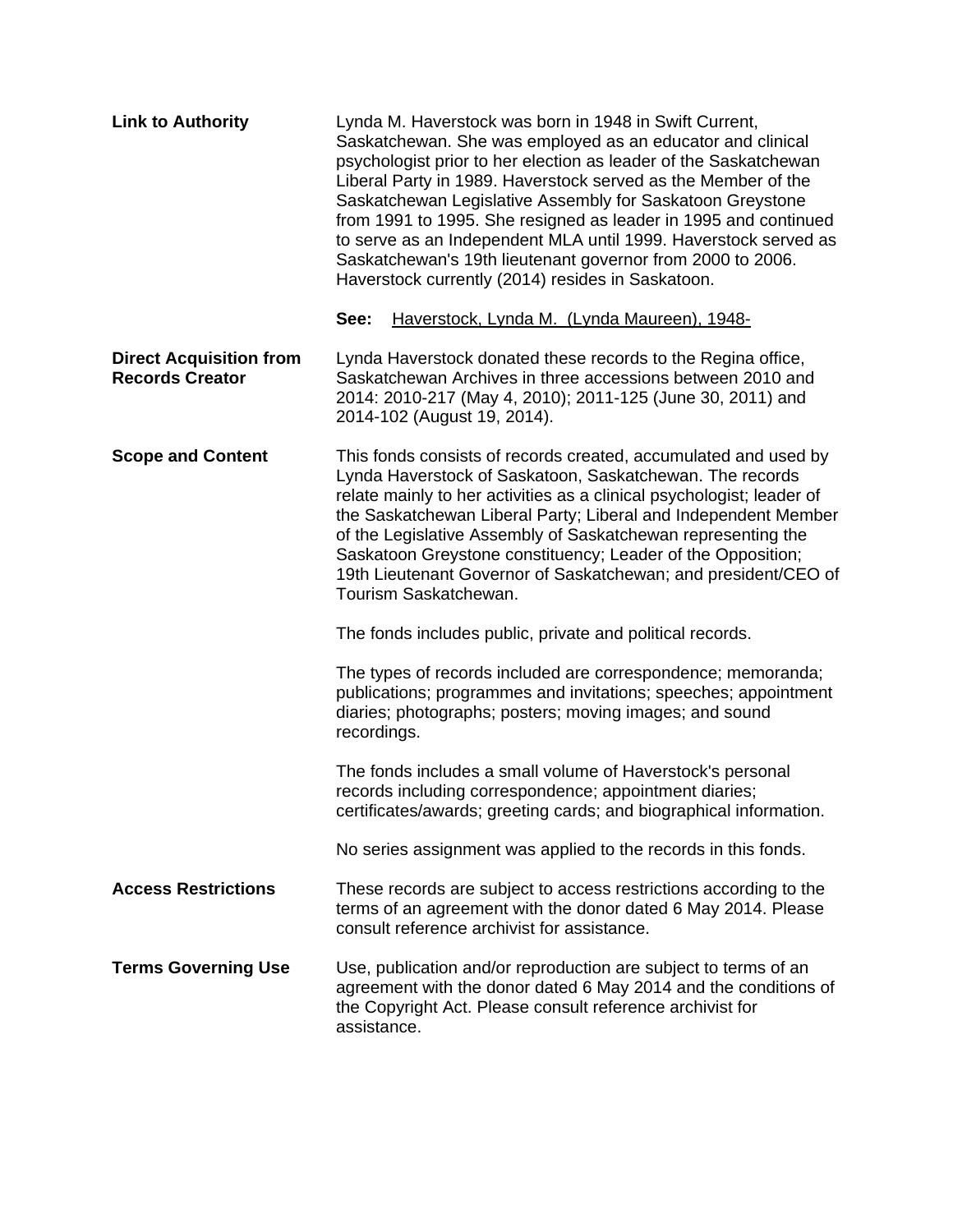| <b>Reference Tools</b>        | SAFA 657 consists of a fonds description and box listings of<br>textual records, moving images and sound recordings. Item<br>descriptions of some of the photographs are available in<br>Threshold.                                 |  |  |
|-------------------------------|-------------------------------------------------------------------------------------------------------------------------------------------------------------------------------------------------------------------------------------|--|--|
| <b>Physical Condition</b>     | Records are in good physical condition.                                                                                                                                                                                             |  |  |
| <b>Conservation Note</b>      | Textual records were placed in acid-free file folders. Metal clips<br>and other fasteners were removed. Photographic prints and<br>negatives were placed in sleeves.                                                                |  |  |
| <b>Accruals</b>               | Further accruals are expected.                                                                                                                                                                                                      |  |  |
| <b>Source of Description</b>  | Content of the fonds                                                                                                                                                                                                                |  |  |
| <b>Former Code(s)</b>         | Moving images: MI-3589 to MI-3649                                                                                                                                                                                                   |  |  |
|                               | Photographs: GM-PH-2072 to GM-PH-2080; GM-PH-2670 to GM-<br>PH-2706; GM-PH 2712 to GM-PH 2716                                                                                                                                       |  |  |
|                               | Posters: GM-DA-4 (1)-(5); GM-DA-5                                                                                                                                                                                                   |  |  |
|                               | Sound recordings: SR-144 to SR-170                                                                                                                                                                                                  |  |  |
| <b>Consulting the Records</b> | To consult the records, visit or contact the Regina office.                                                                                                                                                                         |  |  |
| <b>Arrangement Note(s)</b>    | Order imposed by archivist. File titles in square brackets supplied<br>by archivist.                                                                                                                                                |  |  |
| <b>General Note(s)</b>        | Location for retrieval: Regina - Henderson                                                                                                                                                                                          |  |  |
|                               | Some of the photographs were retained in the textual records and<br>were not described at the item level.                                                                                                                           |  |  |
|                               | The fonds includes photographs in print and negative format that<br>were received loose and did not have any or all accompanying<br>information, such as date or geographical location. These<br>photographs are located in Box 44. |  |  |
|                               | Please consult reference archivist for access to records in digital<br>storage.                                                                                                                                                     |  |  |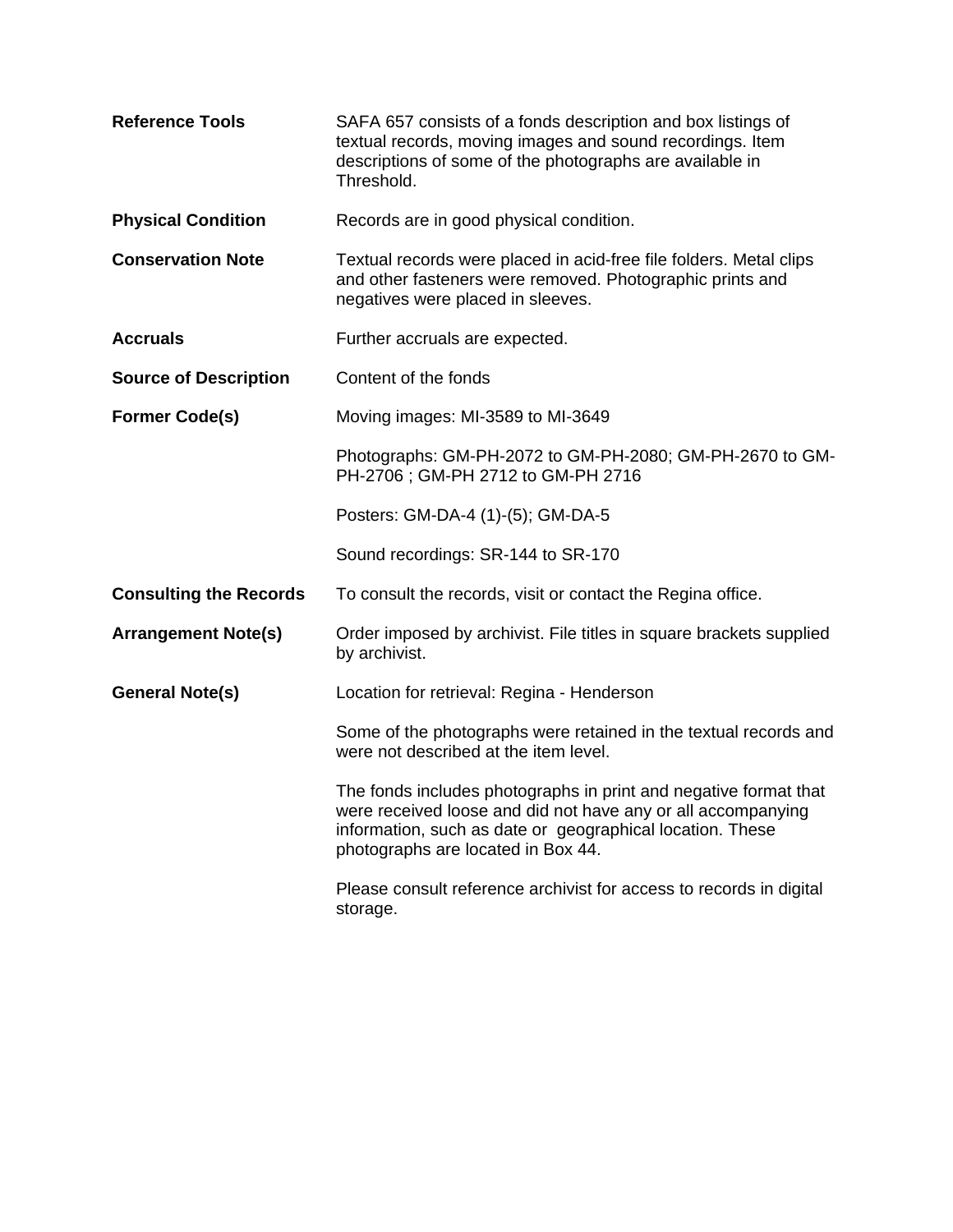### **SEE THRESHOLD FOR DESCRIPTIONS OF SOME OF THE PHOTOGRAPHS IN THIS FONDS**

**GM-PH-2072 to GM-PH-2080; GM-PH-2670 to GM-PH-2706; GM-PH-2712 to GM-PH-2716**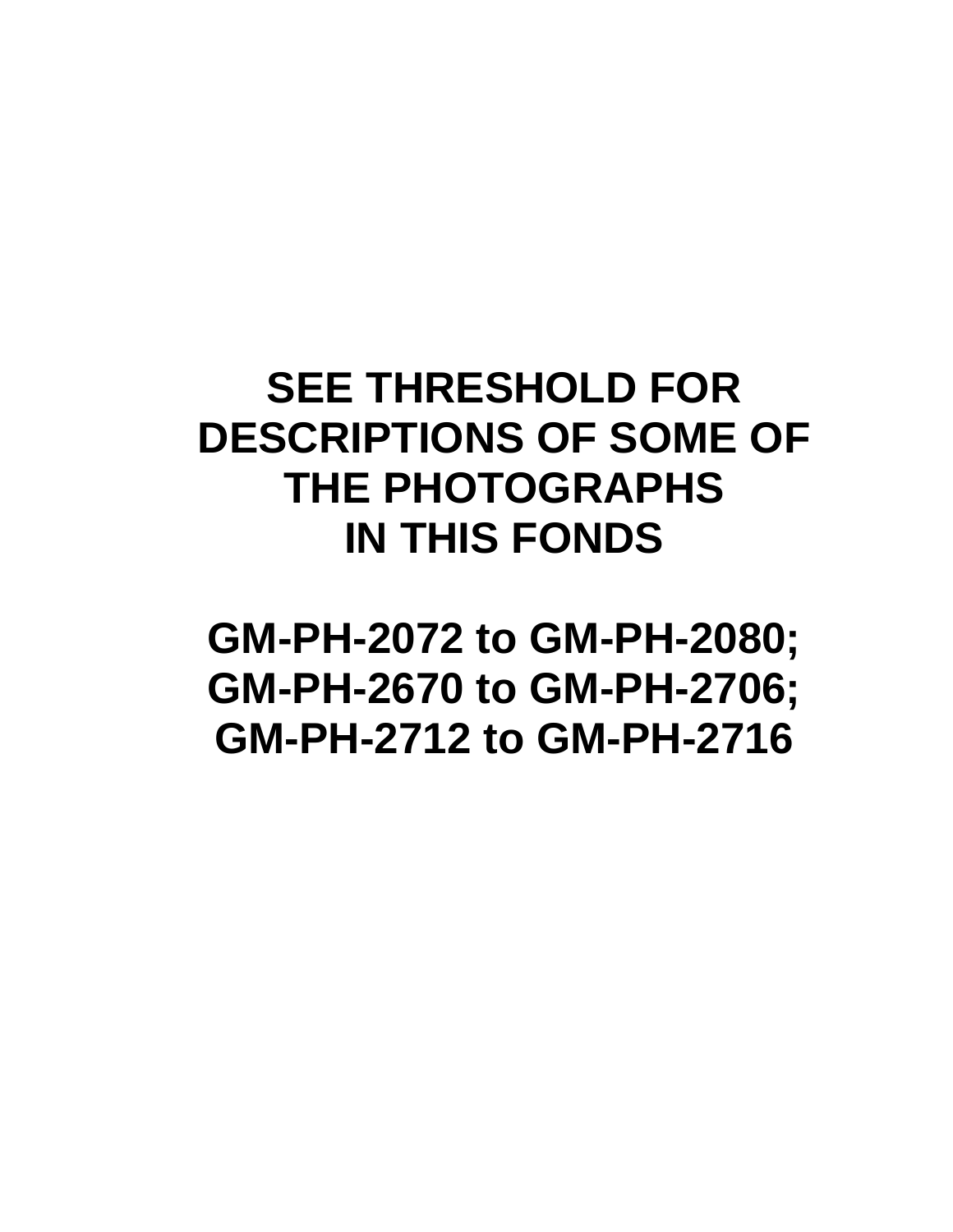### **SEE THRESHOLD FOR DESCRIPTIONS OF THE POSTERS IN THIS FONDS**

### **GM-DA-4 (1)-(5) and GM-DA-5**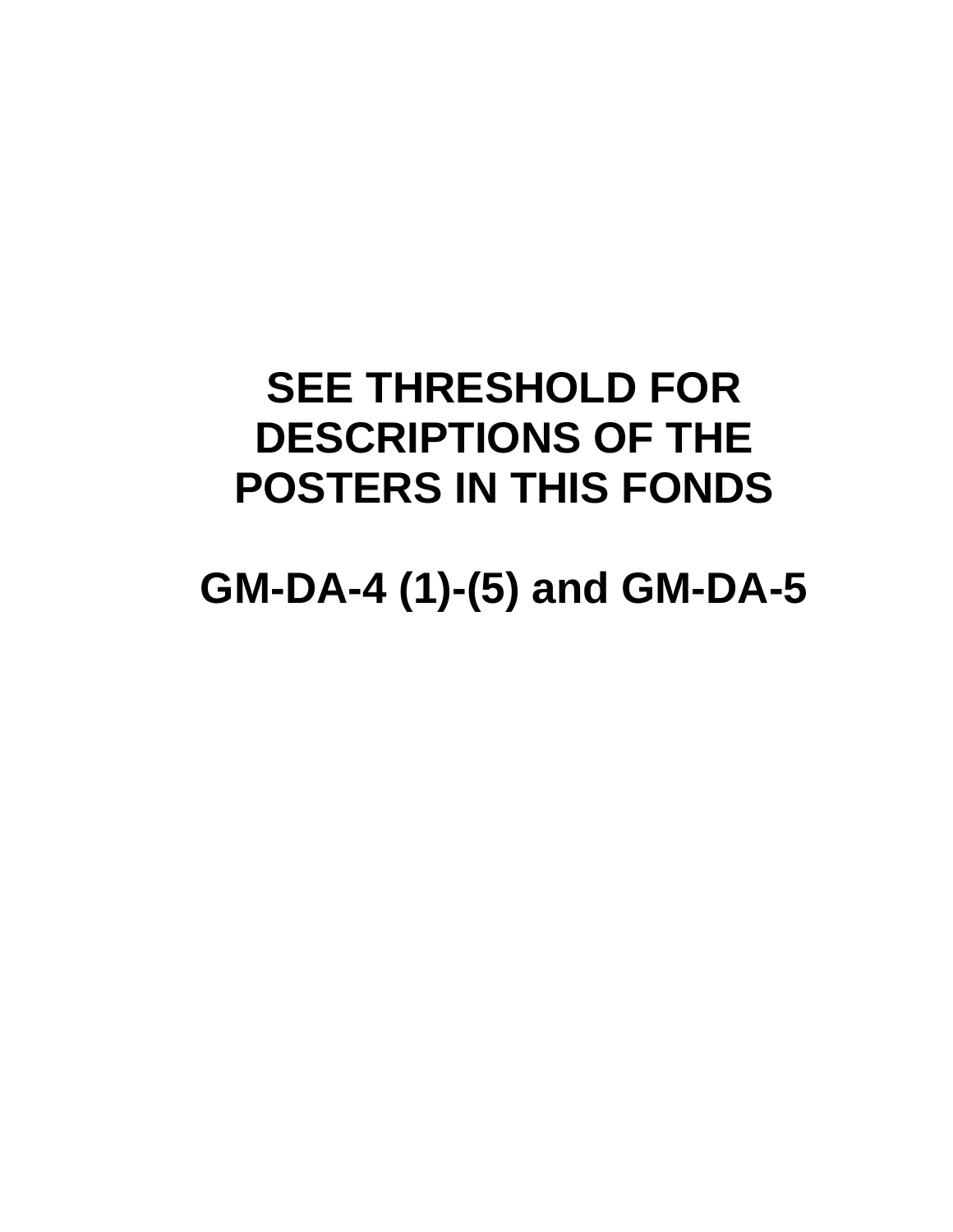# **FILE LIST**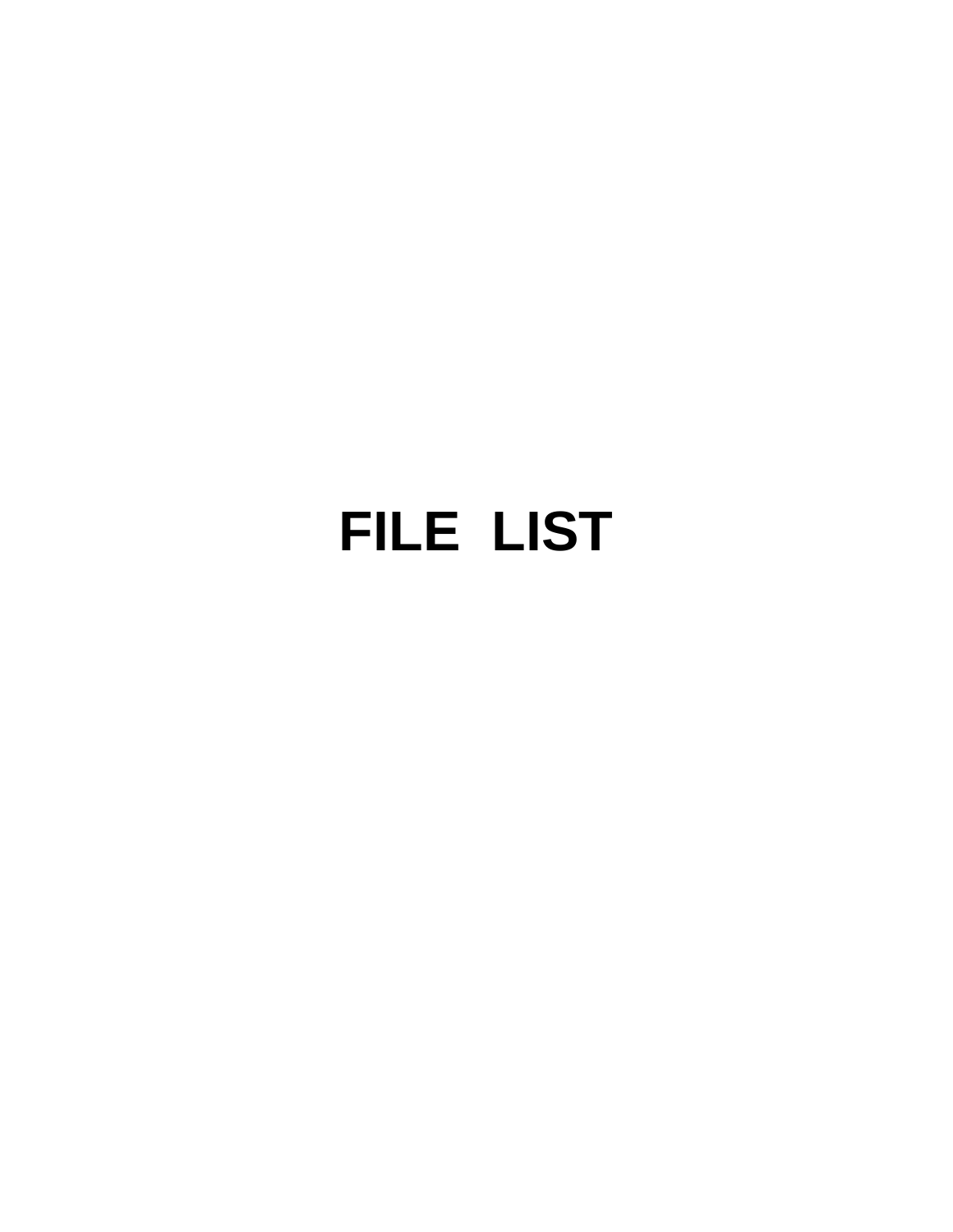| <b>Title</b>                                                                                                                 | Dates      | <b>Non-Textual Material</b> |
|------------------------------------------------------------------------------------------------------------------------------|------------|-----------------------------|
| <b>Box 1: Psychologist Records</b>                                                                                           |            |                             |
| Aerobics in Water                                                                                                            | 198-?      |                             |
| <b>Burnout</b>                                                                                                               | 1981-1983  |                             |
| Centre for Agricultural Medicine                                                                                             | 1998-1999  |                             |
| [Clarke Institute of Psychiatry]                                                                                             | 1988       |                             |
| [Correspondence Weight Control Program]                                                                                      | 1985       |                             |
| [Council for Exceptional Children, Saskatchewan<br>Federation]                                                               | 1977-1981  |                             |
| <b>Ethical</b>                                                                                                               | 1979-1982  |                             |
| <b>Farm Stress</b>                                                                                                           | 198-?      |                             |
| <b>Grief and Assertiveness</b>                                                                                               | 1981-1987  |                             |
| [Haverstock - Directed Research 900 Study on<br>Familial and Psychosocial Factors Related to<br><b>Adolescent Pregnancy]</b> | 1983       |                             |
| <b>Managing Stress in Uncertain Times</b>                                                                                    | 198-?      |                             |
| [Mental Health Services Branch Clinical<br>Conference Banquet and Awards, Weyburn]                                           | 1987       |                             |
| [Psychology 257.3 Course Materials]                                                                                          | 1986-1987  |                             |
| <b>Relaxation Therapy</b>                                                                                                    | 198-?      |                             |
| [Saskatchewan College of Psychologists]                                                                                      | 1987, 2002 |                             |
| [Saskatchewan Psychologist]                                                                                                  | 1987       |                             |
| [Saskatoon Mental Health Clinic - Leave of<br>Absence]                                                                       | 1989       |                             |
| [U of S Clinical Psychology Program<br>Comprehensive Exam]                                                                   | 1979-1983  |                             |
| [Agriculture Policy Sub-Committee]                                                                                           | 1994       |                             |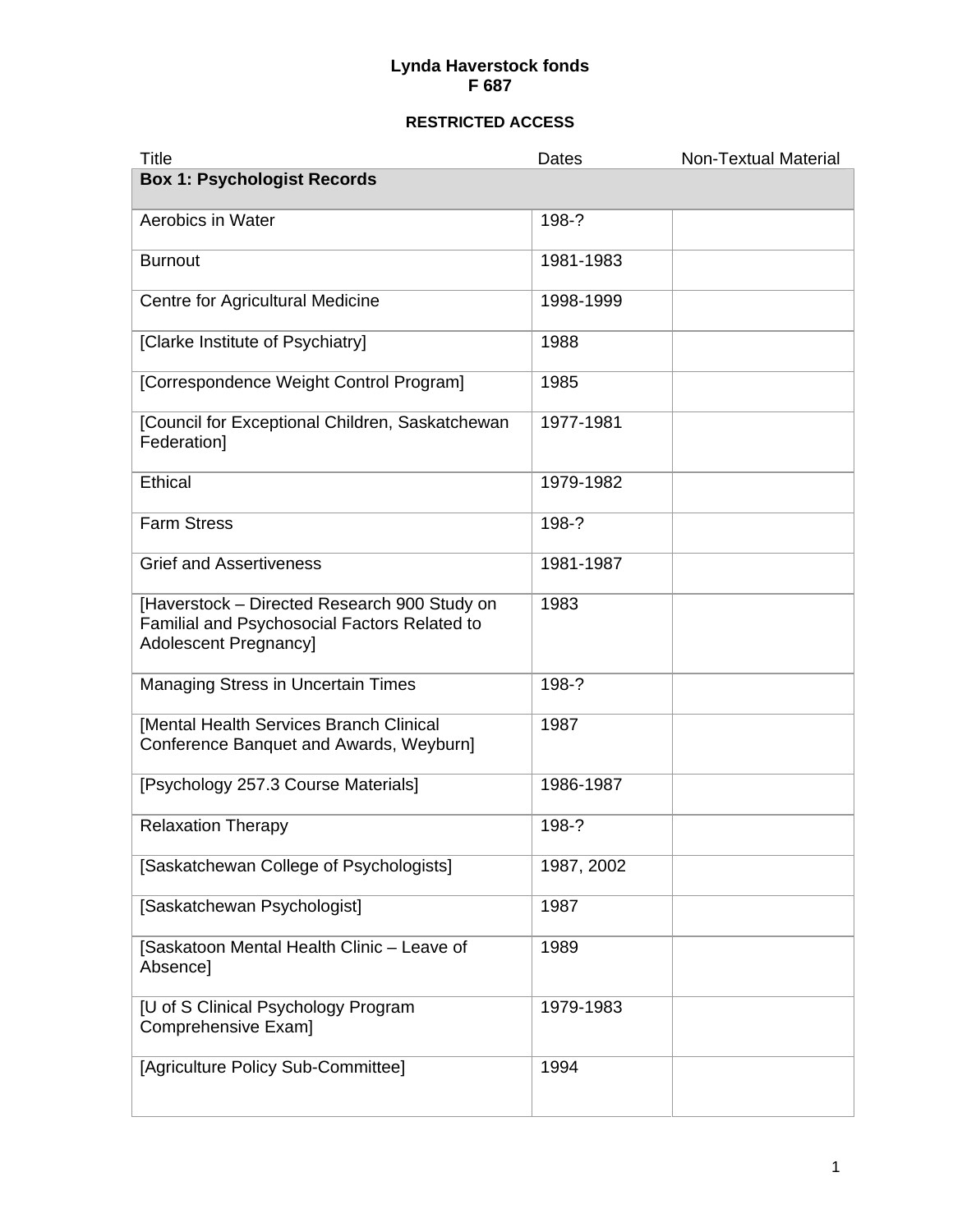| <b>Title</b>                                                     | Dates               | Non-Textual Material                                                    |
|------------------------------------------------------------------|---------------------|-------------------------------------------------------------------------|
| Box 1: Political Records continued                               |                     |                                                                         |
| <b>Arthur Child</b>                                              | 1982, 1995-<br>1996 | 2 photographs :<br>prints, col.                                         |
| Articles; 1973-1983                                              | 1973, 1976-<br>1983 |                                                                         |
| Articles '84, 1984                                               | 1984                |                                                                         |
| Articles '85, 1985                                               | 1985                |                                                                         |
| Articles '86, 1986                                               | 1986                |                                                                         |
| Articles '87, 1987                                               | 1987                |                                                                         |
| Articles '88, 1988                                               | 1988                |                                                                         |
| Articles; 1989-1992                                              | 1989-1992           |                                                                         |
| <b>Box 2: Political Records</b>                                  |                     |                                                                         |
| [1986 Campaign - Policy Platform Papers]                         | 1986                |                                                                         |
| 1991 Campaign Policy; File C                                     | 1991                |                                                                         |
| 1991 Campaign Tour; File C                                       | 1991                | 1 computer disc: 14<br>x 14 cm (made paper<br>copies of 2<br>documents) |
| Campaign '95 Campaign Releases/Media Notices                     | 1995                |                                                                         |
| Campaign '95 Leader's Tour Master Binder                         | 1995                |                                                                         |
| 1995 Campaign                                                    | 1995                |                                                                         |
| <b>Campaign Reports</b>                                          | 1995                |                                                                         |
| [Canada West Foundation "Re-Inventing<br>Parliament" Conference] | 1994                |                                                                         |
| Candidate Info. 1991                                             | 1991                |                                                                         |
| [Caucus Retreat]                                                 | 1995                |                                                                         |
| [CCAF]                                                           | 1994                |                                                                         |
| [Christmas Cards - Haverstock]                                   | 199-?               |                                                                         |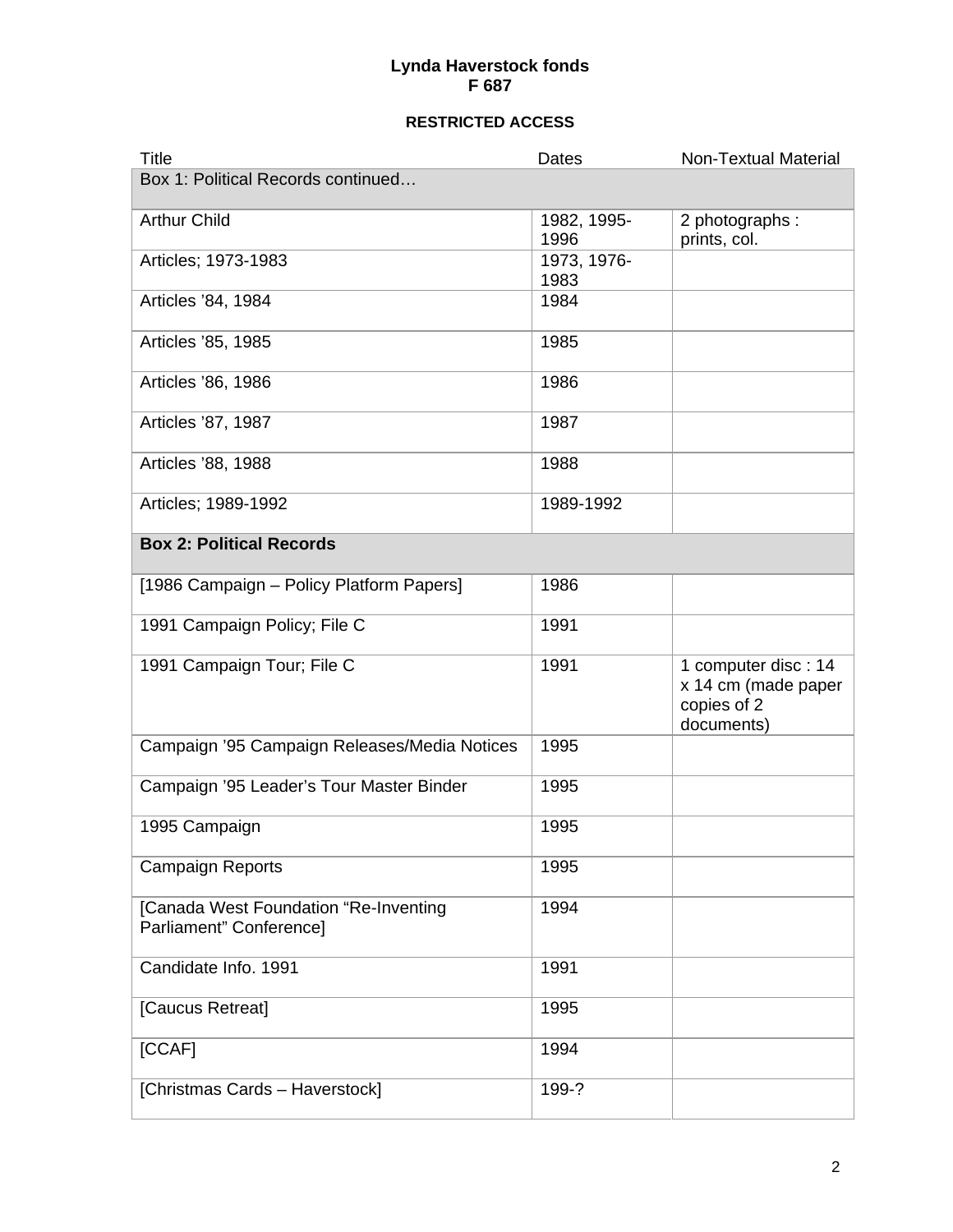| <b>Title</b>                                      | Dates     | Non-Textual Material |
|---------------------------------------------------|-----------|----------------------|
| Box 2: Political Records continued                |           |                      |
| [Communications Committee]                        | 1994      |                      |
| [Conference on Prairie Integration]               | 1992      |                      |
| [Contributions / Expenses - 1995 Election]        | 1995      |                      |
| [Correspondence]                                  | 1990-1995 |                      |
| [Correspondence - Tony Merchant]                  | 1990-1997 |                      |
| [Dacum Workshop]                                  | 1994      |                      |
| Democratic Reform Policy and Statements           | 1991-1993 |                      |
| <b>DMZ Proposal</b>                               | 1993      |                      |
| [Donations]                                       | 1992-1995 |                      |
| [Education / Economic Development]                | 1992-1997 |                      |
| <b>Box 3: Political Records</b>                   |           |                      |
| [1991 Election Campaign]                          | 1990-1991 |                      |
| [1991 Election Campaign - Various]                | 1991      |                      |
| [Election '91 Candidate Debriefing / Evaluations] | 1991      |                      |
| 1991 Election Media Articles                      | 1991      |                      |
| [1995 Election Campaign]                          | 1994-1995 |                      |
| [1995 Election - Candidates by Constituency]      | 1995      |                      |
| 1995 Election Conservative Platform               | 1995      |                      |
| [1995 Election Debate - Speaking Notes]           | 1995      |                      |
| 1995 Election Finances and Official Returns       | 1995      |                      |
| [1995 Election - Haverstock Campaign Expenses]    | 1995      |                      |
| 1995 Election Liberal Platform Document           | 1995      |                      |
| 1995 Election New Democratic Platform             | 1995      |                      |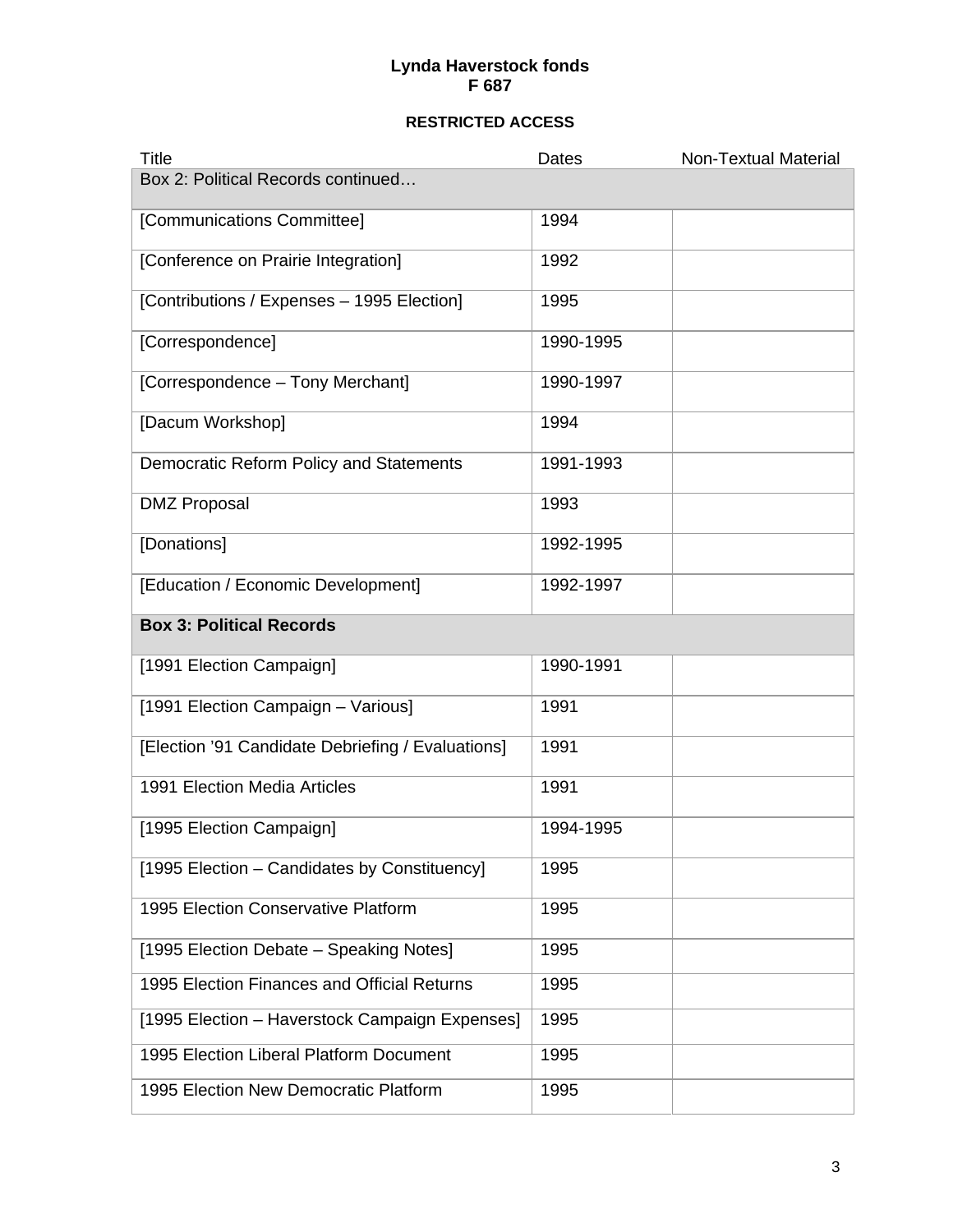| <b>Title</b>                                                                  | Dates     | <b>Non-Textual Material</b> |
|-------------------------------------------------------------------------------|-----------|-----------------------------|
| <b>Box 4: Political Records</b>                                               |           |                             |
| [1995 Election – Various] (1 of 3 folders)                                    | 1995      |                             |
| [1995 Election – Various] (2 of 3 folders)                                    | 1995      |                             |
| [1995 Election – Various] (3 of 3 folders)                                    | 1995      |                             |
| [Election Readiness Committee]                                                | 1990-1994 |                             |
| <b>Electoral Returns</b>                                                      | 1991-1995 |                             |
| Energy and Natural Resources (ERG), Nuclear<br>Energy (NE)                    | 1992-1993 |                             |
| <b>Ethics</b>                                                                 | 1989-1990 |                             |
| [Events – Invitations / Programmes]                                           | 1992-1997 |                             |
| <b>Executive Council Estimates Leg</b>                                        | ca. 1995  |                             |
| Farm Crisis (Haverstock) PR 1.0 Feb 23/90                                     | 1990      |                             |
| <b>Box 5: Political Records</b>                                               |           |                             |
| Fax Memos from Emmet (1 of 2 folders)                                         | 1994      |                             |
| Fax Memos from Emmet (2 of 2 folders)                                         | 1994      |                             |
| <b>Federal Gun Legislation</b>                                                | 1995      |                             |
| Federal Party Agriculture Red Williams brief to<br><b>Caucus Nov. 12/1992</b> | 1992      |                             |
| [Financial]                                                                   | 1991-1995 |                             |
| <b>Financial Management Manual</b>                                            | 1993-1995 |                             |
| [Financial Management Steering Committee]                                     | 1989-1992 |                             |
| From Emmet Reidy                                                              | 1994      |                             |
| [Fundraising]                                                                 | 1992-1995 |                             |
| Fundraising - Draft Letters Anweiller                                         | 1987-1989 |                             |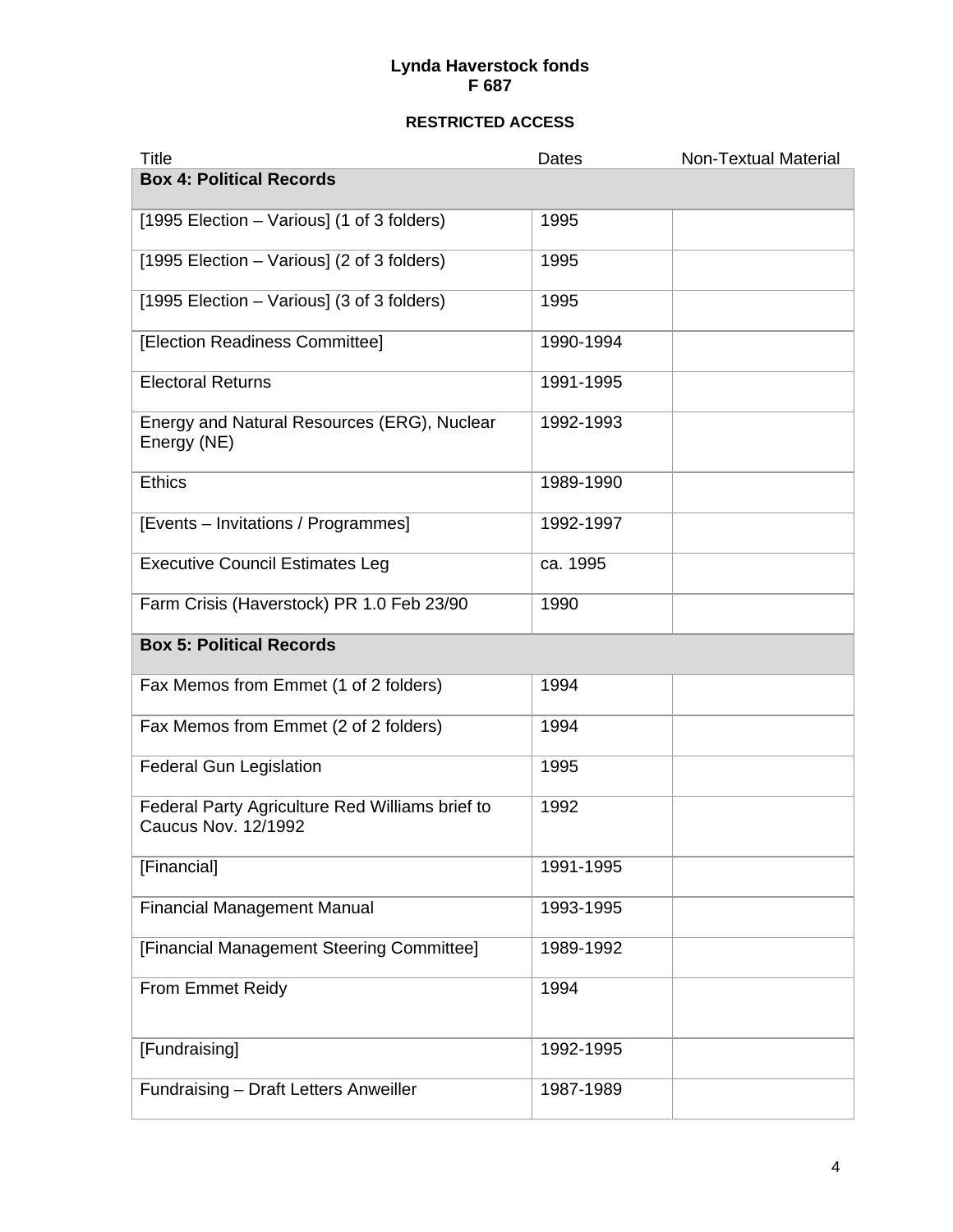| Title                                                            | Dates     | <b>Non-Textual Material</b> |
|------------------------------------------------------------------|-----------|-----------------------------|
| Box 5: Political Records continued                               |           |                             |
| Fundraising Party Memberships - Moose Jaw<br>South               | 1989      |                             |
| Gaming / Correspondence with Darryl / Svenson /<br>Elaine etc.   | 1994      |                             |
| [Greystone Liberal Campaign]                                     | 1995      |                             |
| Greystone Poll on Human Rights Legislation                       | 1993      |                             |
| <b>Gun Control</b>                                               | 1994-1995 |                             |
| Haverstock on Ontario / Manitoba Elections PR16                  | 1990      |                             |
| [Haverstock's 6 <sup>th</sup> Anniversary - Guest Book]          | 1995      |                             |
| <b>Health Care</b>                                               | 1995      |                             |
| [History of the Sask. Liberal Party - Draft]                     | 1999      |                             |
| <b>Isabel Anderson</b>                                           | 1995      |                             |
| [Issues / Policies]                                              | 1991-1992 |                             |
| Kindersley / Estevan Generic Dinner                              | 1995      |                             |
| [Leader - Schedule and Activities]                               | 1989      |                             |
| Leader's Debate Campaign, June 1995                              | 1995      |                             |
| [Leader's Dinner]                                                | 1989-1994 |                             |
| [Leader's Fund Deposit Slips]                                    | 1990      |                             |
| <b>Box 6: Political Records</b>                                  |           |                             |
| [Leader's Summer Tours - August 1994]                            | 1994      |                             |
| Leaders Tour 1993 (Incomplete) - Some<br><b>Invitations 1994</b> | 1993-1994 |                             |
| [1989 Leadership Convention]                                     | 1989      |                             |
| [Legislative Assembly of Sask. - Finding List of<br>Precedents]  | 1906-1963 |                             |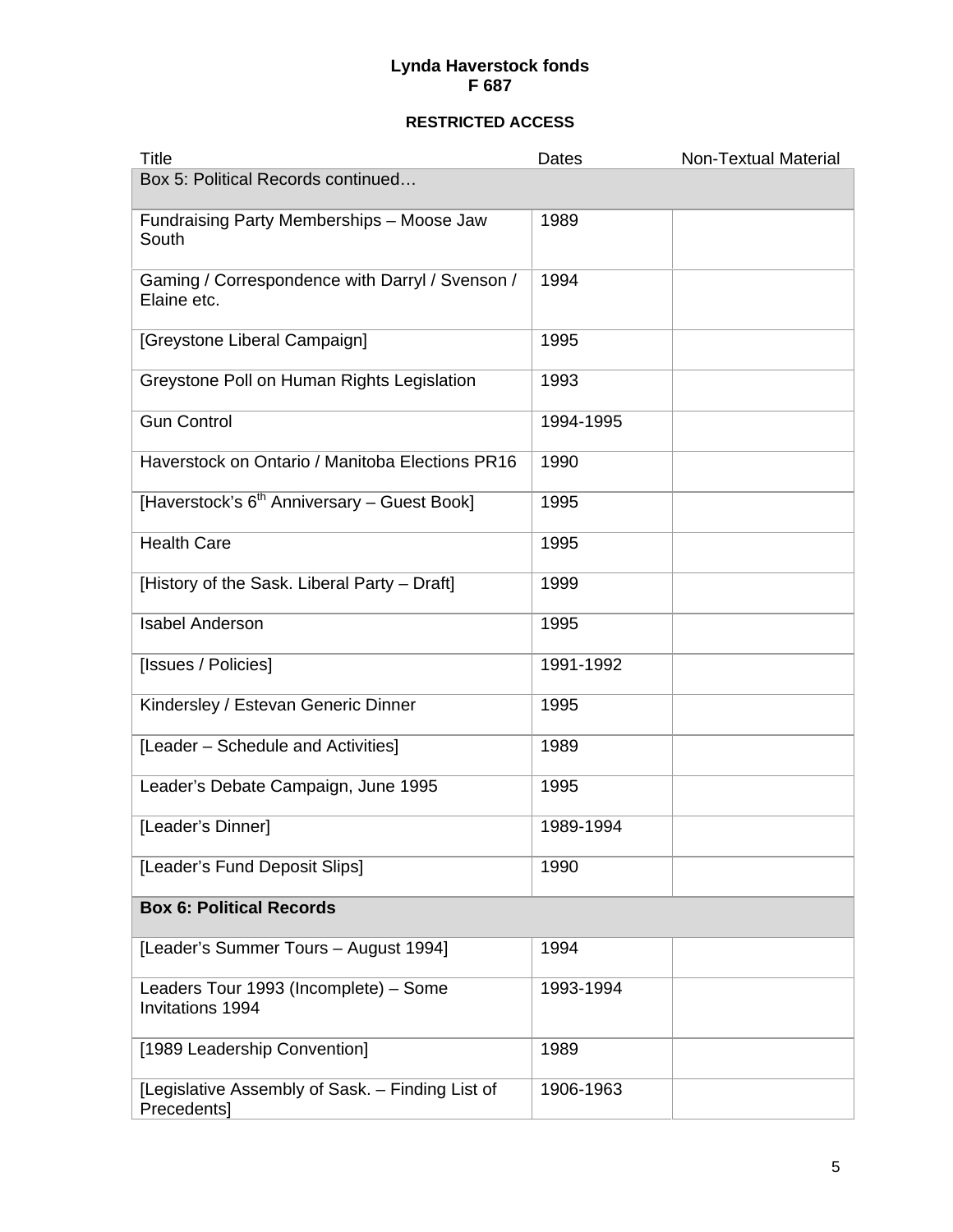| Title                                                                                 | Dates     | <b>Non-Textual Material</b> |
|---------------------------------------------------------------------------------------|-----------|-----------------------------|
| Box 6: Political Records continued                                                    |           |                             |
| [1995 Legislative Session - Liberal Strategy]                                         | 1995      |                             |
| [Letterhead]                                                                          | 199-?     |                             |
| [1990 Liberal Calendar]                                                               | 1990      |                             |
| <b>Liberal Caucus Resource Book</b>                                                   | 1994      |                             |
| <b>Liberal Caucus Resource Book</b>                                                   | 1995      |                             |
| '95 Liberal Caucus Session Plan                                                       | 1995      |                             |
| [Liberal Cookbook]                                                                    | 1994      |                             |
| 1991 Lib. Leaders - Gordon Wilson                                                     | 1991      |                             |
| Liberal Lists Executive, Staff, etc.                                                  | 1992-1994 |                             |
| Liberal Lists Opposition Swearing in Ceremony<br><b>Guest List (Invitees)</b>         | 1991-1996 |                             |
| [Liberal Party – Articles / Newspaper Clippings]                                      | 1972-2000 |                             |
| Liberal Party Hannah Shenouda                                                         | 1995      |                             |
| <b>Liberal Party Haverstock</b>                                                       | 1999-2000 |                             |
| [Liberal Party of Canada]                                                             | 1991-1992 |                             |
| [The Liberal Party of Saskatchewan: History and a<br><b>Blueprint for the Future]</b> | 1996?     |                             |
| <b>Box 7: Political Records</b>                                                       |           |                             |
| Liberal Party of Sask. Mission Statement What it<br>stands for                        | 1994-1996 |                             |
| Liberal Philosophy                                                                    | 199-?     |                             |
| [1991 Liberal Platform - Facing Reality in<br>Saskatchewan]                           | 1991      |                             |
| Liberal Platform Campaign, 1995                                                       | 1991-1993 |                             |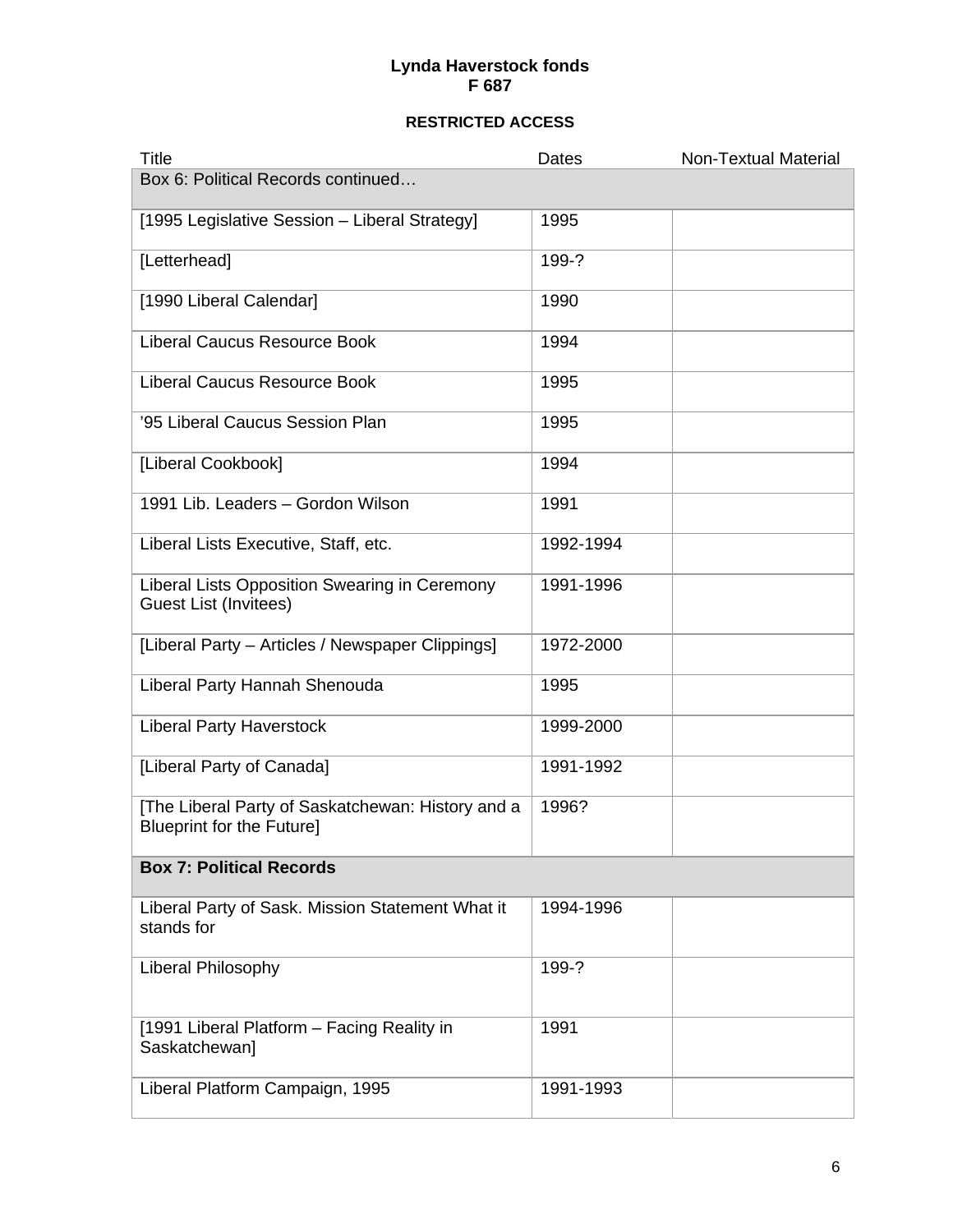| <b>Title</b>                                                      | Dates     | <b>Non-Textual Material</b> |
|-------------------------------------------------------------------|-----------|-----------------------------|
| Box 7: Political Records continued                                |           |                             |
| [Liberal Policy Development]                                      | 1991-1995 |                             |
| <b>Liberal Statements</b>                                         | 1995      |                             |
| [Liberalism]                                                      | 1989-1990 |                             |
| List of Saskatoon Region Liberal Association                      | 1995      |                             |
| Loonies for Lynda                                                 | 1991-1994 |                             |
| [Management Committee]                                            | 1995      |                             |
| [McDonald, Alexander Hamilton]                                    | 1956      |                             |
| [Medical Communications Guide - Official<br>Opposition]           | 199-?     |                             |
| Media Releases - 1995 (1 of 3 folders)                            | 1995      |                             |
| Media Releases - 1995 (2 of 3 folders)                            | 1995      |                             |
| Media Releases - 1995 (3 of 3 folders)                            | 1995      |                             |
| Media Relations (MDA) CBC Provincial (CB)                         | 1990-1996 |                             |
| <b>Box 8: Political Records</b>                                   |           |                             |
| NDP Platform - 1991<br>NDP Background, 1990-1994                  | 1990-1994 |                             |
| NDP Platform Campaign, 1991                                       | 1991      |                             |
| New Democratic Party (Provincial (NDP),<br>Provincial Leader (LE) | 1993?     |                             |
| News Releases - Office of the Opposition                          | 1995-1997 |                             |
| [News Releases] Press Clippings                                   | 1990-1992 |                             |
| Newspaper Articles Re: New Leader L.<br>Haverstock                | 1989      |                             |
| 1993 [Newspaper Clippings]                                        | 1993      |                             |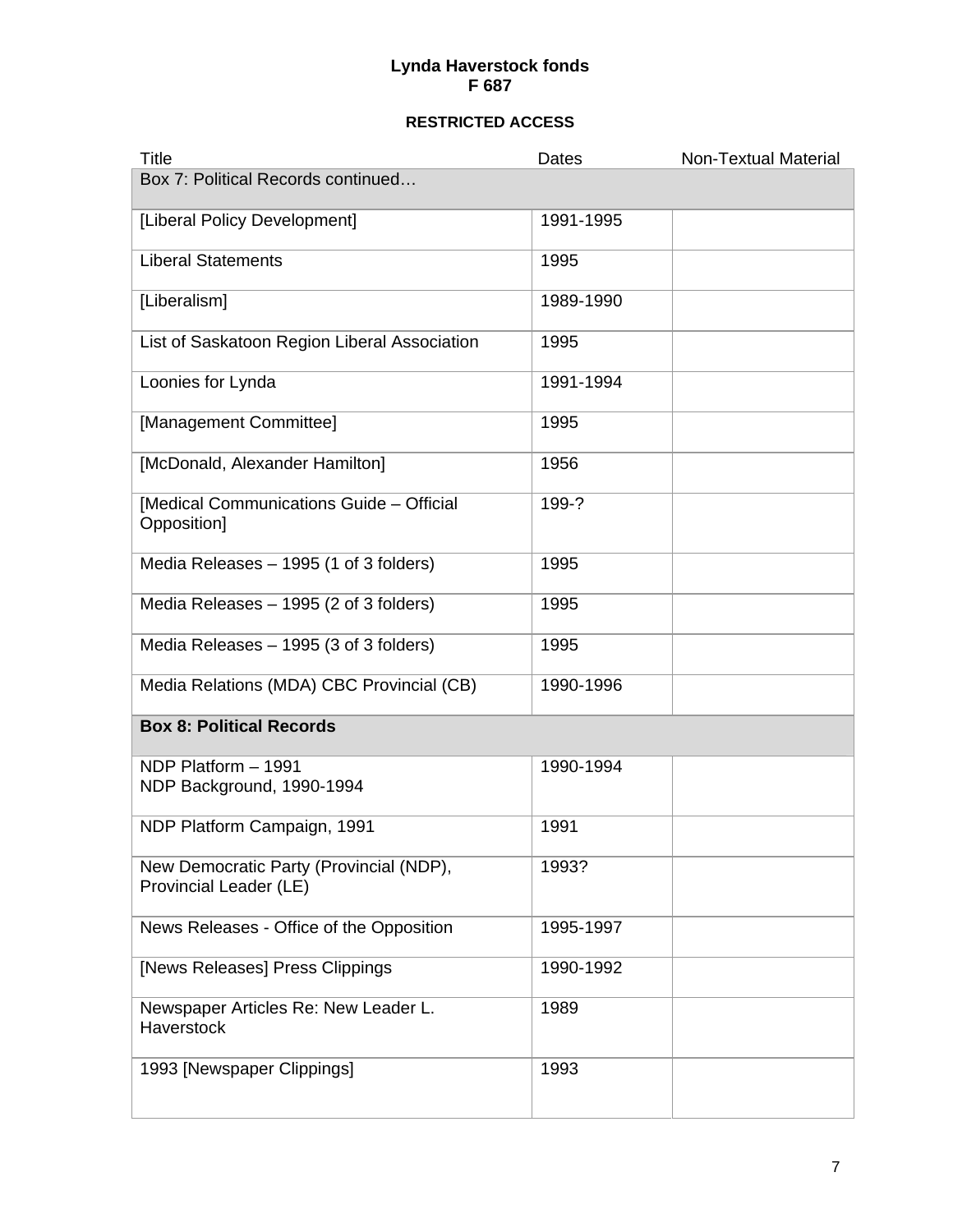| <b>Title</b>                                                           | Dates     | <b>Non-Textual Material</b> |
|------------------------------------------------------------------------|-----------|-----------------------------|
| Box 8: Political Records continued                                     |           |                             |
| 1994 [Newspaper Clippings]                                             | 1994      |                             |
| 1995 [Newspaper Clippings]                                             | 1995      |                             |
| 1996 [Newspaper Clippings]                                             | 1996      |                             |
| [Newspaper Clippings - 1997-2001]                                      | 1997-2001 |                             |
| [Nomination]                                                           | 1994-1995 |                             |
| [Notebooks]                                                            | 1989-1994 |                             |
| August 30, 1993 Official Party Status Leader's<br><b>Salary Waives</b> | 1993      |                             |
| Other Source - Press Releases PRIS                                     | 1991      |                             |
| Per Capita Size of Govt LEG                                            | 1995      |                             |
| <b>Box 9: Political Records</b>                                        |           |                             |
| Platforms                                                              | 1991-1995 |                             |
| [1994 Policy Convention] (1 of 2 folders)                              | 1994      |                             |
| [1994 Policy Convention] (2 of 2 folders)                              | 1994      |                             |
| [Policy Papers - Various Issues]                                       | 1990      |                             |
| Policy (Speeches, etc. PC Points)                                      | 1987-1990 |                             |
| Polling                                                                | 1993-1996 |                             |
| Polling - Saskatoon                                                    | 1989-1990 |                             |
| [Position Statements]                                                  | 1995?     |                             |
| Potential Candidates 1994 Election                                     | 1994      |                             |
| Pre-Budget Expectations Budget '94 Leg                                 | 1994      |                             |
| Projects / Ideas Research Leg                                          | 199-?     |                             |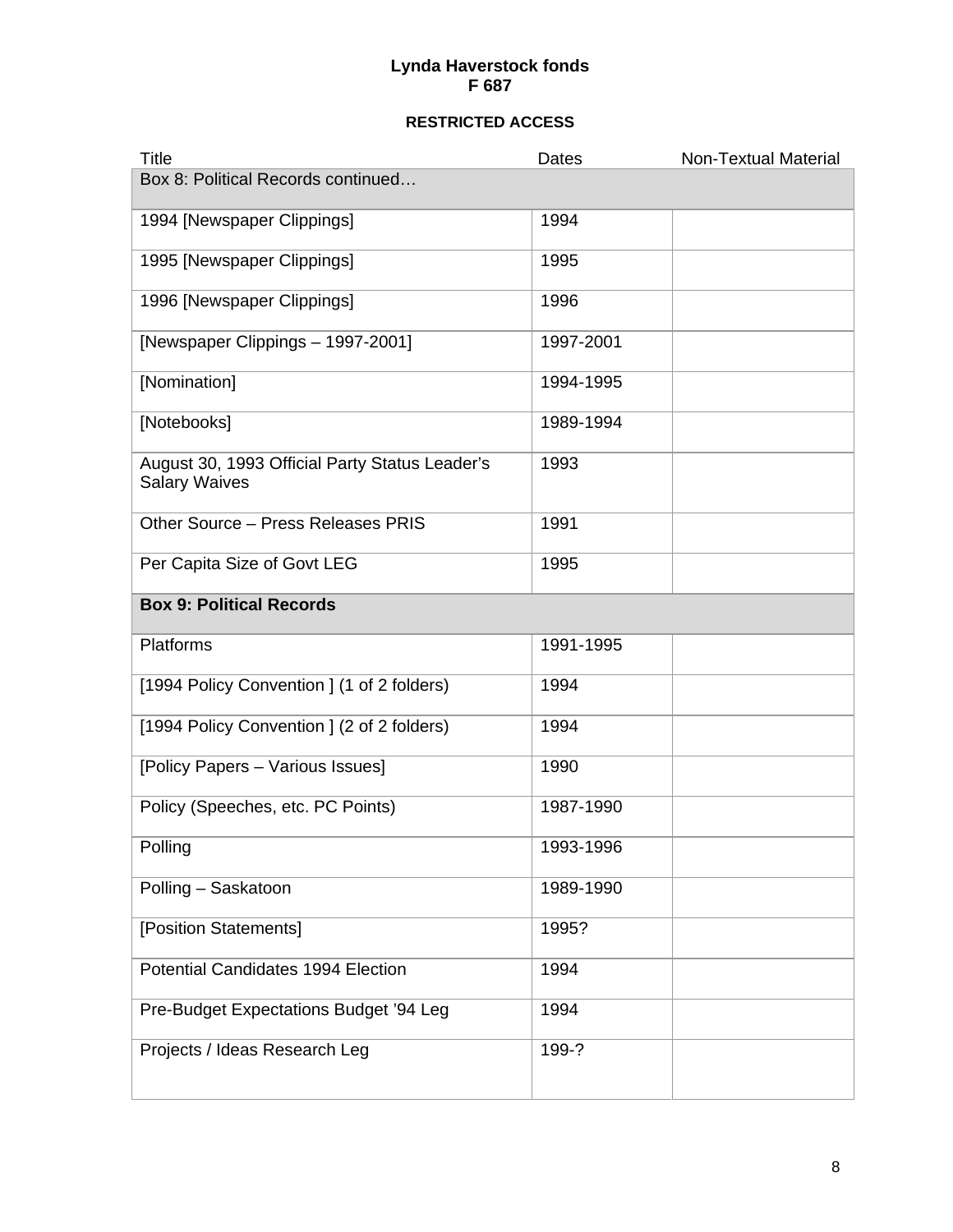| <b>Title</b>                                                           | Dates     | <b>Non-Textual Material</b> |
|------------------------------------------------------------------------|-----------|-----------------------------|
| Box 9: Political Records continued                                     |           |                             |
| Proposal to SLA                                                        | 1991      |                             |
| Proposal Liberal Legislation                                           | 1997      |                             |
| Prov. Comparisons Jobs LEG                                             | 1995      |                             |
| <b>Question Period</b>                                                 | 1994-1997 |                             |
| [Ralph Goodale] Bio & Updated Articles, 1981-<br>1982                  | 1981-1982 |                             |
| [Reforming Electoral Democracy]                                        | 1994      |                             |
| Regina North West                                                      | 1993-1994 |                             |
| [Regina Wascana Liberal Association]                                   | 1993      |                             |
| [Rhymes / Verses]                                                      | ca. 1998  |                             |
| [Riding Profile: Saskatoon Greystone]                                  | 1994      |                             |
| Rural Urban Agri-Park Concept                                          | 1990      |                             |
| <b>Box 10: Political Records</b>                                       |           |                             |
| [Sask. Liberal Association Constitution]                               | 1992-1994 |                             |
| [Sask. Liberal Association Election 1995<br>Feedback]                  | 1995      |                             |
| Sask. Liberal Association Executive Manual                             | 1989      |                             |
| Sask. Liberal Association Executive Manual                             | 1991-1992 |                             |
| [Sask. Liberal Association Executive Meetings -<br>April to June 1991] | 1991      |                             |
| [Sask. Liberal Association Executive Meeting -<br>December 7, 1991]    | 1991      |                             |
| [Sask. Liberal Association Fiscal Period Return]                       | 1994-1995 |                             |
| [Sask. Liberal Association Signed Code of Ethics]                      | 1991      |                             |
| [Sask. Liberal Association Memberships]                                | 1992-1996 |                             |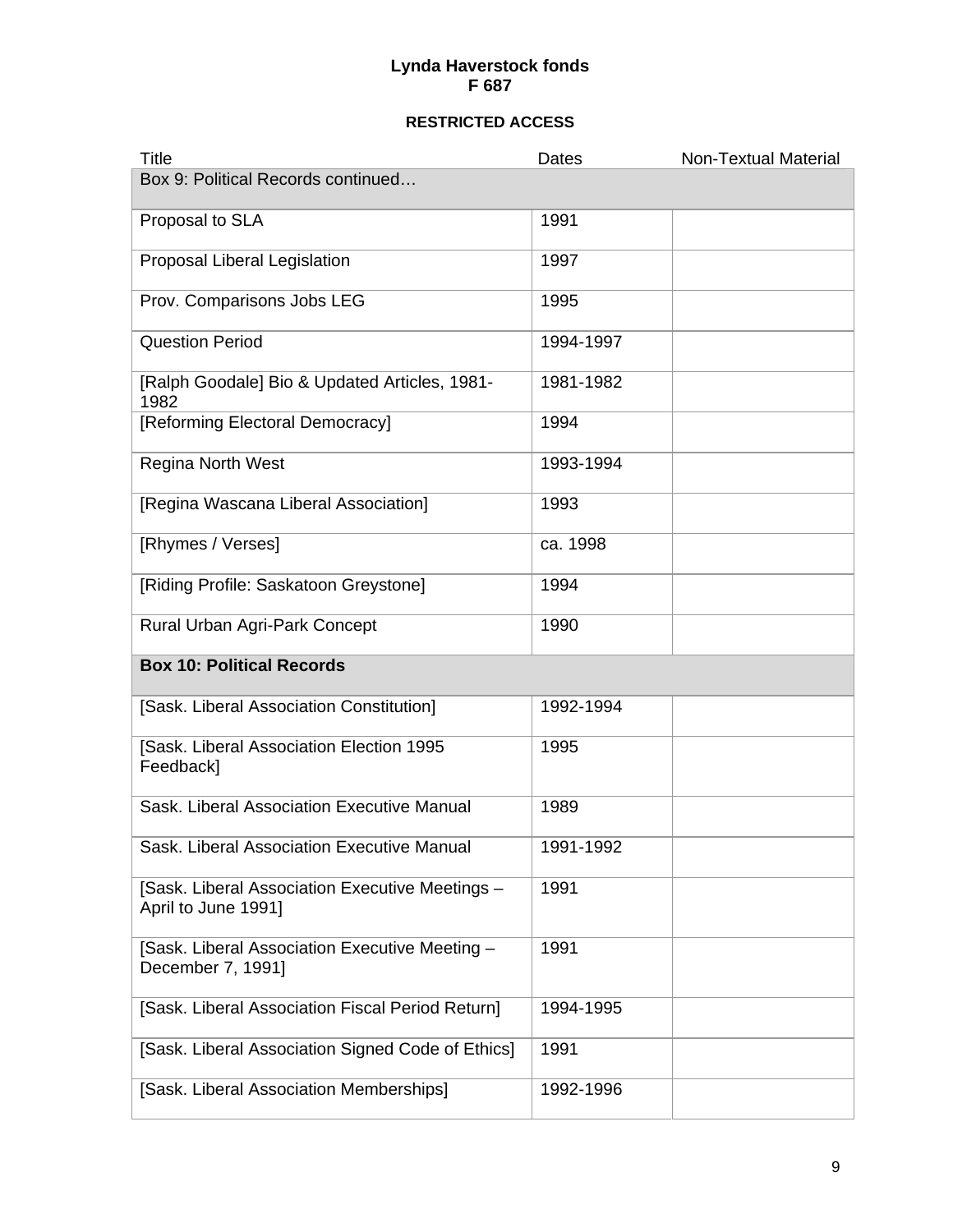| Title                                             | Dates      | <b>Non-Textual Material</b> |
|---------------------------------------------------|------------|-----------------------------|
| Box 10: Political Records continued               |            |                             |
| [Saskatchewan Liberal Caucus]                     | 1994       |                             |
| [Sask. Liberal Caucus Important People Directory] | 1995       |                             |
| [Sask. Liberal Convention 1987]                   | 1987       |                             |
| [Saskatchewan Liberal Convention '89]             | 1989       |                             |
| [Saskatchewan Liberal Convention '90]             | 1990       |                             |
| [Sask. Liberal Convention]                        | 1991       |                             |
| [Saskatchewan Liberal Convention '92]             | 1992       |                             |
| [Saskatchewan Liberal Convention '93]             | 1993       |                             |
| [Saskatchewan Liberal Convention '94]             | 1994       |                             |
| <b>Box 11: Political Records</b>                  |            |                             |
| [Saskatchewan Liberal Convention '95]             | 1995       |                             |
| [Saskatchewan Liberal Display]                    | 1993       |                             |
| [Saskatchewan Liberal Newsletter]                 | 1989, 1992 |                             |
| [Saskatchewan Liberal Organizational Framework]   | 1994       |                             |
| [Saskatchewan Parliamentary Digest]               | 1991-1993  |                             |
| [Saskatchewan Parliamentary Digest]               | 1991-1995  |                             |
| [Saskatchewan Progressive Conservatives]          | 1991, 1994 |                             |
| [Saskatoon Greystone Analysis]                    | 1990-1991  |                             |
| Scheduling                                        | 1995       |                             |
| Senate                                            | 1992       |                             |
| [SL Management Committee Meeting]                 | 1995       |                             |
| <b>SLA Communications</b>                         | 1991-1993  |                             |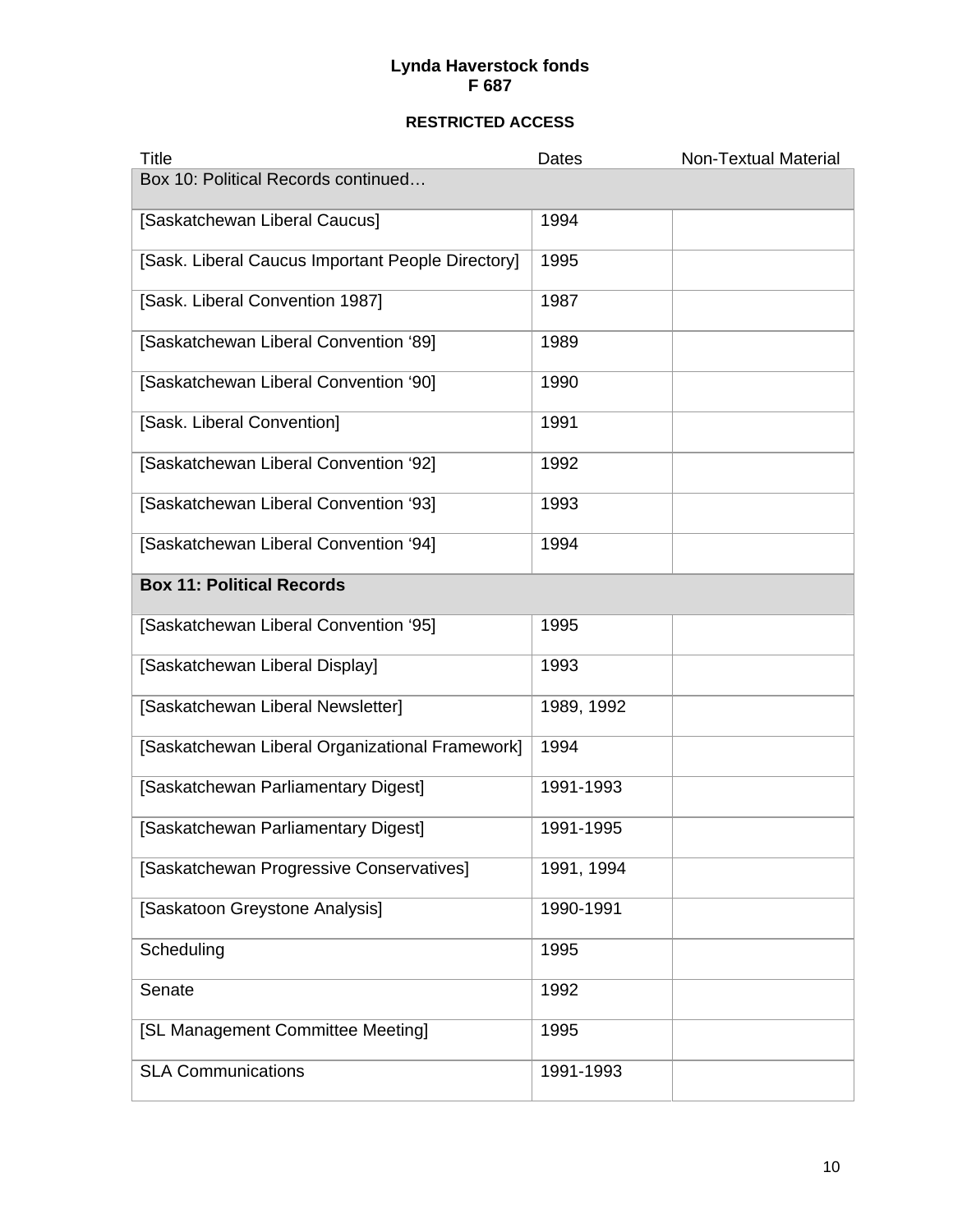| <b>Title</b>                                     | Dates     | <b>Non-Textual Material</b> |
|--------------------------------------------------|-----------|-----------------------------|
| Box 11: Political Records continued              |           |                             |
| <b>SLA Executive Director</b>                    | 1975-1993 |                             |
| <b>SLA Executive Meeting Minutes</b>             | 1992-1994 |                             |
| <b>SLA Executive Meeting Minutes</b>             | 1993-1994 |                             |
| <b>SLA Executive Meeting Minutes</b>             | 1994      |                             |
| <b>Box 12: Political Records</b>                 |           |                             |
| <b>SLA Executive Meetings</b>                    | 1994      |                             |
| SLA Executive Meetings Minutes of Meetings       | 1989-1991 |                             |
| <b>SLA Finances</b>                              | 1990-1996 |                             |
| <b>SLA Fundraising</b>                           | 1992-1993 |                             |
| SLA 1992 Fund-Raising Plan                       | 1992      |                             |
| <b>SLA Management Committee</b>                  | 1993-1994 |                             |
| <b>SLA Organization</b>                          | 1993-1995 |                             |
| <b>SLA Strategy Minutes</b>                      | 1992-1994 |                             |
| <b>SLP Executive Manual Office Copy</b>          | 1991      |                             |
| [Strategy]                                       | 1992-1995 |                             |
| [Strategy and Planning]                          | 1989      |                             |
| <b>Strategy for the Session</b>                  | 1995      |                             |
| <b>Strategies</b>                                | 1992-1995 |                             |
| Taxes / Budget Preparation                       | 1992-1995 |                             |
| <b>Taxes LEG</b>                                 | 1994-1995 |                             |
| [Team Haverstock 1991 - Facing Reality in Sask.] | 1991      |                             |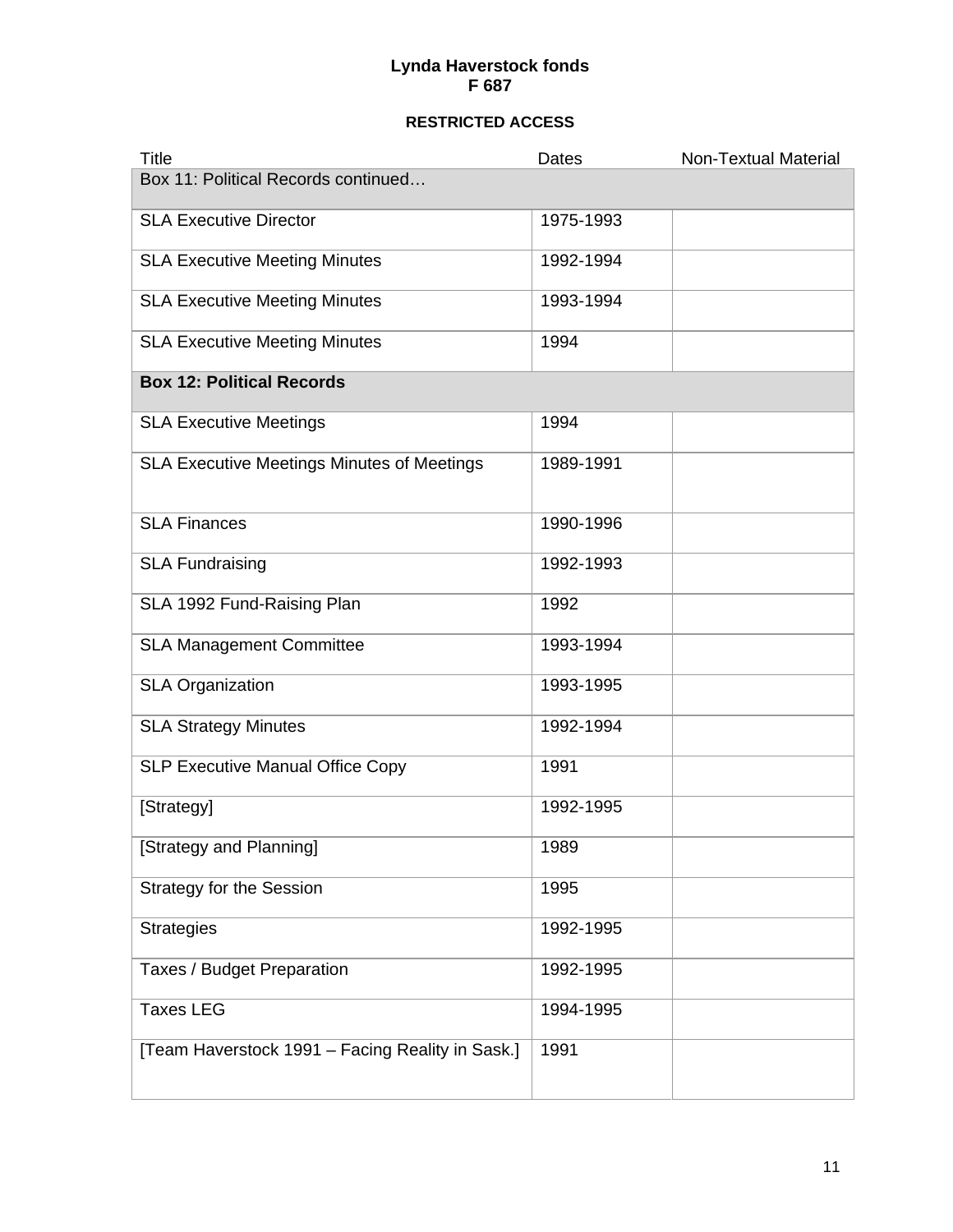| <b>Title</b>                                               | Dates               | <b>Non-Textual Material</b> |
|------------------------------------------------------------|---------------------|-----------------------------|
| Box 12: Political Records continued                        |                     |                             |
| [Telemiracle / Kinsmen Foundation]                         | 1993                |                             |
| <b>Telephone Messages</b>                                  | 1994-1995           |                             |
| [Think Tank]                                               | 1992                |                             |
| <b>Third Party Grant Money</b>                             | 199-?               |                             |
| This Week in the Leg. Caucus Report<br><b>LEG</b>          | 1995                |                             |
| Upgrader Co-op (history) Nu-Grade Leg.                     | 1992                |                             |
| [Western Liberal Leaders Conference]                       | 1989                |                             |
| 1994 Workplan for Caucus Staff K. Svenson                  | 1994                |                             |
| Year-Ender Romanow Leg.                                    | 1995                |                             |
| <b>Box 13: Constituency Records</b>                        |                     |                             |
| <b>Canadian Constitution Forum</b>                         | 1992                |                             |
| [Christmas Cards]                                          | 199-?               |                             |
| [Commonwealth Parliamentary Association]                   | 1998                |                             |
| Conflict of Interest and Post-Employment Code              | 1994                |                             |
| <b>Constituency Office Inventory</b>                       | 1993-1999           |                             |
| [Constituency Office - Lease]                              | 1988, 1998          |                             |
| [Correspondence – Speaker / Clerk Legislative<br>Assembly] | 1995-1999           |                             |
| [Correspondence - Various]                                 | 1995, 1997-<br>1999 |                             |
| Crown Corps Committee Minutes to March 5,<br>1992          | 1992                |                             |
| [Directions for Canadian Health Care]                      | 1998                |                             |
| [1995 Election Expenses]                                   | 1995                |                             |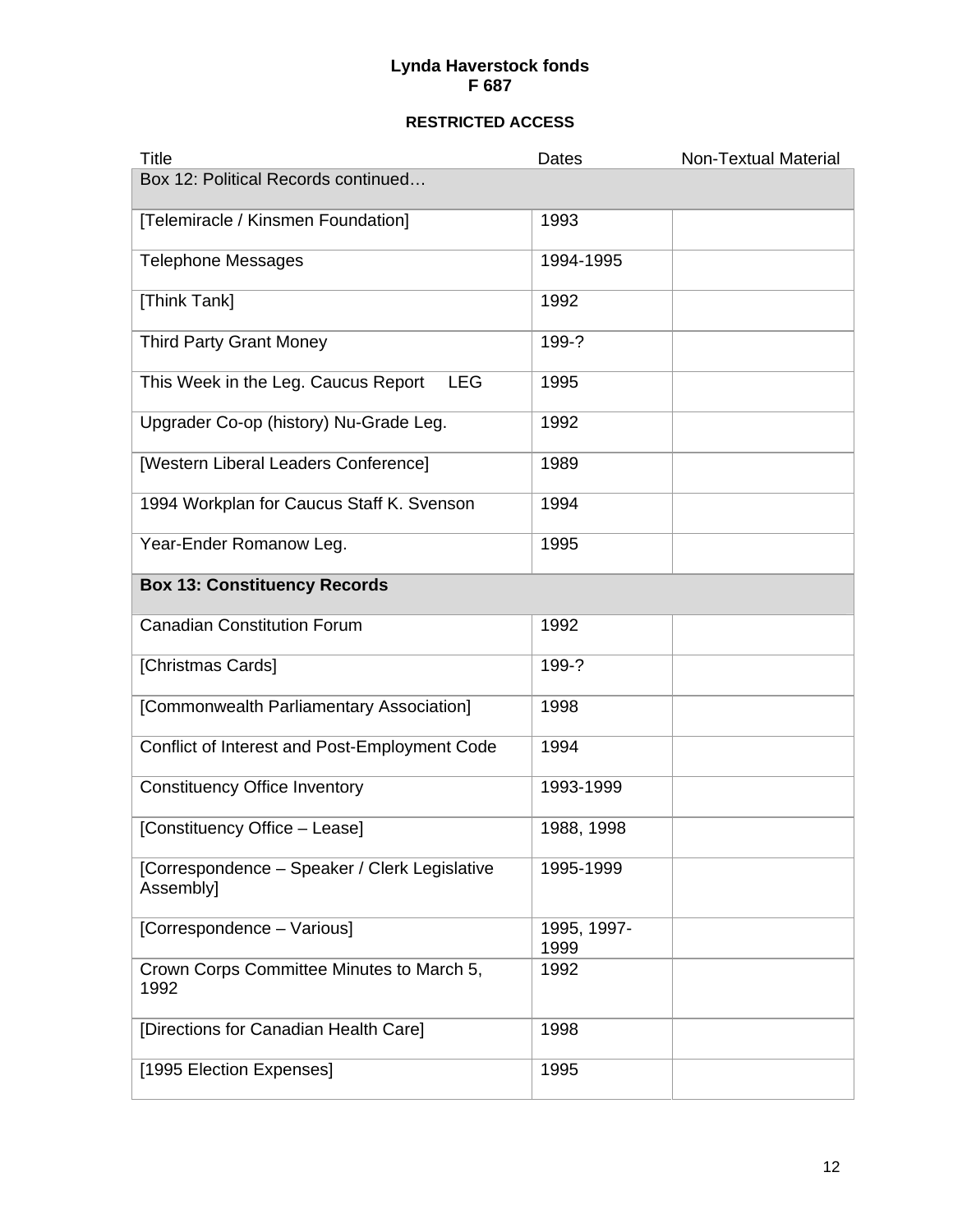| <b>Title</b>                                                | Dates      | <b>Non-Textual Material</b> |
|-------------------------------------------------------------|------------|-----------------------------|
| Box 13: Constituency Records continued                      |            |                             |
| [Farewell Remarks to Legislative Assembly]                  | 1999       |                             |
| [Financial]                                                 | 1991-1999  |                             |
| [Finding Common Ground Conference]                          | 1997       |                             |
| <b>Greystone School</b>                                     | ca. 1992   |                             |
| [Haver"stocks"]                                             | 199-?      |                             |
| [Health Research]                                           | 1996-1997  |                             |
| Health Research - Attempt to have non-partisan<br>solution  | 1997       |                             |
| [House of Commons, England]                                 | 1999       |                             |
| <b>History Files - Hard Copy</b>                            | 1991-1997  |                             |
| [Independent Commission on MLA Compensation]                | 1995       |                             |
| Legislative Office Equipment Leases, Receipts,<br>Inventory | 1992-1993  |                             |
| <b>Box 14: Constituency Records</b>                         |            |                             |
| [Member's Public Disclosure Statements]                     | 1998       |                             |
| <b>MLA Travel Allowance Expense Claims</b><br>Completed     | 1996, 1998 |                             |
| <b>National Cancer Institute Review</b>                     | 1999       |                             |
| [Newsletters]                                               | 1990-1998  |                             |
| [Note Cards / Business Cards]                               | 199-?      |                             |
| [Phone Reports Greystone Constituency Office]               | 1993       |                             |
| <b>Pitney Bowes Photocopier</b>                             | 1996-1999  |                             |
| <b>Public Consultations on National Unity</b>               | 1997       |                             |
| [Questionnaire]                                             | 1994?      |                             |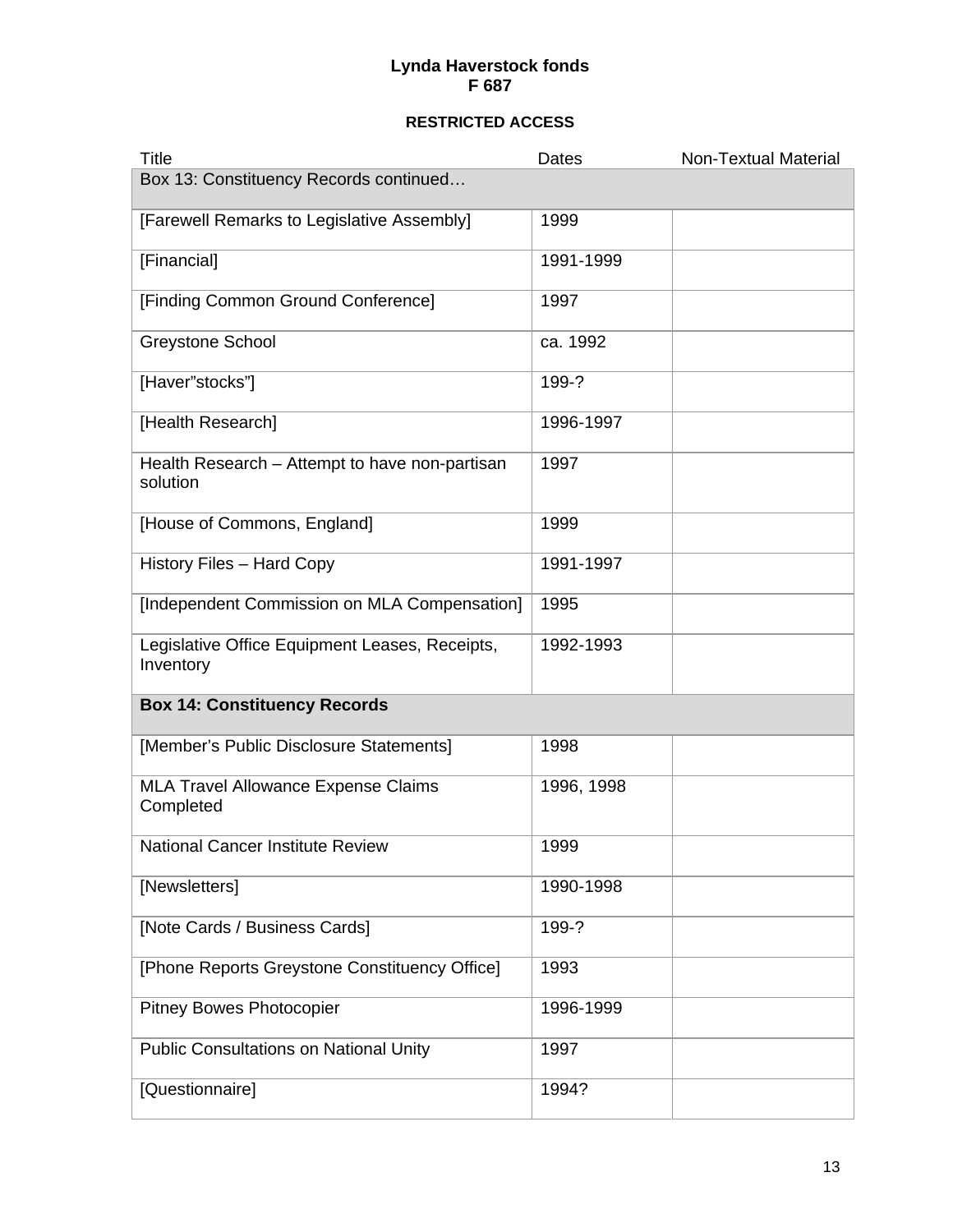| <b>Title</b>                                                                     | Dates     | <b>Non-Textual Material</b> |
|----------------------------------------------------------------------------------|-----------|-----------------------------|
| Box 14: Constituency Records continued                                           |           |                             |
| Ralph Katzman                                                                    | 1999      |                             |
| [Reference to Liberal Party Articles]                                            | 1999      |                             |
| [Riding Profile - Saskatoon Greystone]                                           | 1994      |                             |
| Saskatoon Greystone Membership List                                              | 1993      |                             |
| Scheduling                                                                       | 1999      |                             |
| Senate Invite Agric. Committee Brief, Guidebook,<br>Expense form                 | 1992-1993 |                             |
| [Special Committee on Rules and Procedures of<br>the Legislative Assembly]       | 1992      |                             |
| 1992 Spring Budget Briefing Session<br><b>Committee Members / Briefing Notes</b> | 1991-1992 |                             |
| <b>Stringer Strategy</b>                                                         | 1995      |                             |
| [Travel Expense Claims]                                                          | 1997-1999 |                             |
| <b>Box 14: Speeches</b>                                                          |           |                             |
| Speeches: Leadership Acceptance April 12/89                                      | 1989      |                             |
| Speeches: Ottawa Fundraiser                                                      | 1989      |                             |
| Saskatoon Chamber of Commerce May 1989                                           | 1989      |                             |
| Speeches; Regina Bar Assoc. May 1989                                             | 1989      |                             |
| Meech Lake Accord July 1989<br><b>ALARM Conference - Toronto</b>                 | 1989      |                             |
| Speeches: Leader's Dinner Nov./89                                                | 1989      |                             |
| Speeches: Lynda<br>Chamber of Commerce Jan. 1990                                 | 1990      |                             |
| Speeches: Meech Lake May 1990                                                    | 1990      |                             |
| Greystone Nom. Speech Sept. 24/90                                                | 1990      |                             |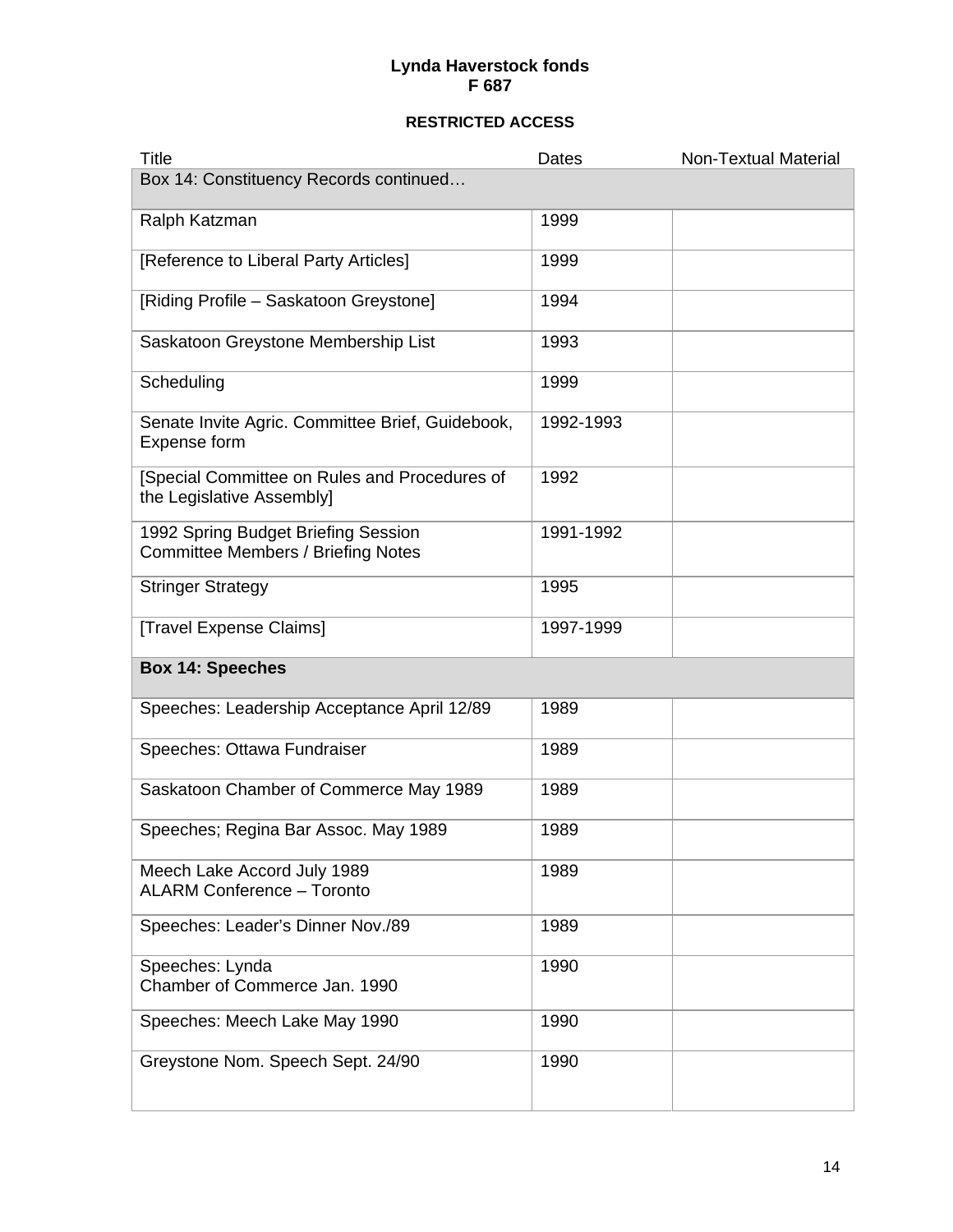| <b>Title</b>                                                          | Dates | <b>Non-Textual Material</b> |
|-----------------------------------------------------------------------|-------|-----------------------------|
| Box 14: Speeches continued                                            |       |                             |
| Presentation to P.A.R.C.S. Nov./90                                    | 1990  |                             |
| Speeches: Leader's Dinner Nov. 10/1990                                | 1990  |                             |
| Speeches: Brief to Environmental Assessment<br>Review Comm. Nov. 1990 | 1990  |                             |
| Speeches: Surface Rights & Leases Dec. 90                             | 1990  |                             |
| Leader's Speech to Introduce Candidates for<br>Election '91           | 1991  |                             |
| Speeches: Farm Crisis Jan. 1991                                       | 1991  |                             |
| <b>SUMA, January 29, 1991</b>                                         | 1991  |                             |
| Speeches - Liberal Convention - Leader<br>Mar. 91                     | 1991  |                             |
| Keith Provincial Affairs March/91                                     | 1991  |                             |
| Candidate Nomination Non-attendance Letter<br>April 23/91             | 1991  |                             |
| Lynda's Comments to Can. Bankers Assoc.                               | 1991  |                             |
| Convention Speech May/91                                              | 1991  |                             |
| Speech - Tony M. Campaign (Master) May/91                             | 1991  |                             |
| <b>Box 15: Speeches</b>                                               |       |                             |
| CTV Right to Know May 16/91                                           | 1991  |                             |
| Regina Chamber of Commerce Leader's Forum<br>May 29, 1991             | 1991  |                             |
| Sask. Electoral Boundaries Commission -<br>Presentation June 3, 1991  | 1991  |                             |
| Saskatchewan Stockgrowers Association,<br>June 4, 1991                | 1991  |                             |
| Address to Saskatoon Chamber of Commerce<br>Sept. 11, 1991            | 1991  |                             |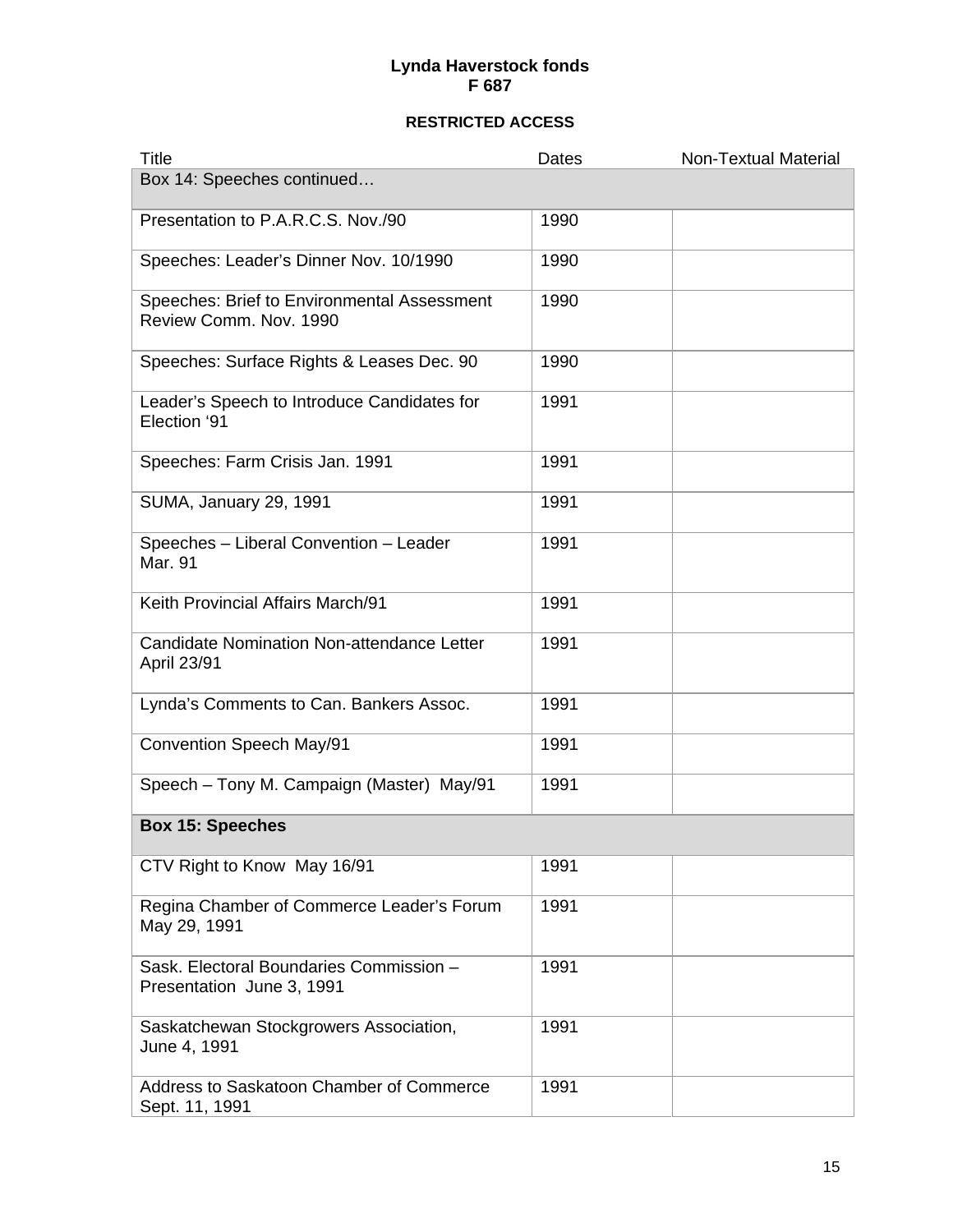| <b>Title</b>                                                                           | Dates | <b>Non-Textual Material</b> |
|----------------------------------------------------------------------------------------|-------|-----------------------------|
| Box 15: Speeches continued                                                             |       |                             |
| Métis Association of Saskatchewan Annual<br>General Meeting, Saskatoon, Sept. 29, 1991 | 1991  |                             |
| Reply to the Speech from the Throne,<br>December 3, 1991                               | 1991  |                             |
| [Ecole Polytechnique - Montreal Massacre]<br>December 6, 1991                          | 1991  |                             |
| Canada - Saskatchewan Energy Development<br>Agreement, December 19, 1991               | 1991  |                             |
| Reply to Bill 18 (Crown Employment Contracts<br>Act) December 20, 1991                 | 1991  |                             |
| Kindersley January 1, 1992                                                             | 1992  |                             |
| Farming in the '90s Conference / Farm Debt<br>Problem January 1992                     | 1992  |                             |
| Special Joint Committee on a Renewed Canada,<br>January 21, 1992                       | 1992  |                             |
| North Battleford Chamber of Commerce<br>January 24, 1992                               | 1992  |                             |
| SUMA Annual Convention January 29, 1992<br>Regina                                      | 1992  |                             |
| Prince Albert Leader's Dinner, February 12, 1992                                       | 1992  |                             |
| Prairie Integration Conference, Winnipeg<br>February 13, 1992                          | 1992  |                             |
| Saskatchewan Teachers' Federation Annual<br>Convention Regina Feb. 23, 1992            | 1992  |                             |
| Leader's Dinner March 20, 1992                                                         | 1992  |                             |
| Agridome Farm Meeting, Regina April 6, 1992                                            | 1992  |                             |
| Reply to the Speech from the Throne,<br>April 13, 1992                                 | 1992  |                             |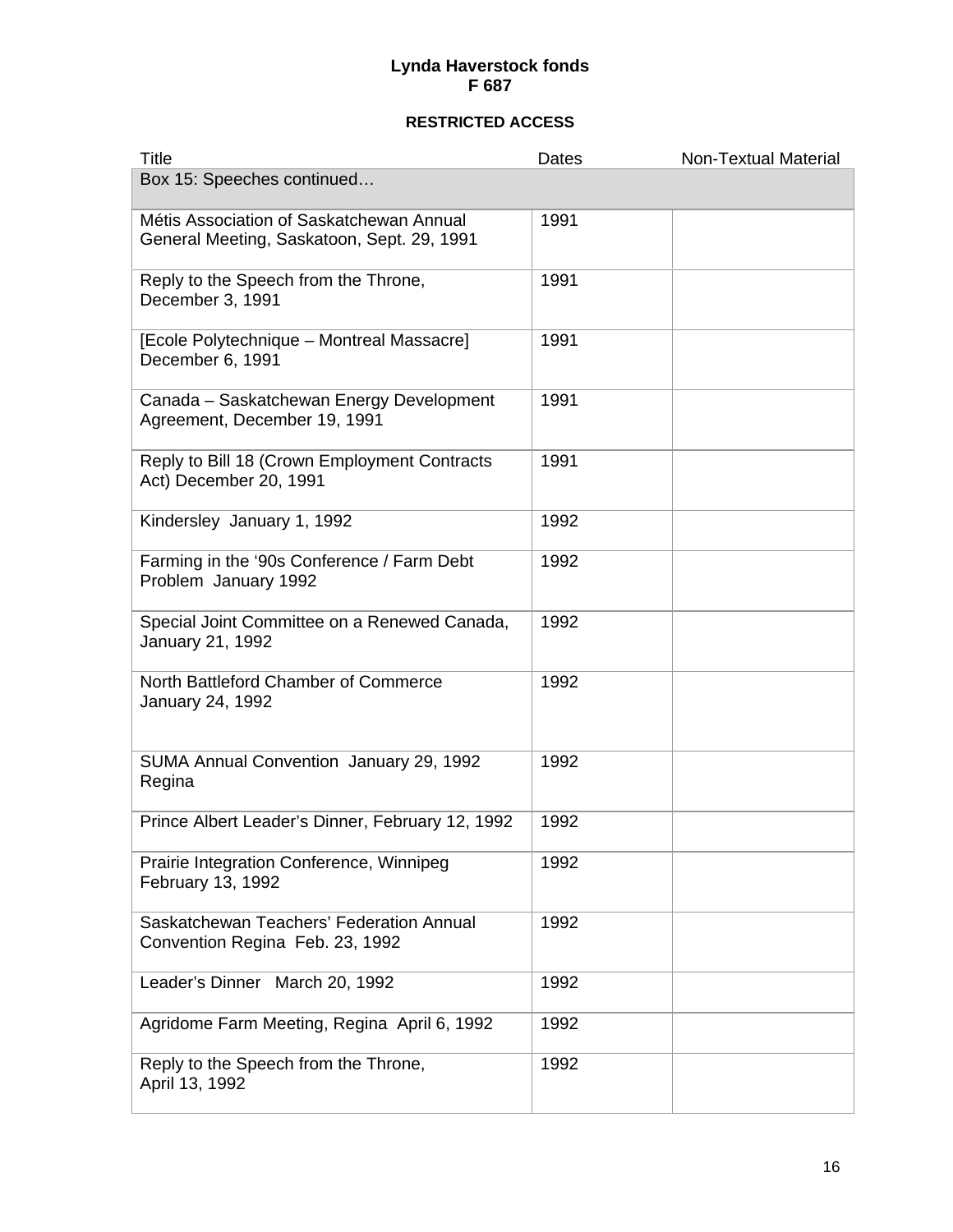| <b>Title</b>                                                                                        | Dates | <b>Non-Textual Material</b> |
|-----------------------------------------------------------------------------------------------------|-------|-----------------------------|
| Box 15: Speeches continued                                                                          |       |                             |
| BC Liberal Convention, Victoria May 16, 1992                                                        | 1992  |                             |
| Saskatchewan Stockgrowers Annual Convention<br>Moose Jaw June 2, 1992                               | 1992  |                             |
| Seven Great Debates, Moose Jaw, October 16-<br>17, 1992                                             | 1992  |                             |
| Saskatoon Chamber of Commerce Oct. 23, 1992                                                         | 1992  |                             |
| International Human Rights Day,<br>December 10, 1992                                                | 1992  |                             |
| Canadian Club of Regina January 21, 1993                                                            | 1993  |                             |
| Legislative Assembly February 1, 1993                                                               | 1993  |                             |
| Speech Healing our Prov. Together Feb. 13/93                                                        | 1993  |                             |
| Human Rights Code May 18, 1993                                                                      | 1993  |                             |
| Reply to Bill 55 (Workers' Compensation Act)<br>June 7, 1993                                        | 1993  |                             |
| Reply to Bill 90 (New Grade Energy)<br>June 16, 1993                                                | 1993  |                             |
| <b>International Association of Business</b><br>Communications, Regina Chapter, October 21,<br>1993 | 1993  |                             |
| Chamber Speech Nov. 19, 1993                                                                        | 1993  |                             |
| [Leader's Dinner Speech] Saskatoon                                                                  | 1994  |                             |
| Saskatchewan Electoral Boundaries Commission<br>Jan. 4/94                                           | 1994  |                             |
| Nominating Meeting, Regina Northwest By-<br>Election January 5, 1994                                | 1994  |                             |
| Reply to the Throne Speech February 10, 1994                                                        | 1994  |                             |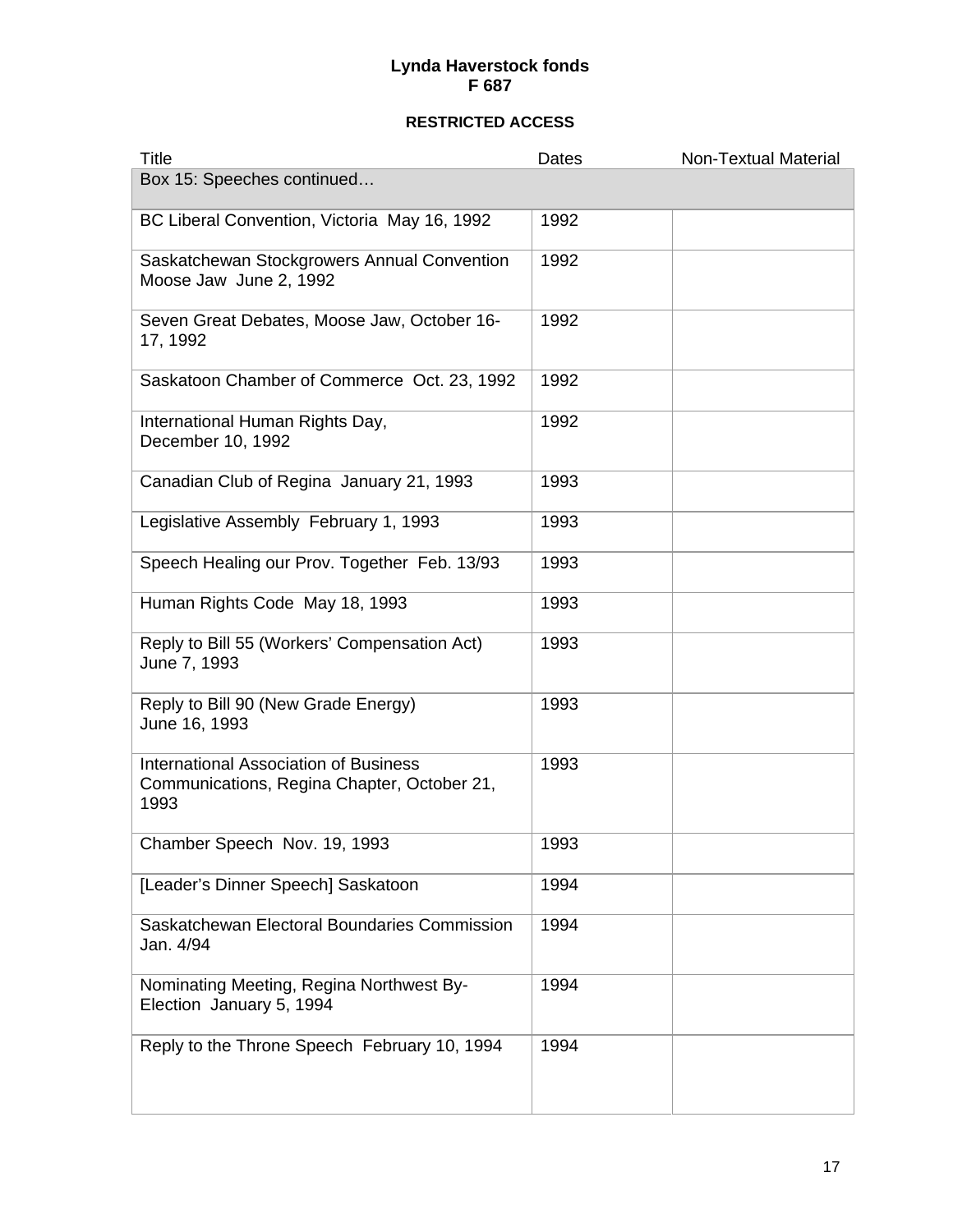| <b>Title</b>                                                                          | Dates | <b>Non-Textual Material</b> |
|---------------------------------------------------------------------------------------|-------|-----------------------------|
| <b>Box 16: Speeches</b>                                                               |       |                             |
| Women in Politics Regina Women's Network<br>March15, 1994                             | 1994  |                             |
| North Battleford Leader's Dinner                                                      | 1994  |                             |
| Speech to North Saskatoon Business Association<br>& Swift Current Chamber of Commerce | 1994  |                             |
| Weyburn Leader's Dinner June '94                                                      | 1994  |                             |
| Last Mountain BBQ Speech '94                                                          | 1994  |                             |
| [Canada Day / July 1 Celebrations]                                                    | 1994  |                             |
| Melville Business Speech Aug. 94                                                      | 1994  |                             |
| Petroleum Club, Calgary, Alberta<br>September 26, 1994                                | 1994  |                             |
| Regina Chamber of Commerce October 5, 1994                                            | 1994  |                             |
| Bishop Murray Grad.                                                                   | 1994  |                             |
| Press Conference for 1995 Election Platform<br>Launch                                 | 1995  |                             |
| SUMA Annual Convention February 1, 1995                                               | 1995  |                             |
| Throne Speech Reply February 9, 1995                                                  | 1995  |                             |
| Saskatchewan Liberal Leader's Dinner February<br>10, 1995                             | 1995  |                             |
| Leader's Report March 18, 1995                                                        | 1995  |                             |
| Marengo Speech                                                                        | 1996  |                             |
| Budget '96 Reply                                                                      | 1996  |                             |
| Women in Politics October 1, 1996                                                     | 1996  |                             |
| Canadian Club of Saskatoon Luncheon<br>November 1996                                  | 1996  |                             |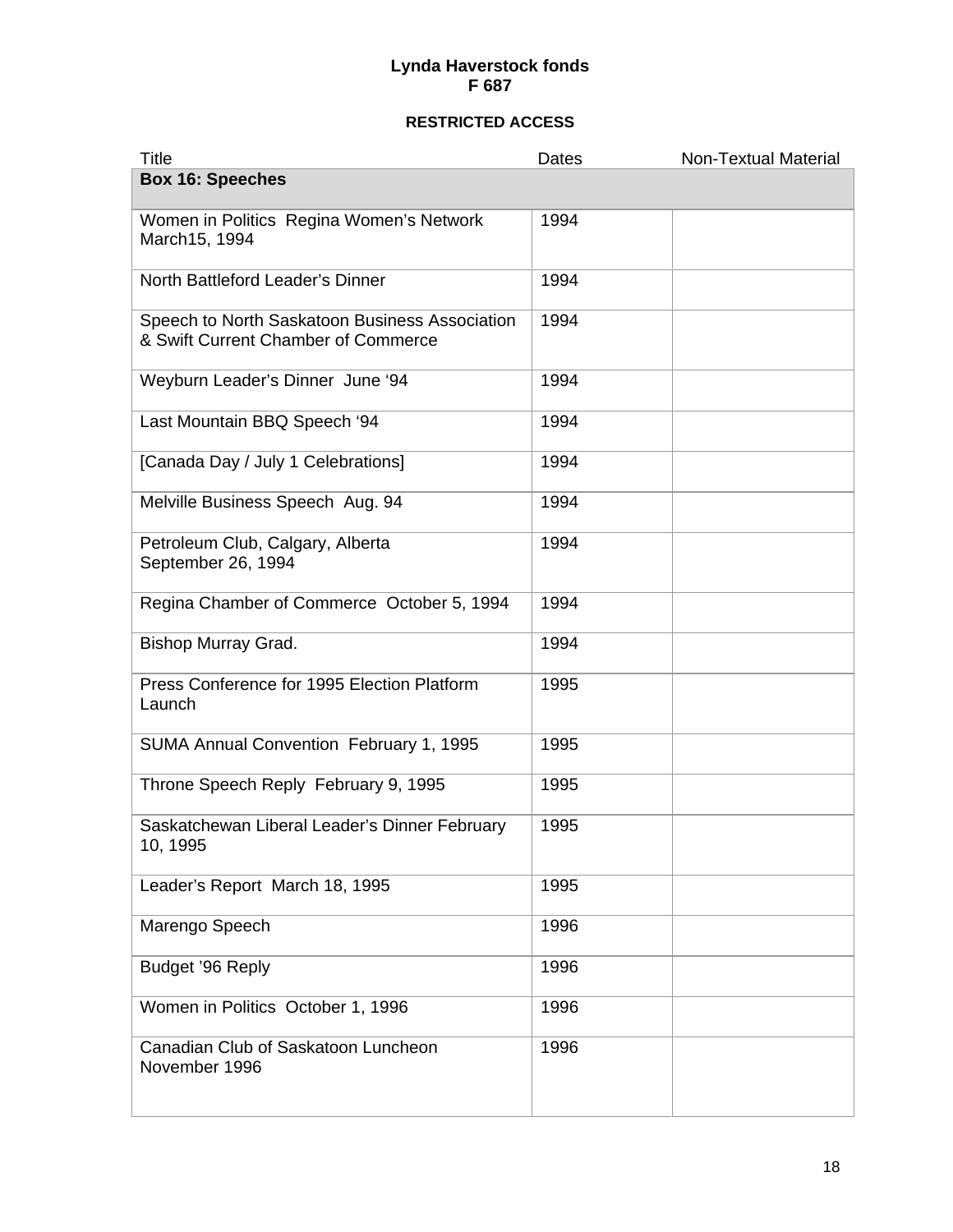| <b>Title</b>                                                           | Dates     | <b>Non-Textual Material</b> |
|------------------------------------------------------------------------|-----------|-----------------------------|
| Box 16: Speeches continued                                             |           |                             |
| [Social Policy, Women and the Twenty-First<br>Century]                 | 1997      |                             |
| Been There, Done That, Where's My T-Shirt?<br>Prince Albert May 6      | 1997      |                             |
| Public Enemy #1: Apathy Nov. 5, 1997,<br>Diefenbaker Canada Centre     | 1997      |                             |
| Laurier Club, Saskatoon December 11, 1997                              | 1997      |                             |
| International Women's Day                                              | 1998      |                             |
| Haverstock Speeches - 22 <sup>nd</sup> Legislature<br>(1 of 2 folders) | 1991-1993 |                             |
| Haverstock Speeches - 22 <sup>nd</sup> Legislature<br>(2 of 2 folders) | 1991-1993 |                             |
| [Vision for Saskatchewan]                                              | 1992?     |                             |
| <b>SUMA</b>                                                            | 1993-1994 |                             |
| [Speech - Leader's Dinner Prince Albert]                               | 1992?     |                             |
| [Speeches - Aboriginal Issues]                                         | 199-?     |                             |
| <b>CBC Radio</b>                                                       | 199-?     |                             |
| <b>Speech Excerpts</b>                                                 | 1990      |                             |
| <b>Box 17: Speeches</b>                                                |           |                             |
| Poems - Political                                                      | 199-?     |                             |
| Georgette Intro. Federal Riding Map                                    | 1993      |                             |
| Labour Issues (LAB) Unions (UN)                                        | 1993?     |                             |
| Health Issues (HEA) Emergency Health Care<br>Debate (EH)               | 1993-1994 |                             |
| Health Issues (HEA) Rural Health Care Reform<br>(RH)                   | 1992-1993 |                             |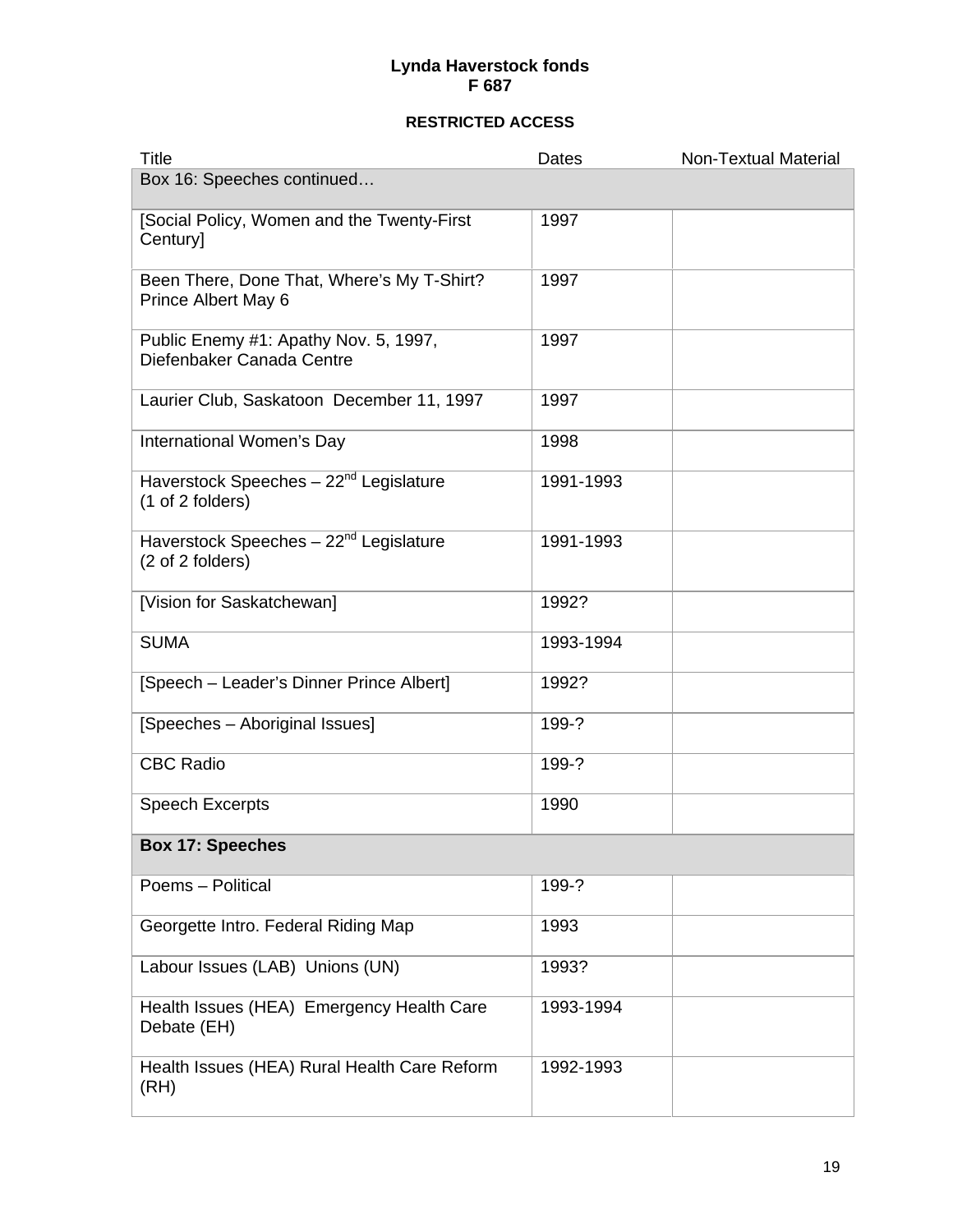| <b>Title</b>                                               | Dates               | <b>Non-Textual Material</b> |
|------------------------------------------------------------|---------------------|-----------------------------|
| Box 17: Speeches continued                                 |                     |                             |
| Health Issues (HEA) Saskatchewan Vision for<br>Health (SV) | 1992-1994           |                             |
| Speeches - Others                                          | 1990, 1991-<br>1995 |                             |
| <b>Speech Writing</b>                                      | 1991-1995           |                             |
| Politics in Canada Speech for Students                     | 199-?               |                             |
| [Haverstock - Nomination Meeting Speeches]                 | 199-?               |                             |
| [Bill 56 - Occupational Health and Safety]                 | 199-?               |                             |
| [Gun Control]                                              | 199-?               |                             |
| [Federal Government - Constitution]                        | 1993                |                             |
| [Municipal Government]                                     | 1993                |                             |
| [Gaming]                                                   | 1993                |                             |
| [Electoral Boundaries]                                     | 199-?               |                             |
| [Agriculture - Various]                                    | 1992-1995           |                             |
| <b>Christian Farm Crises Action Committee</b>              | 1992                |                             |
| [Panel Discussion on Government and the<br>Economy]        | 1992                |                             |
| <b>Chamber of Commerce</b>                                 | 199-?               |                             |
| <b>Aboriginal People</b>                                   | 1991                |                             |
| <b>Seniors</b>                                             | 1991                |                             |
| [Health Care]                                              | 1995                |                             |
| [Saskatoon North Business Community]                       | 1991                |                             |
| [Aden Bowman Collegiate - Career Day]                      | 1993                |                             |
| Leader's Dinner $-2^{nd}$ Saskatoon                        | $19 - ?$            |                             |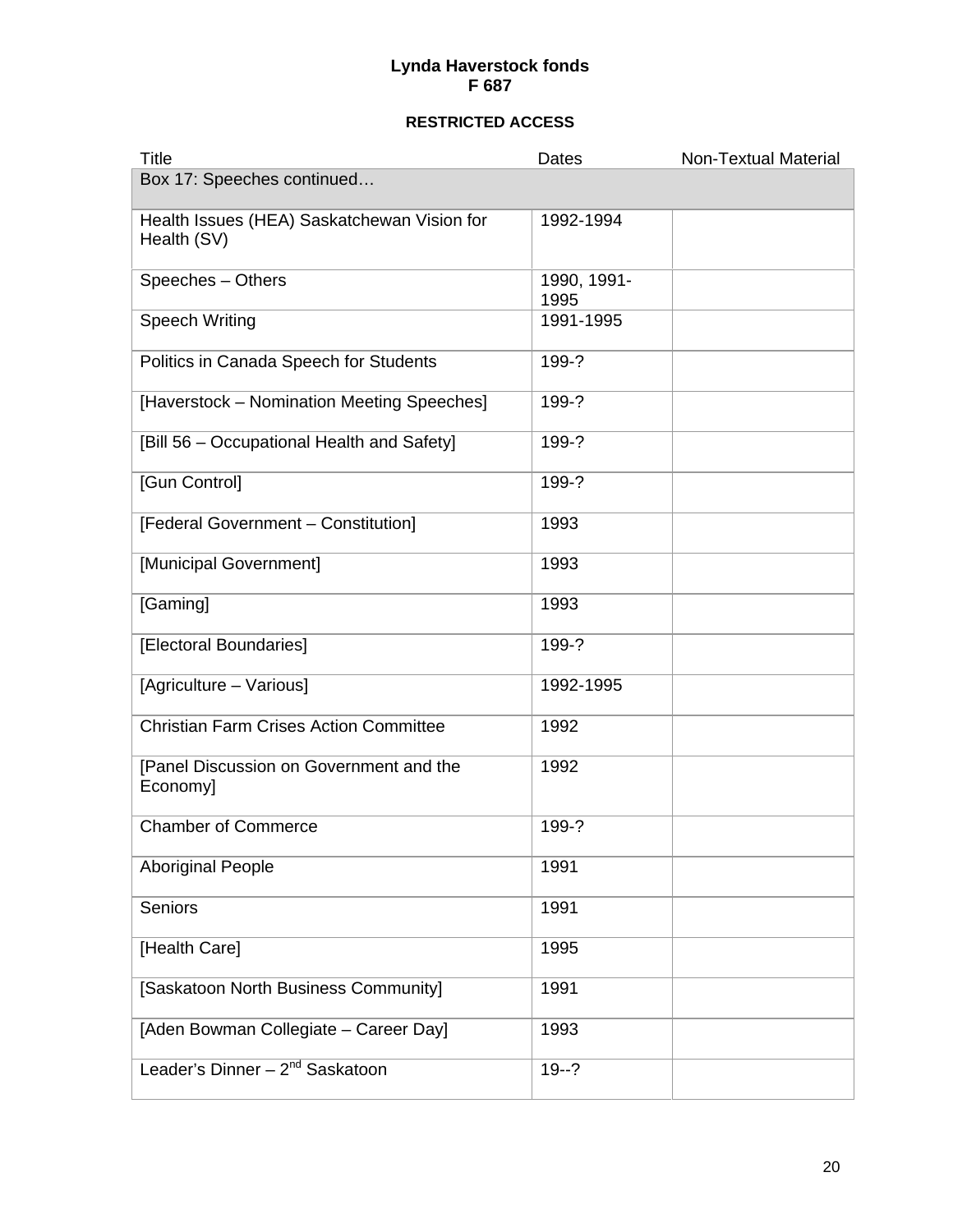| <b>Title</b>                                                     | Dates         | <b>Non-Textual Material</b> |
|------------------------------------------------------------------|---------------|-----------------------------|
| Box 17: Speeches continued                                       |               |                             |
| [Bearpit Session]                                                | 1995          |                             |
| [Press Gallery Speeches]                                         | 1994          |                             |
| [Budget '98]                                                     | 1998          |                             |
| [Speeches – Haverstock Various] (1 of 2 folders)                 | ca. 1990-1999 |                             |
| [Speeches – Haverstock Various] (2 of 2 folders)                 | ca. 1991-2000 |                             |
| [Speeches – Drafts – Various] (1 of 2 folders)                   | ca. 1989-1995 |                             |
| <b>Box 18: Speeches</b>                                          |               |                             |
| [Speeches – Drafts – Various] (2 of 2 folders)                   | 1989-1996     |                             |
| [Speeches - Various]                                             | 1990-1999     |                             |
| [Speeches - Various]                                             | 1989-1998     |                             |
| Curriculum Vitae - Lynda Haverstock L9.2                         | 1989          |                             |
| Liberal Philosophy General Info / Public                         | ca. 1990      |                             |
| Liberal Press Release Nominations PR 6                           | 1990-1991     |                             |
| <b>Haverstock Discusses Post GATT PR 2.3</b><br>June 12, 1990    | 1990          |                             |
| PC (Rodine) Appt. Angers Haverstock PR 2.01<br>Sept. 20/90       | 1990          |                             |
| <b>Farm Families Pawns in Politics PR 2.1</b><br>Nov. 30, 1990   | 1990          |                             |
| <b>CBC Destruction PR 3.0</b><br>Dec. 6, 1990 (Haverstock)       | 1990          |                             |
| Electoral Boundaries PR 1.1 to Court (Haverstock)<br>Dec. 6/1990 | 1990          |                             |
| Taxpayers Study PR 4.0 Feb. 5, 1991                              | 1991          |                             |
| GRIP Threatens Agric. & Taxpayers PR 2.2<br>Feb. 14, 1991        | 1991          |                             |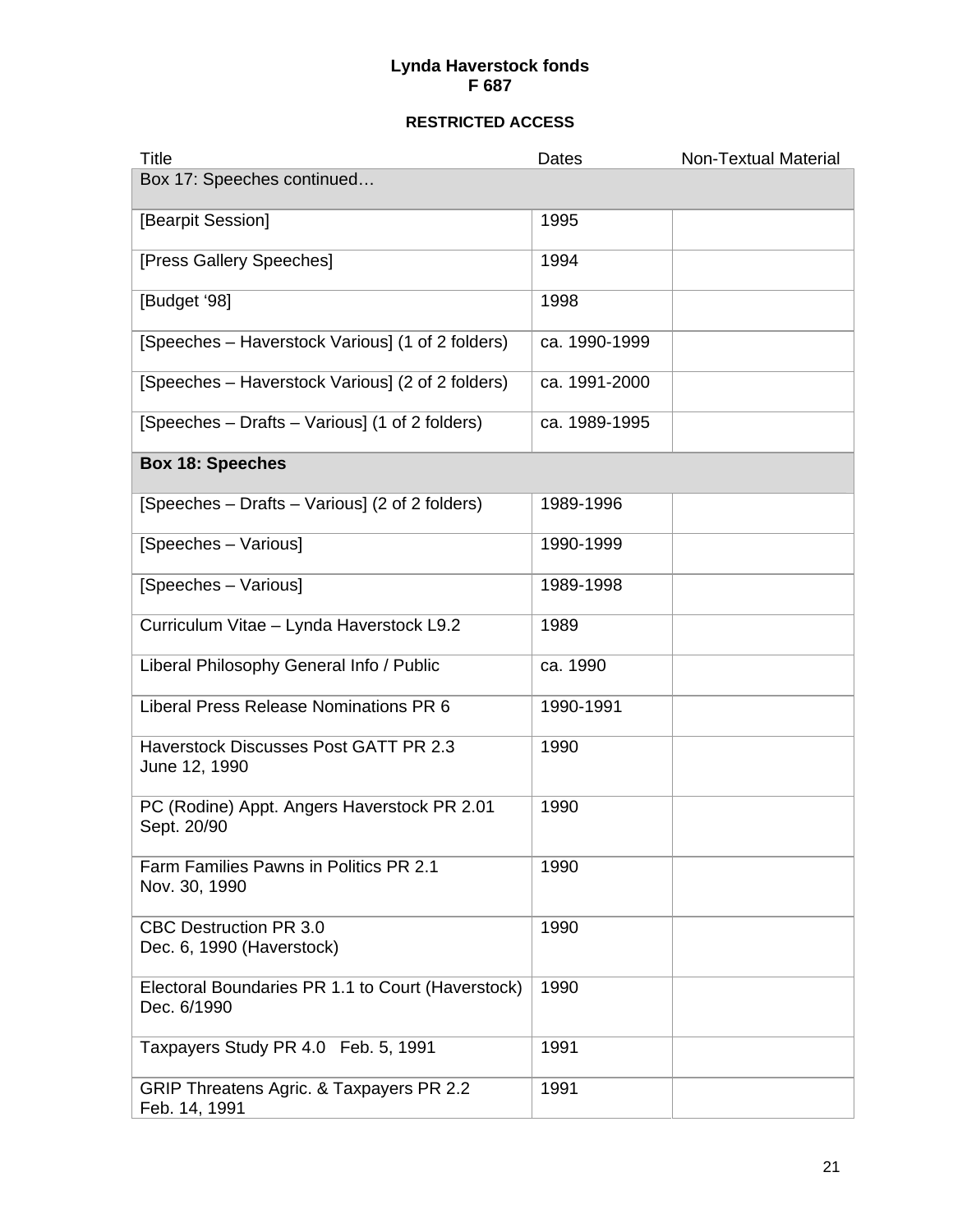| <b>Title</b>                                                                          | Dates | <b>Non-Textual Material</b> |
|---------------------------------------------------------------------------------------|-------|-----------------------------|
| Box 18: Speeches continued                                                            |       |                             |
| Mini-Media Budget PR 5.0 Feb. 20/1991                                                 | 1991  |                             |
| Electoral Boundaries Court and Decision PR 1.2<br>March 7, 1991                       | 1991  |                             |
| Decentralization PR 7.0 March 7, 1991                                                 | 1991  |                             |
| Letter to Garry Lane Re: Boundaries [i.e.<br>Boundaries] PR 1.4<br>March 20, 1991     | 1991  |                             |
| Electoral Boundaries [i.e. Boundaries] Reduce<br>Constituencies PR 1.5 April 12, 1991 | 1991  |                             |
| Response to Campaign Tricks PR 13.0<br>April 12, 1991                                 | 1991  |                             |
| Nuclear Energy PR 11.0 April 17, 1991                                                 | 1991  |                             |
| Liberal Angered Hospital Layoffs PR 17.0<br>April 19, 1991                            | 1991  |                             |
| Liberal Leader Opposes Budget PR 5.1<br>April 23, 1991                                | 1991  |                             |
| Initial Payment / GRIP PR 18.0 May 2/91                                               | 1991  |                             |
| Provincial Sales Tax Position May 7/91                                                | 1991  |                             |
| Liberal Welcome Debate on PST May 7                                                   | 1991  |                             |
| Boundaries - Good Job 60 Day Period to Election<br>May 17/91                          | 1991  |                             |
| Stop Bells / No Pay May 21, 1991                                                      | 1991  |                             |
| Ad Campaigns Waste Re: PST NDP/PC's<br>May 24/91                                      | 1991  |                             |
| Minority Gov't Solution to PST Problem in Leg.<br>May 24/91                           | 1991  |                             |
| <b>Haverstock Addresses Boundaries Commission</b><br>June 3/91                        | 1991  |                             |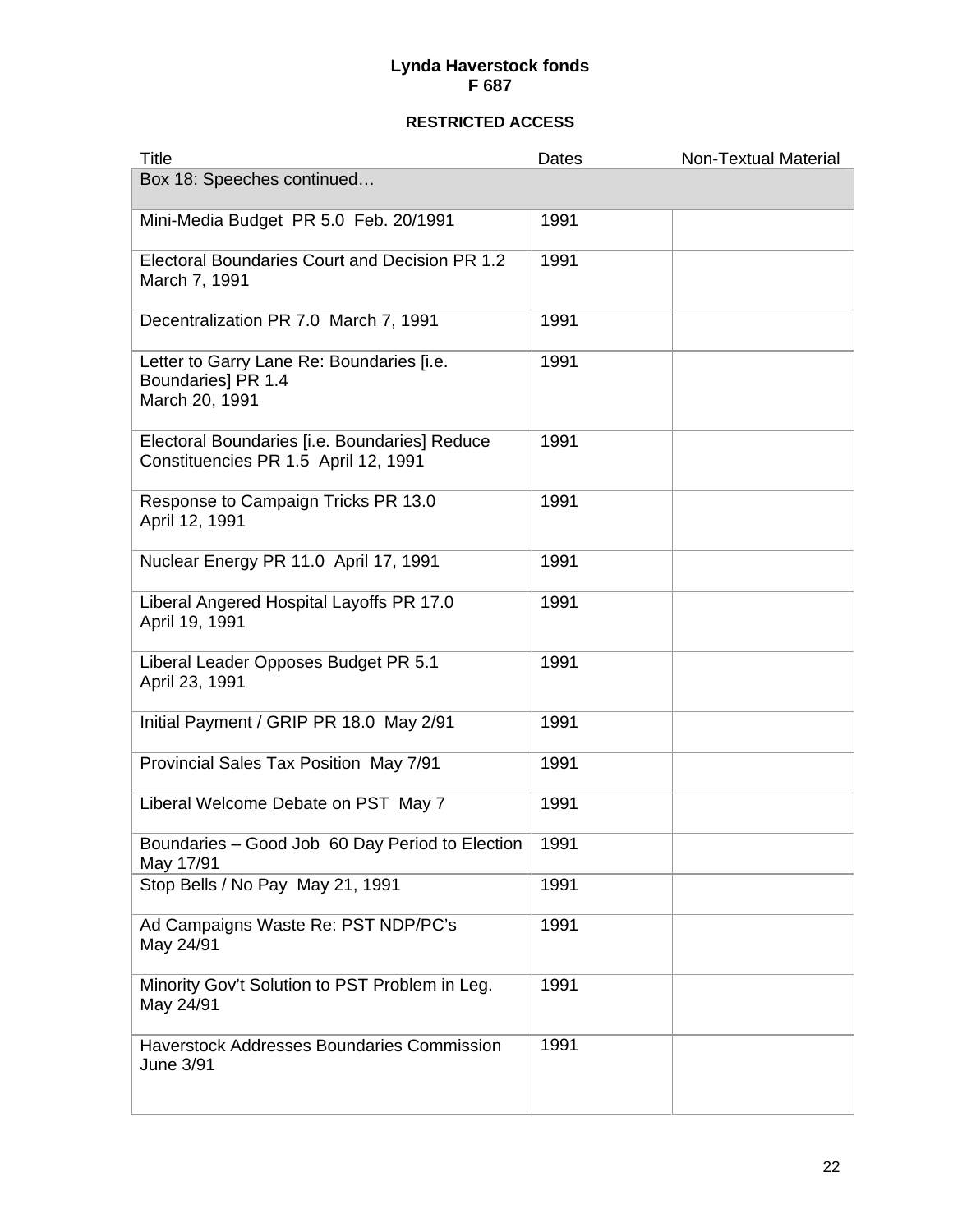| <b>Title</b>                                                                           | Dates     | <b>Non-Textual Material</b> |
|----------------------------------------------------------------------------------------|-----------|-----------------------------|
| Box 18: Speeches continued                                                             |           |                             |
| Boundaries - Supreme Court June 6/91                                                   | 1991      |                             |
| Premier's Motives Suspect June 11/91                                                   | 1991      |                             |
| Liberals Applaud Hodgins June 17/91                                                    | 1991      |                             |
| Haverstock Issues Fair Share Warning on F.S.<br>Contracts June 19/91                   | 1991      |                             |
| Haverstock Finds NDP Hypocritical June 28/91                                           | 1991      |                             |
| Haverstock Calls for Stop to Fair Share<br>Advertising July 16/91                      | 1991      |                             |
| Haverstock Applauds Promavia Announcement<br>July 24                                   | 1991      |                             |
| Initial Prices Disastrous Says Haverstock July<br>26/91                                | 1991      |                             |
| Conservative Smear Campaign Aug./91                                                    | 1991      |                             |
| Haverstock Examines Crown Life Deal Sept. 5/91                                         | 1991      |                             |
| Haverstock Welcomes Campaign Sept. 21/91                                               | 1991      |                             |
| News Release Health Care Sept. 25                                                      | 1991      |                             |
| Quality Health Care Is a Right, Not a Priviledge<br>Sept. 28/91                        | 1991      |                             |
| Haverstock Says Food Prices too High for<br>Consumers, Too Low for Producers Oct. 3/91 | 1991      |                             |
| Unity News Release Oct. 15/91                                                          | 1991      |                             |
| <b>Box 18: Personal</b>                                                                |           |                             |
| [Appointment Diary]                                                                    | 1984-1985 |                             |
| [Appointment Diary]                                                                    | 1989      |                             |
| [Appointment Diary]                                                                    | 1990      |                             |
| [Appointment Diary]                                                                    | 1991      |                             |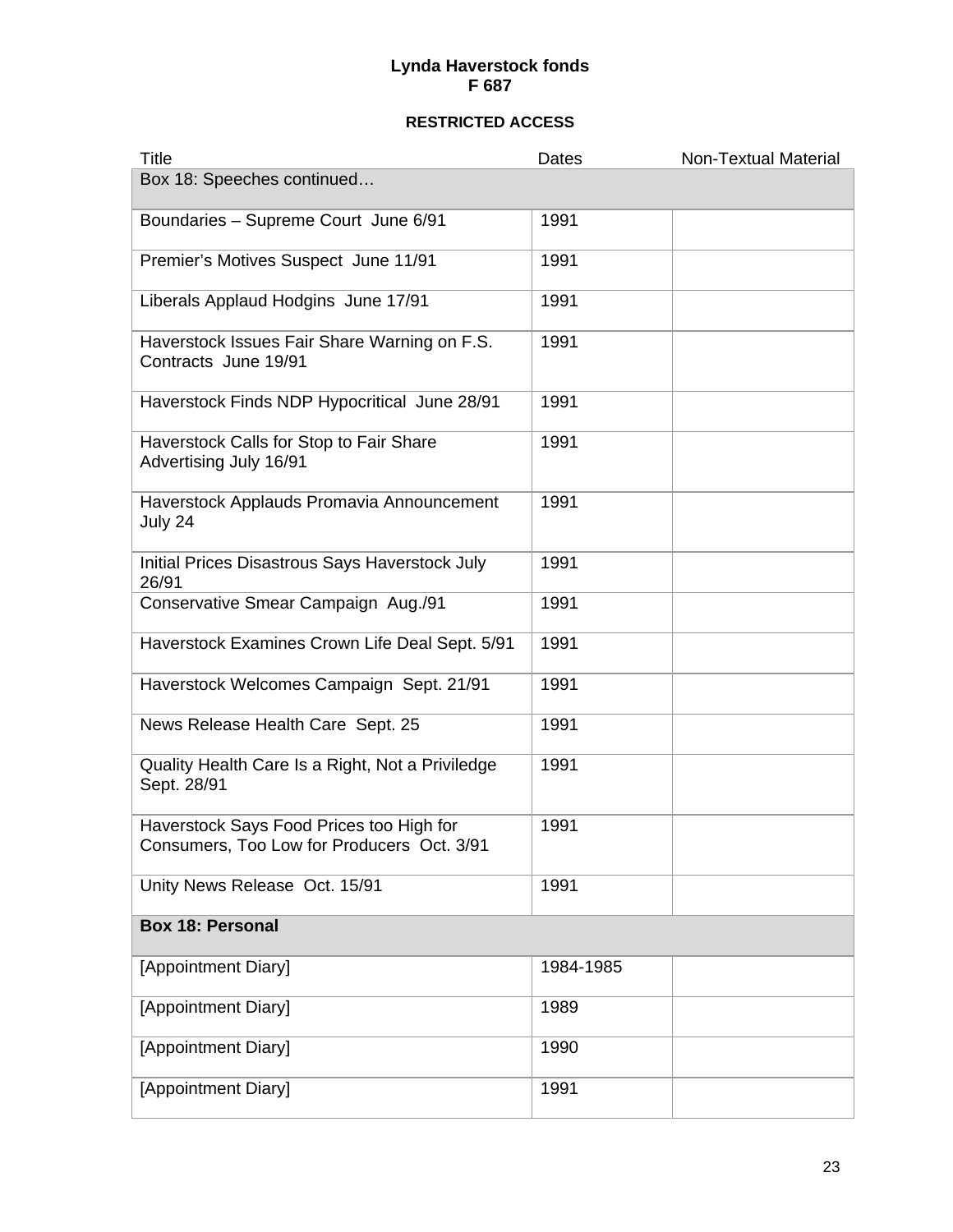| <b>Title</b>                                                                                | Dates      | <b>Non-Textual Material</b>     |
|---------------------------------------------------------------------------------------------|------------|---------------------------------|
| <b>Box 19: Personal</b>                                                                     |            |                                 |
| [Appointment Diary]                                                                         | 1992       |                                 |
| [Appointment Diary]                                                                         | 1993       |                                 |
| [Appointment Diary]                                                                         | 1994       |                                 |
| [Appointment Diary]                                                                         | 1995       |                                 |
| [Appointment Diary]                                                                         | 1996       |                                 |
| [Appointment Diary]                                                                         | 1998       |                                 |
| [Appointment Diary]                                                                         | 2001       |                                 |
| [Articles Re Haverstock]                                                                    | 1989-2010  |                                 |
| [Awards / Honours]                                                                          | 1990-2011  | 6 photographs :<br>prints, col. |
| [Bell Barn Society]                                                                         | 2007-2010  |                                 |
| [Biographical Information]                                                                  | 1998-1999  |                                 |
| [Certificates of Appreciation]                                                              | 1989; 1993 |                                 |
| <b>CJWW Let's Talk SK</b>                                                                   | 1999       |                                 |
| [Conferences]                                                                               | 2010       |                                 |
| <b>Box 20: Personal</b>                                                                     |            |                                 |
| [Correspondence - Personal] (1 of 3 folders)                                                | 1989-1995  |                                 |
| [Correspondence - Personal] (2 of 3 folders)                                                | 1996-1999  |                                 |
| [Correspondence – Personal] (3 of 3 folders)                                                | 2000-2010  | 2 photographs :<br>prints, col. |
| [Correspondence – Howard Leeson – Book]                                                     | 1999-2001  |                                 |
| [Curriculum Vitae]                                                                          | 1983-1995  |                                 |
| [Greeting Cards - Thank You, Congratulatory,<br>Birthday, Christmas, etc.] (1 of 4 folders) | 1995-2007  | 5 photographs :<br>prints, col. |
| [Greeting Cards - Thank You, Congratulatory,<br>Birthday, Christmas, etc.] (2 of 4 folders) | 1995-2007  |                                 |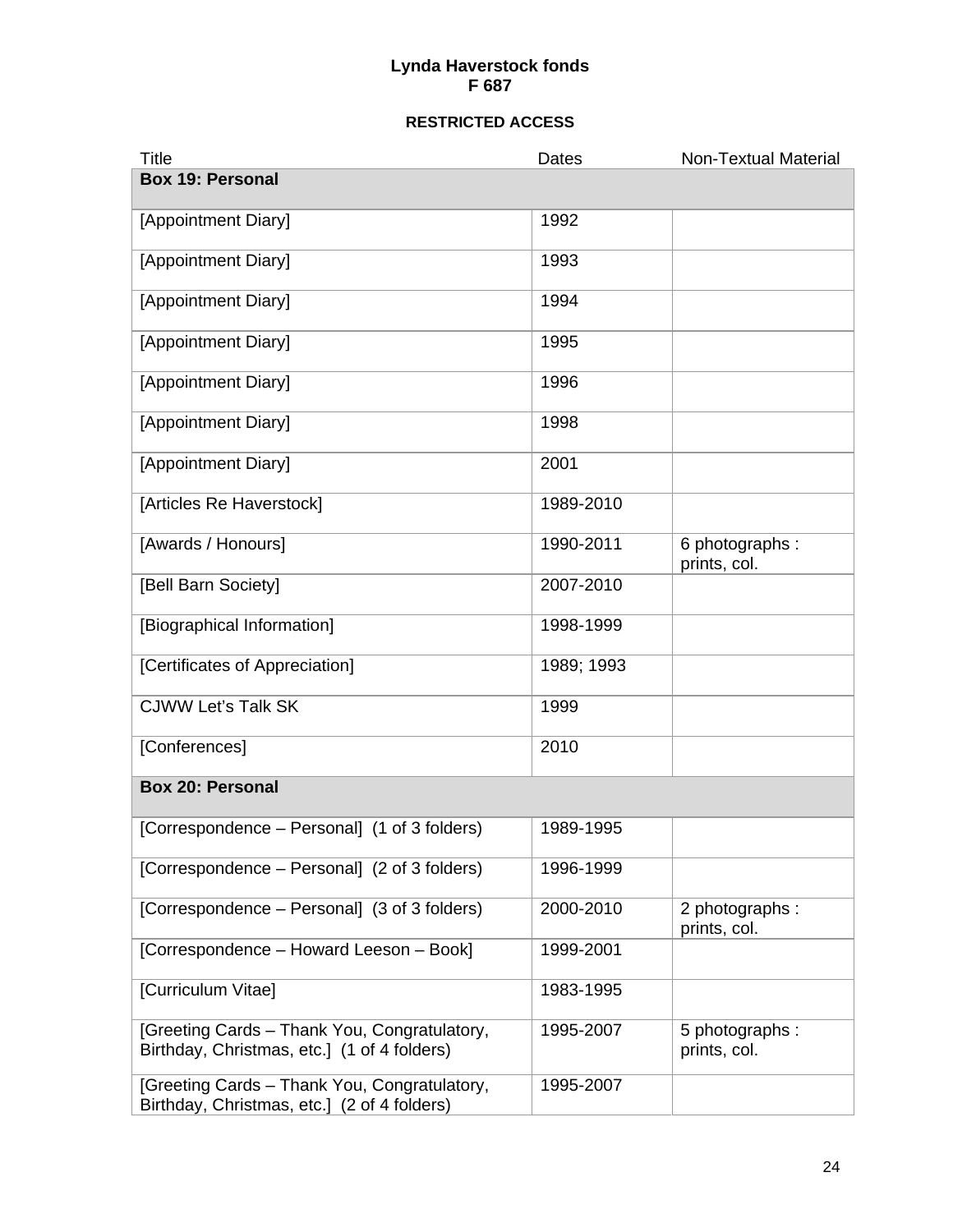| <b>Title</b>                                                                                | Dates     | <b>Non-Textual Material</b>                   |
|---------------------------------------------------------------------------------------------|-----------|-----------------------------------------------|
| Box 20: Personal continued                                                                  |           |                                               |
| [Greeting Cards - Thank You, Congratulatory,<br>Birthday, Christmas, etc.] (3 of 4 folders) | 1995-2007 |                                               |
| [Greeting Cards - Thank You, Congratulatory,<br>Birthday, Christmas, etc.] (4 of 4 folders) | 1995-2007 |                                               |
| [Herstory - 1994 Canadian Women's Calendar]                                                 | 1993      |                                               |
| Honorariums Billed and Paid Accounting File                                                 | 1996-1999 |                                               |
| [Letters of Reference]                                                                      | 1992-1998 | 1 computer disc: 9 x<br>9 cm ("Walt Roberts") |
| <b>Box 21: Personal</b>                                                                     |           |                                               |
| [Mazankowski Alberta Health Institute]                                                      | 2007      |                                               |
| [Multiple Sclerosis]                                                                        | 1994-2003 |                                               |
| <b>Nightcap Productions</b>                                                                 | 1984-1988 |                                               |
| [Official Portrait]                                                                         | 2008      |                                               |
| [Order of Canada]                                                                           | 2007-2008 |                                               |
| Phylo-Med                                                                                   | 1995-1997 |                                               |
| [Programmes / Ticket Stubs]                                                                 | 2002-2011 |                                               |
| [RCMP Heritage Centre]                                                                      | 2006-2007 |                                               |
| [1995 Resignation - Correspondence, Greeting<br>Cards]                                      | 1995      |                                               |
| [Ron Osika - Liberal Caucus Defamation]                                                     | 1995-1996 |                                               |
| [Saskatchewan Liberal Association - Non-<br>Renewal of Membership]                          | 1996      |                                               |
| [Saskatoon Summer Players]                                                                  | 1980-1990 |                                               |
| [Speaking Engagements]                                                                      | 1991-2009 |                                               |
| [Swift Current, Sask.]                                                                      | 2000-2009 |                                               |
| [Tourism Saskatchewan]                                                                      | 2007-2011 |                                               |
| [Women in Politics in Canada Documentary]                                                   | 1997      |                                               |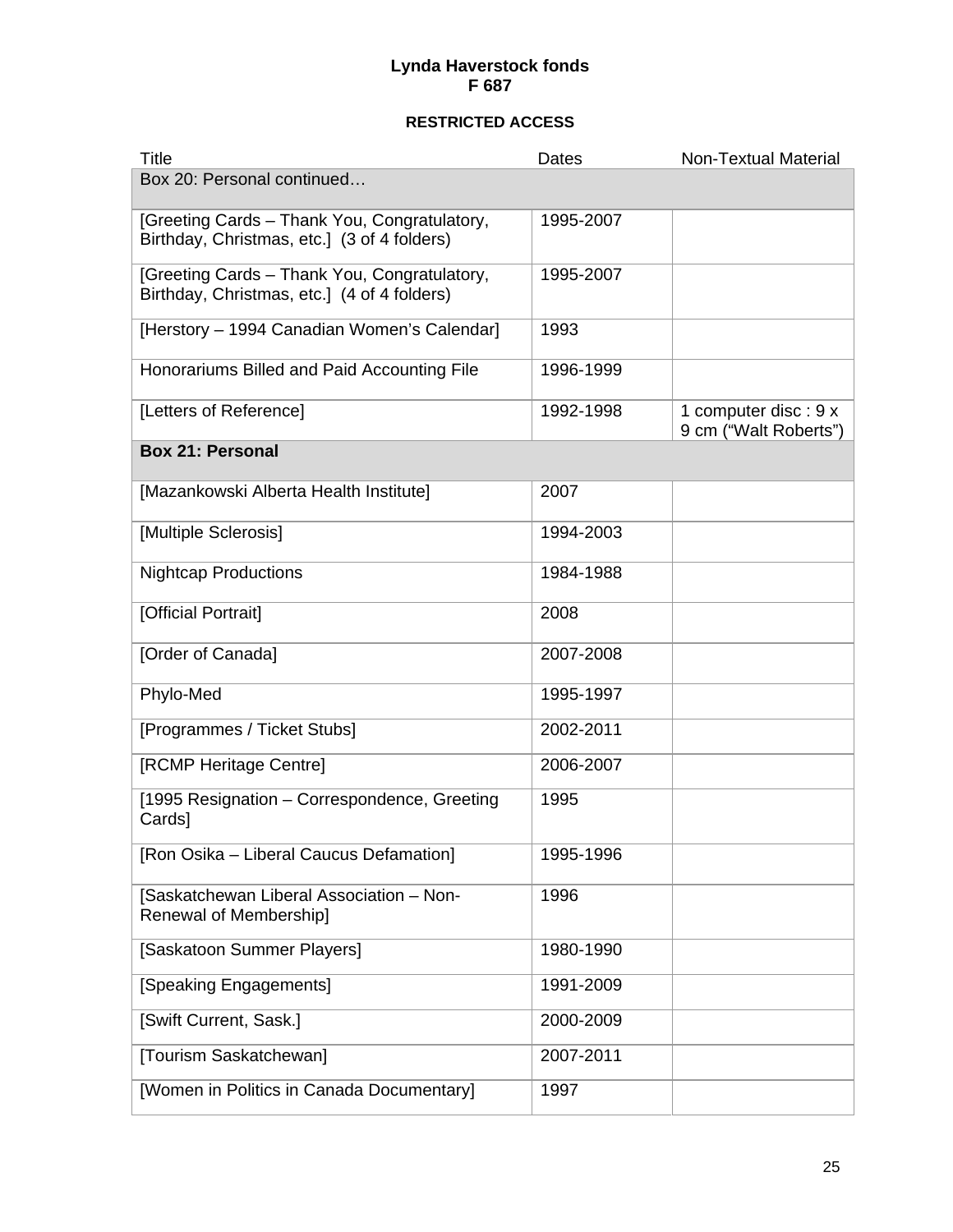| <b>Title</b>                                       | Dates | <b>Non-Textual Material</b> |
|----------------------------------------------------|-------|-----------------------------|
| <b>Box 22: Lieutenant Governor of Saskatchewan</b> |       |                             |
| Correspondence March - December 2000               | 2000  |                             |
| Correspondence February - June 2001                | 2001  |                             |
| Correspondence July - October 2001                 | 2001  |                             |
| Correspondence November - December 2001            | 2001  |                             |
| Correspondence January - March 2002                | 2002  |                             |
| Correspondence April - May 2002                    | 2002  |                             |
| Correspondence June - July 2002                    | 2002  |                             |
| <b>Box 23: Lieutenant Governor of Saskatchewan</b> |       |                             |
| Correspondence August - September 2002             | 2002  |                             |
| Correspondence October 2002                        | 2002  |                             |
| Correspondence November - December 2002            | 2002  |                             |
| Correspondence January - March 2003                | 2003  |                             |
| Correspondence April - May 2003                    | 2003  |                             |
| Correspondence June - July 2003                    | 2003  |                             |
| Correspondence August - September 2003             | 2003  |                             |
| <b>Box 24: Lieutenant Governor of Saskatchewan</b> |       |                             |
| Correspondence October - December 2003             | 2003  |                             |
| Correspondence January - March 2004                | 2004  |                             |
| Correspondence April - May 2004                    | 2004  |                             |
| Correspondence June - July 2004                    | 2004  |                             |
| Correspondence August - October 2004               | 2004  |                             |
| Correspondence November - December 2004            | 2004  |                             |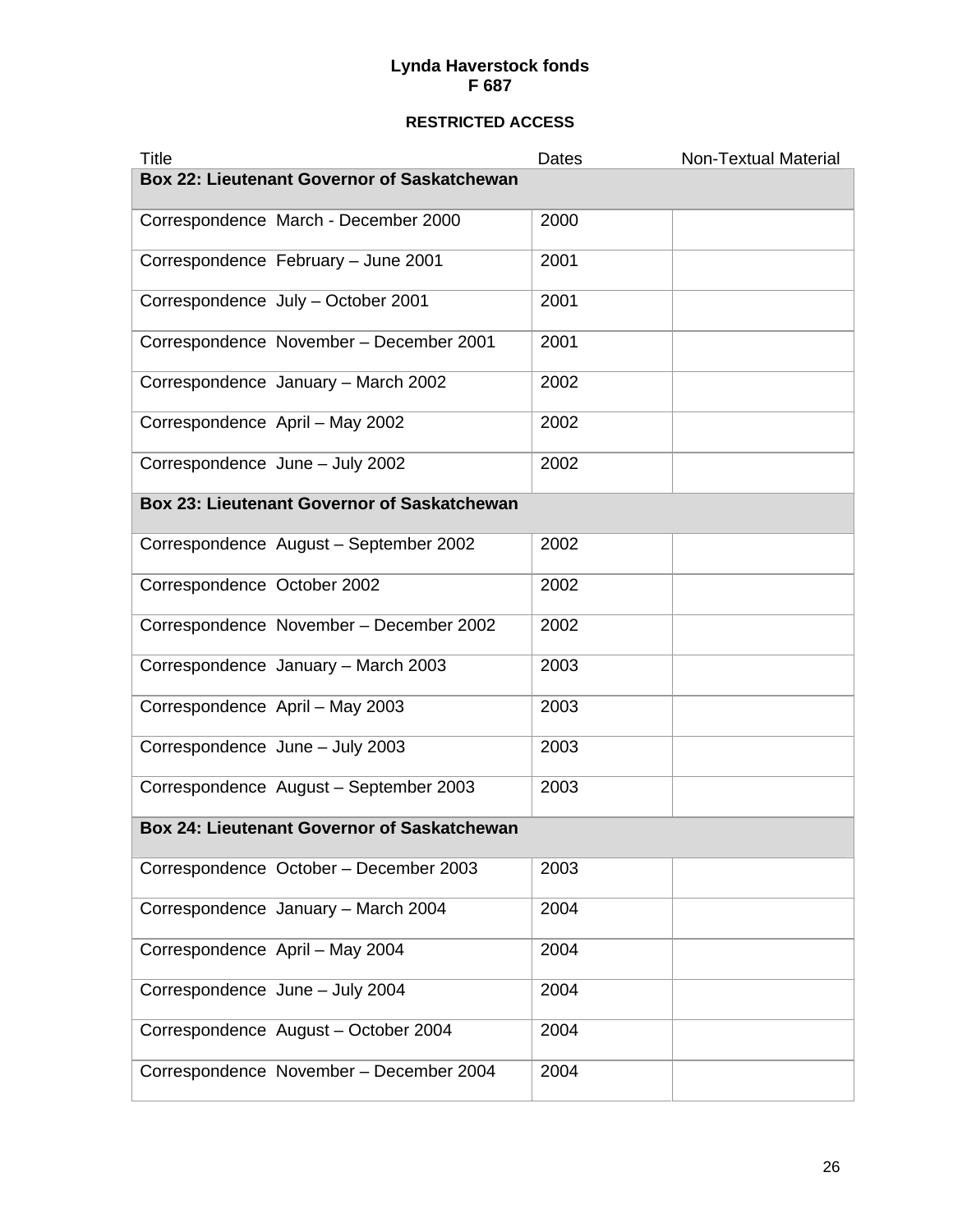| <b>Title</b>                                       | Dates     | <b>Non-Textual Material</b>  |
|----------------------------------------------------|-----------|------------------------------|
| Box 25: Lieutenant Governor of Saskatchewan        |           |                              |
| Correspondence January - March 2005                | 2005      |                              |
| Correspondence April - May 2005                    | 2005      |                              |
| Correspondence June 2005                           | 2005      |                              |
| Correspondence July 2005                           | 2005      |                              |
| Correspondence August 2005                         | 2005      |                              |
| Correspondence September 2005                      | 2005      |                              |
| Correspondence October 2005                        | 2005      |                              |
| Correspondence November 2005                       | 2005      |                              |
| Box 26: Lieutenant Governor of Saskatchewan        |           |                              |
| Correspondence December 2005                       | 2005      |                              |
| Correspondence January - March 2006                | 2005-2006 |                              |
| Correspondence March - April 2006                  | 2006      |                              |
| Correspondence May 2006                            | 2006      |                              |
| Correspondence June - July 2006                    | 2006      | 1 photograph: print,<br>col. |
| Events February - April 2000                       | 2000      |                              |
| Events May - June 2000                             | 2000      |                              |
| Events July - August 2000                          | 2000      |                              |
| Events September - October 2000                    | 2000      |                              |
| <b>Box 27: Lieutenant Governor of Saskatchewan</b> |           |                              |
| Events November - December 2000                    | 2000      |                              |
| Events January - March 2001                        | 2001      |                              |
| Events April 2001                                  | 2001      |                              |
| Events May 2001                                    | 2001      |                              |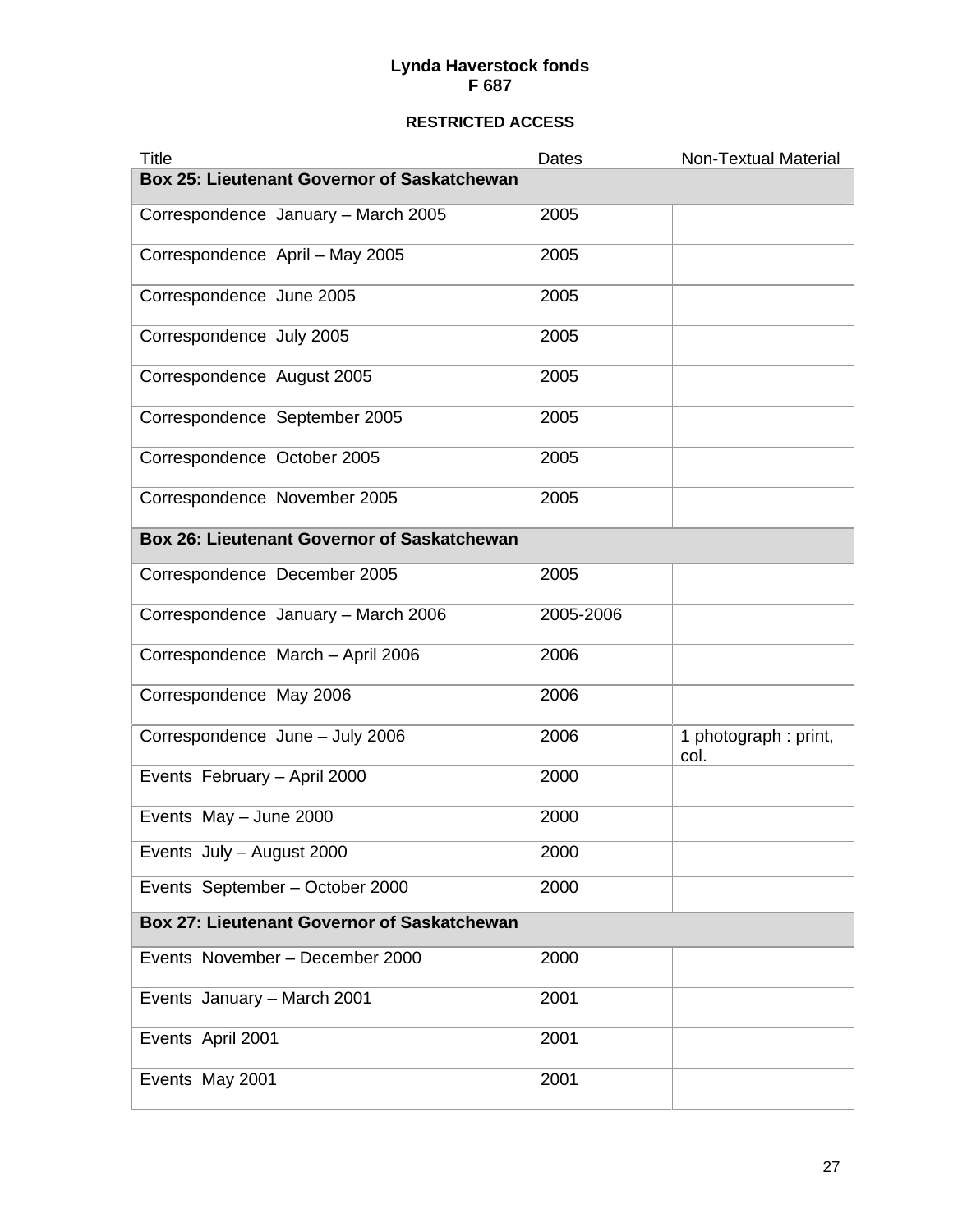| <b>Title</b>                                          | Dates     | Non-Textual Material |
|-------------------------------------------------------|-----------|----------------------|
| Box 27: Lieutenant Governor of Saskatchewan continued |           |                      |
| Events June 2001                                      | 2001      |                      |
| Events July - September 2001                          | 2001      |                      |
| Events October 2001                                   | 2001      |                      |
| <b>Box 28: Lieutenant Governor of Saskatchewan</b>    |           |                      |
| Events November 2001                                  | 2001      |                      |
| Events December 2001                                  | 2001      |                      |
| Events January - February 2002                        | 2001-2002 |                      |
| Events March - April 2002                             | 2002      |                      |
| Events May 2002                                       | 2002      |                      |
| Events June - July 2002                               | 2002      |                      |
| Events August - September 2002                        | 2002      |                      |
| <b>Box 29: Lieutenant Governor of Saskatchewan</b>    |           |                      |
| Events October 2002                                   | 2002      |                      |
| Events November - December 2002                       | 2002      |                      |
| Events January - March 2003                           | 2003      |                      |
| Events April 2003                                     | 2003      |                      |
| Events May 2003                                       | 2003      |                      |
| Events June - July 2003                               | 2003      |                      |
| Events August - September 2003                        | 2003      |                      |
| <b>Box 30: Lieutenant Governor of Saskatchewan</b>    |           |                      |
| Events October 2003                                   | 2003      |                      |
| Events November - December 2003                       | 2003      |                      |
| Events - Jan - Feb 2004                               | 2004      |                      |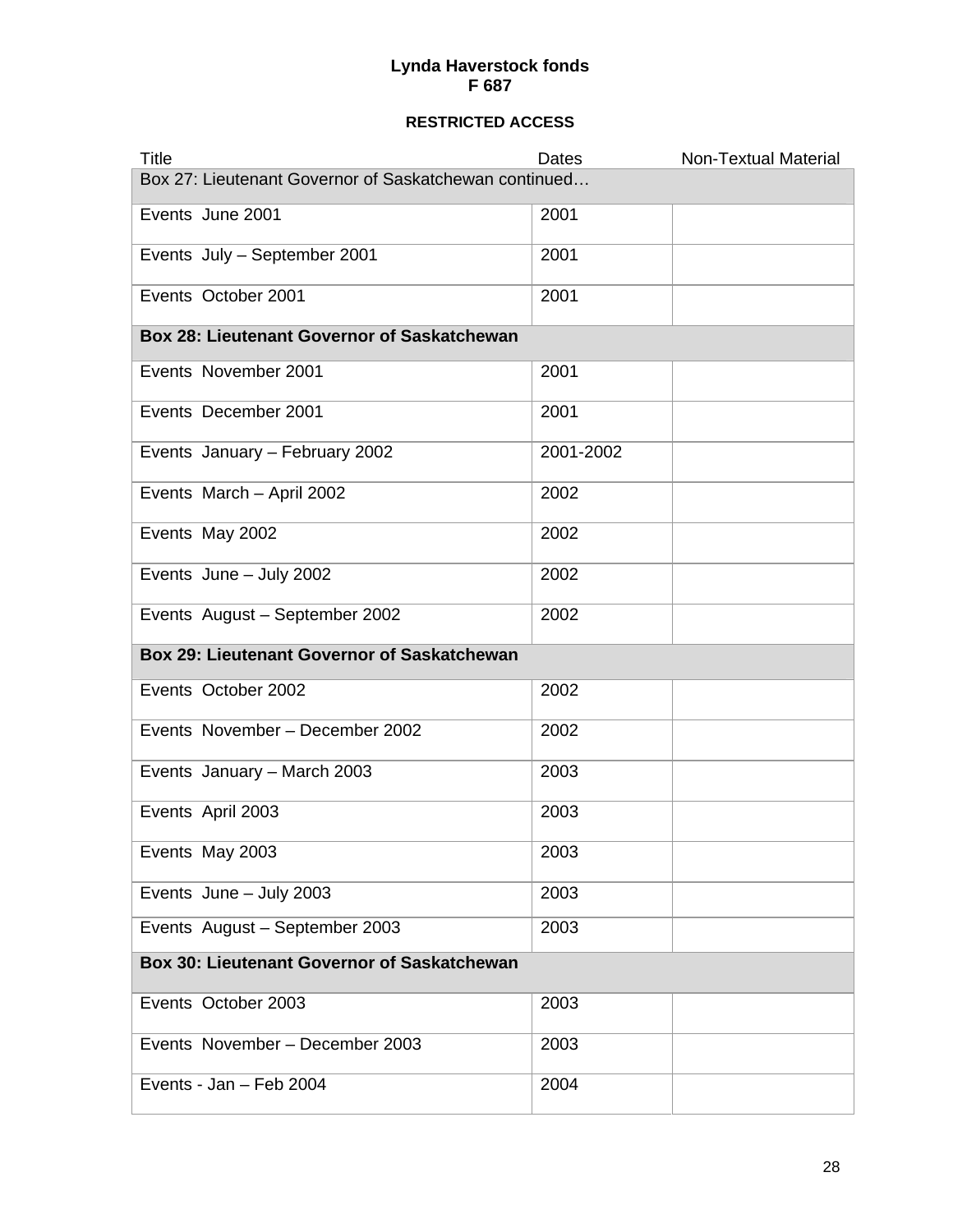| <b>Title</b>                                          | Dates     | <b>Non-Textual Material</b> |
|-------------------------------------------------------|-----------|-----------------------------|
| Box 30: Lieutenant Governor of Saskatchewan continued |           |                             |
| Events - Mar - April 2004                             | 2004      |                             |
| Events - May 2004                                     | 2004      |                             |
| Events - June 2004                                    | 2004      |                             |
| Events - July - Aug. 2004                             | 2004      |                             |
| Events - Sept. 2004                                   | 2004      |                             |
| <b>Box 31: Lieutenant Governor of Saskatchewan</b>    |           |                             |
| Events - Oct. 2004                                    | 2004      |                             |
| Events - Nov - Dec 2004                               | 2004      |                             |
| Events - Jan - March 2005                             | 2005      |                             |
| Events - April 2005                                   | 2005      |                             |
| Events - May 2005                                     | 2005      |                             |
| Events - June 2005                                    | 2005      |                             |
| Events - July 2005                                    | 2005      |                             |
| Events $-$ Aug 2005                                   | 2005      |                             |
| <b>Box 32: Lieutenant Governor of Saskatchewan</b>    |           |                             |
| Events $-$ Sept. 2005                                 | 2005      |                             |
| Events - Oct. 2005                                    | 2005      |                             |
| Events - Nov. 2005                                    | 2005      |                             |
| Events - Dec. 2005 - Feb. 2006                        | 2005-2006 |                             |
| Events - March - April 2006                           | 2006      |                             |
| Events - May 2006                                     | 2006      |                             |
| Events $-$ Jun $-$ July 2006                          | 2006      |                             |
| Speeches / Remarks February - August 2000             | 2000      |                             |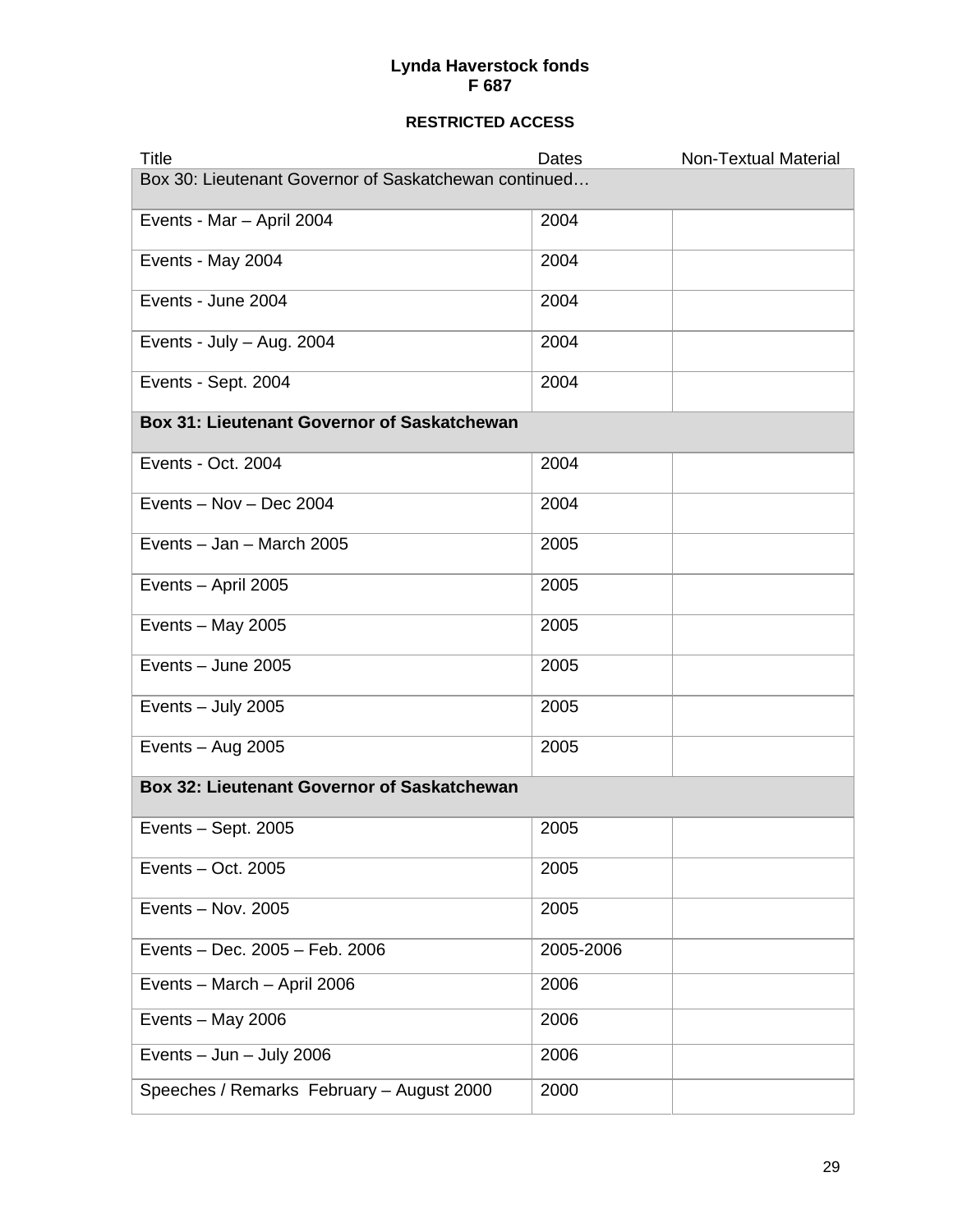| <b>Title</b>                                       | Dates     | <b>Non-Textual Material</b>     |
|----------------------------------------------------|-----------|---------------------------------|
| <b>Box 33: Lieutenant Governor of Saskatchewan</b> |           |                                 |
| Speeches / Remarks September - December<br>2000    | 2000      |                                 |
| Speeches / Remarks February - May 2001             | 2001      |                                 |
| Speeches / Remarks June - October 2001             | 2001      |                                 |
| Speeches / Remarks November - December<br>2001     | 2001      |                                 |
| Speeches / Remarks February - May 2002             | 2002      |                                 |
| Speeches / Remarks June - October 2002             | 2002      |                                 |
| Speeches / Remarks November-December 2002          | 2002      |                                 |
| Speeches / Remarks February - June 2003            | 2003      |                                 |
| Speeches / Remarks July - December 2003            | 2003      |                                 |
| <b>Box 34: Lieutenant Governor of Saskatchewan</b> |           |                                 |
| Speeches / Remarks January - April 2004            | 2004      |                                 |
| Speeches / Remarks May - August 2004               | 2004      |                                 |
| Speeches / Remarks September-December 2004         | 2004      |                                 |
| Speeches / Remarks January - May [April] 2005      | 2005      |                                 |
| Speeches / Remarks May - September 2005            | 2005      |                                 |
| Speeches / Remarks October - December 2005         | 2005      |                                 |
| Speeches / Remarks February - July 2006            | 2006      |                                 |
| <b>Box 35: Lieutenant Governor of Saskatchewan</b> |           |                                 |
| February, 2000 Haverstock                          | 1999-2000 | 5 photographs :<br>prints, col. |
| March, 2000 Haverstock                             | 2000      |                                 |
| April, 2000 Haverstock                             | 2000      | 4 photographs:<br>prints, col.  |
| May, 2000 Haverstock                               | 2000      |                                 |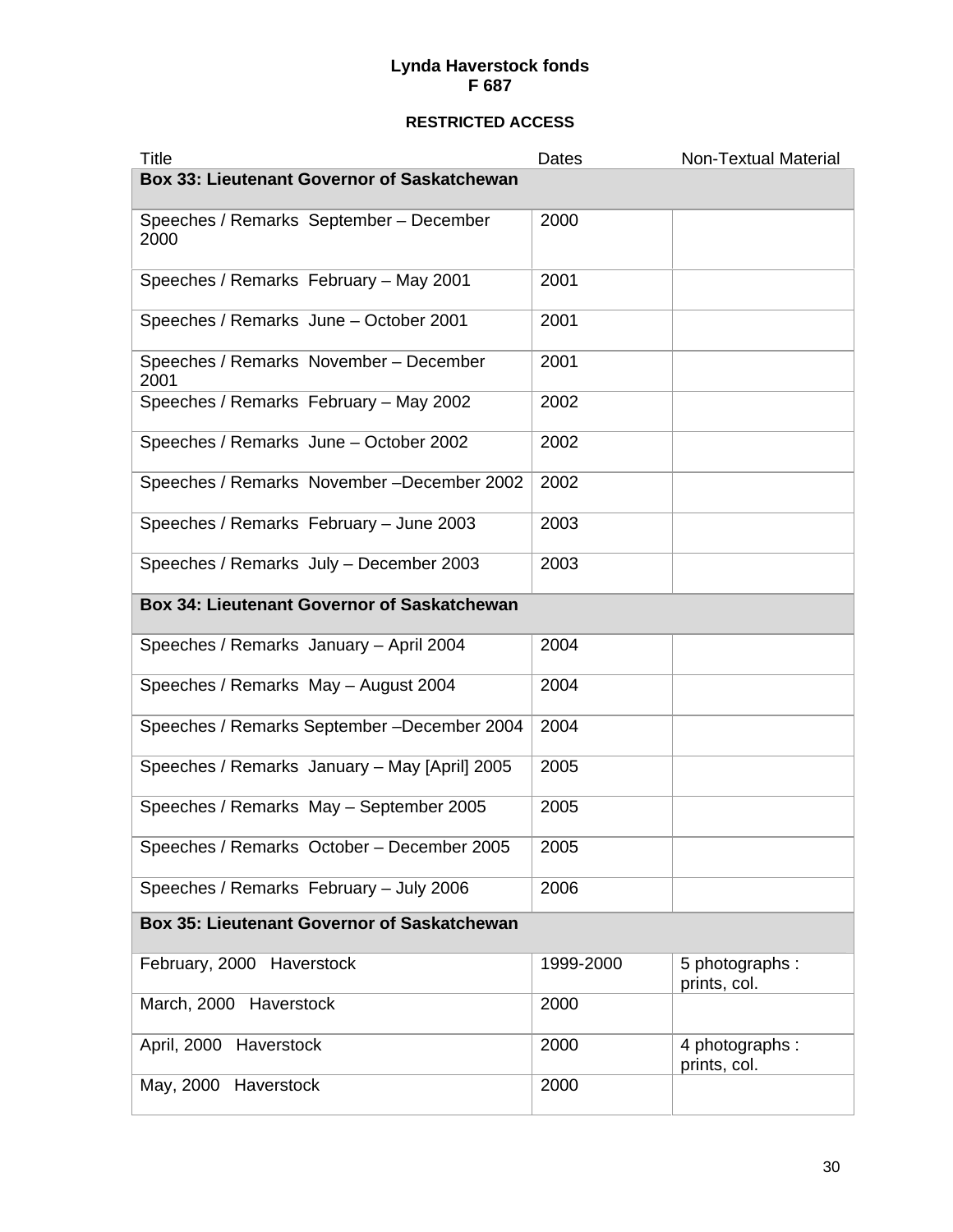| <b>Title</b>                                          | Dates     | <b>Non-Textual Material</b>                          |  |
|-------------------------------------------------------|-----------|------------------------------------------------------|--|
| Box 35: Lieutenant Governor of Saskatchewan continued |           |                                                      |  |
| June, 2000 Haverstock                                 | 2000      | 5 photographs :<br>prints, col.                      |  |
| July, 2000 Haverstock                                 | 2000      |                                                      |  |
| August, 2000 Haverstock                               | 2000      |                                                      |  |
| September, 2000 Haverstock                            | 2000      |                                                      |  |
| October, 2000 Haverstock                              | 2000      |                                                      |  |
| November, 2000 Haverstock                             | 2000      |                                                      |  |
| December, 2000 Haverstock                             | 2000      | 2 photographs;<br>prints, col.                       |  |
| January, 2001 Haverstock                              | 2000-2001 |                                                      |  |
| February, 2001 Haverstock                             | 2001      | 3 photographs:<br>prints, col.                       |  |
| March, 2001 Haverstock                                | 2001      |                                                      |  |
| April, 2001 Haverstock                                | 2001      |                                                      |  |
| <b>Box 36: Lieutenant Governor of Saskatchewan</b>    |           |                                                      |  |
| May, 2001 Haverstock                                  | 2001      |                                                      |  |
| June, 2001 Haverstock                                 | 2001      | 3 photographs:<br>prints, col.                       |  |
| July, 2001 Haverstock                                 | 2001      | 5 photographs:<br>prints, col.                       |  |
| August, 2001 Haverstock                               | 2001      |                                                      |  |
| September, 2001 Haverstock                            | 2001      |                                                      |  |
| October, 2001 Haverstock                              | 2001      | 1 photograph: print,<br>col.                         |  |
| November, 2001 Haverstock                             | 2001      | 2 photographs:<br>prints, col.; 1 audio-<br>cassette |  |
| December, 2001 Haverstock                             | 2001      | 3 photographs:<br>prints, col.                       |  |
| January, 2002 Haverstock                              | 2002      | 1 photograph: print,<br>col.                         |  |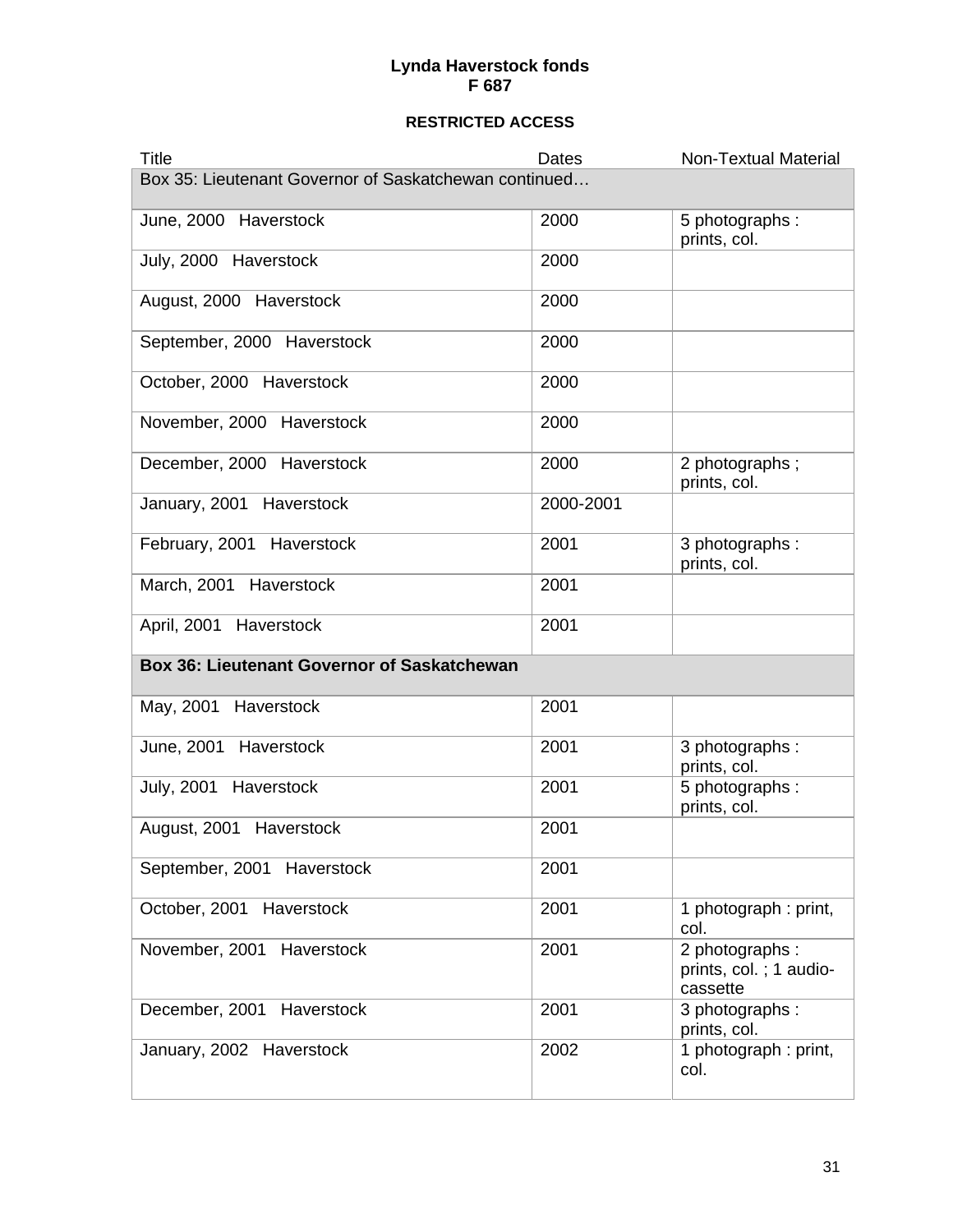| <b>Title</b>                                          | Dates | <b>Non-Textual Material</b>     |
|-------------------------------------------------------|-------|---------------------------------|
| Box 36: Lieutenant Governor of Saskatchewan continued |       |                                 |
| February, 2002 Haverstock                             | 2002  |                                 |
| March, 2002 Haverstock                                | 2002  | 1 photograph: print,<br>col.    |
| April, 2002 Haverstock                                | 2002  |                                 |
| May, 2002 Haverstock                                  | 2002  |                                 |
| June, 2002 Haverstock                                 | 2002  |                                 |
| <b>Box 37: Lieutenant Governor of Saskatchewan</b>    |       |                                 |
| July, 2002 Haverstock                                 | 2002  | 1 photograph: print,<br>col.    |
| August, 2002 Haverstock                               | 2002  | 5 photographs:<br>prints, col.  |
| September, 2002 Haverstock                            | 2002  |                                 |
| October, 2002 Haverstock                              | 2002  | 3 photographs:<br>prints, col.  |
| November, 2002 Haverstock                             | 2002  |                                 |
| December, 2002 Haverstock                             | 2002  |                                 |
| January, 2003 Haverstock                              | 2003  | 1 photograph: print,<br>col.    |
| February, 2003 Haverstock                             | 2003  | 5 photographs :<br>prints, col. |
| March, 2003 Haverstock                                | 2003  | 2 photographs:<br>prints, col.  |
| April, 2003 Haverstock                                | 2003  |                                 |
| May, 2003 Haverstock                                  | 2003  |                                 |
| June, 2003 Haverstock                                 | 2003  |                                 |
| July, 2003 Haverstock                                 | 2003  |                                 |
| August, 2003 Haverstock                               | 2003  |                                 |
| September, 2003 Haverstock                            | 2003  | 1 photograph: print,<br>col.    |
| October, 2003 Haverstock                              | 2003  |                                 |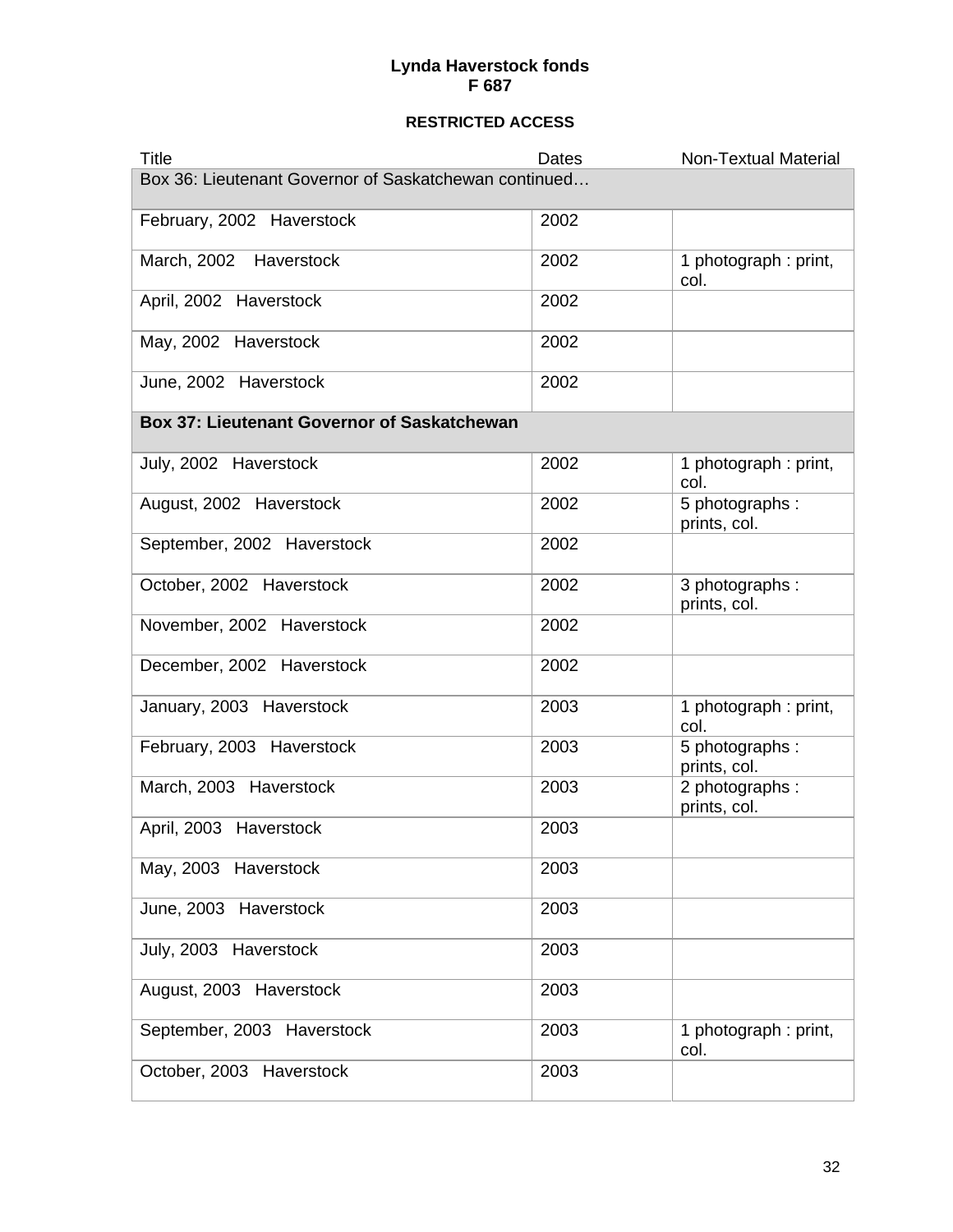| <b>Title</b>                                                        | Dates     | <b>Non-Textual Material</b>                                                                                  |
|---------------------------------------------------------------------|-----------|--------------------------------------------------------------------------------------------------------------|
| Box 37: Lieutenant Governor of Saskatchewan continued               |           |                                                                                                              |
| November, 2003 Haverstock                                           | 2003      |                                                                                                              |
| December, 2003 Haverstock                                           | 2003      | 4 photographs:<br>prints, col.                                                                               |
| <b>Box 38: Lieutenant Governor of Saskatchewan</b>                  |           |                                                                                                              |
| $[2004]$ (1 of 2 folders)                                           | 2004      |                                                                                                              |
| $[2004]$ $(2 \text{ of } 2 \text{ foldsers})$                       | 2004      | 1 photograph: print,<br>col.                                                                                 |
| $[2005]$ (1 of 6 folders)                                           | 2005      | 1 DVD: ("I<br>Remember," a Cupar<br>oral history, 18 min);<br>1 compact disc<br>(Veterans Affairs<br>Canada) |
| [2005] (2 of 6 folders)                                             | 2005      |                                                                                                              |
| $[2005]$ $(3 \text{ of } 6 \text{ folds} \text{ is})$               | 2005      |                                                                                                              |
| $[2005]$ (4 of 6 folders)                                           | 2005      |                                                                                                              |
| $[2005]$ (5 of 6 folders)                                           | 2005      |                                                                                                              |
| $[2005]$ (6 of 6 folders)                                           | 2005      |                                                                                                              |
| <b>Box 39: Lieutenant Governor of Saskatchewan</b>                  |           |                                                                                                              |
| $[2006]$ $(1 \text{ of } 2 \text{ folder})$                         | 2006      |                                                                                                              |
| $[2006]$ $(2 \text{ of } 2 \text{ folder})$                         | 2006      |                                                                                                              |
| [Appointment]                                                       | 1999      |                                                                                                              |
| [Armorial Bearings / Coat of Arms]                                  | 2001-2003 |                                                                                                              |
| [Audience with Queen Elizabeth II]                                  | 2000      |                                                                                                              |
| Briefing Book - Royal Visit 2004                                    | 2004      |                                                                                                              |
| Can. Crown                                                          | 2005      |                                                                                                              |
| Centennial Arts Celebration Feasibility Study -<br><b>June 2003</b> | 2003      |                                                                                                              |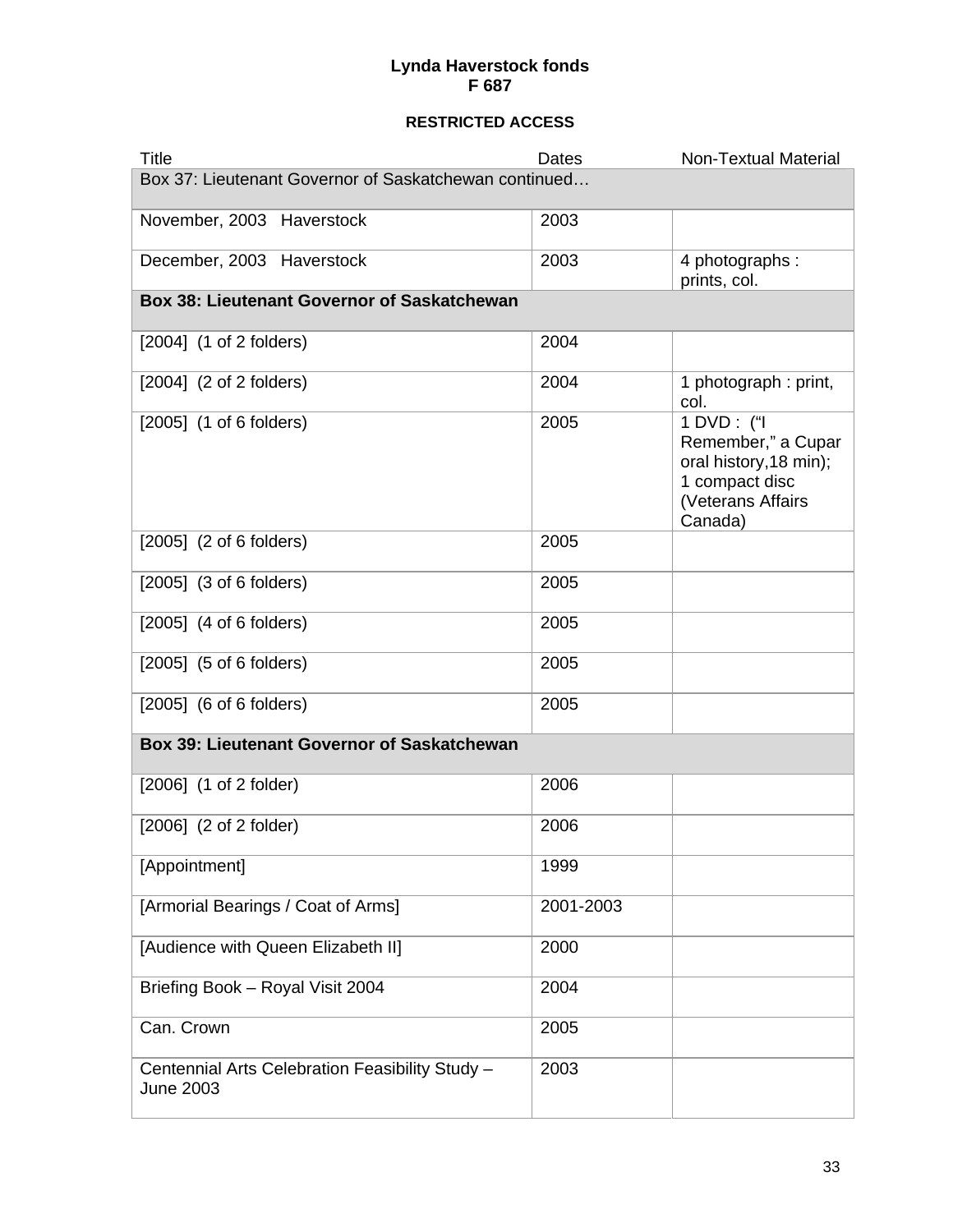| Title                                                                                                      | Dates     | <b>Non-Textual Material</b> |
|------------------------------------------------------------------------------------------------------------|-----------|-----------------------------|
| Box 39: Lieutenant Governor of Saskatchewan continued                                                      |           |                             |
| [Centennial Gala - Congratulatory Messages]                                                                | 2005      |                             |
| <b>Federal Funding</b>                                                                                     | 2003-2005 |                             |
| [First Nations Issues] (1 of 2 folders)                                                                    | 1999-2000 |                             |
| [First Nations Issues] (2 of 2 folders)                                                                    | 2002-2007 |                             |
| Gala Concert 2005                                                                                          | 2004      |                             |
| GG / LG / Commissioner's Conference<br>September 2001 - Quebec                                             | 2000-2001 |                             |
| <b>Grandmothers for Grandmothers</b>                                                                       | 2006      |                             |
| [Heritage Canada Foundation]                                                                               | 2003      |                             |
| Box 40: Lieutenant Governor of Saskatchewan                                                                |           |                             |
| [Installation - Haverstock - Lieutenant Governor]                                                          | 1988-2000 |                             |
| L. G. Briefing Book - 1999                                                                                 | 1999      |                             |
| L. G. Briefing Book                                                                                        | 1995      |                             |
| L. G. Resource Manual                                                                                      | 1999?     |                             |
| L. G. Resource Manual - Pamphlets                                                                          | 1990-1999 |                             |
| Lieutenant Governor / Governor General Meeting<br>- Winnipeg, Nov/Dec 2002                                 | 2002      |                             |
| Lieutenant Governor's Celebration of the Arts<br>Binder #1<br>$(1 \text{ of } 2 \text{ folds} \text{ is})$ | 2004-2005 |                             |
| Lieutenant Governor's Celebration of the Arts<br>(2 of 2 folders)<br>Binder #1                             | 2004-2005 |                             |
| <b>Box 41: Lieutenant Governor of Saskatchewan</b>                                                         |           |                             |
| Lieutenant Governor's Celebration of the Arts<br>Binder #2 (1 of 3 folders)                                | 2004-2005 |                             |
| Lieutenant Governor's Celebration of the Arts<br>Binder #2 (2 of 3 folders)                                | 2004-2005 |                             |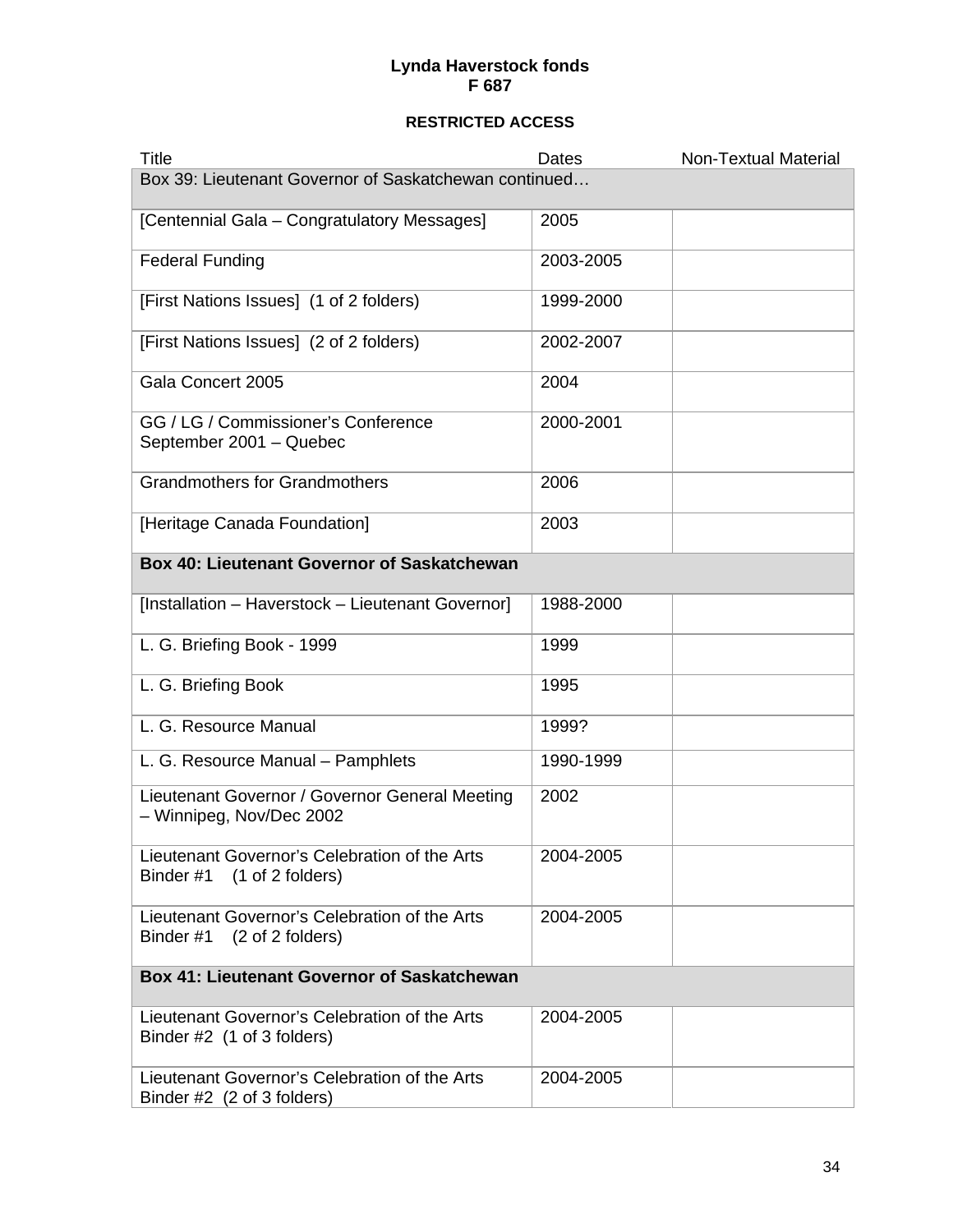| <b>Title</b>                                                                                                         | Dates     | <b>Non-Textual Material</b> |
|----------------------------------------------------------------------------------------------------------------------|-----------|-----------------------------|
| Box 41: Lieutenant Governor of Saskatchewan continued                                                                |           |                             |
| Lieutenant Governor's Celebration of the Arts<br>Binder #2 (3 of 3 folders)                                          | 2004-2005 |                             |
| Lieutenant Governor's Celebration of the Arts -<br>Executive Committee / Board of Directors Meeting<br><b>Binder</b> | 2003-2005 |                             |
| Lieutenant Governor's Celebration of the Arts<br>Project Planning (1 of 2 folders)                                   | 2004      |                             |
| Lieutenant Governor's Celebration of the Arts<br>Project Planning (2 of 2 folders)                                   | 2004      |                             |
| <b>Box 42: Lieutenant Governor of Saskatchewan</b>                                                                   |           |                             |
| Manual - Aides-de-Camp                                                                                               | 2000      |                             |
| Monarchy                                                                                                             | 2002-2007 |                             |
| Monarch Issues                                                                                                       | 2001-2002 |                             |
| [New Vision for Saskatchewan]                                                                                        | 2002-2003 |                             |
| <b>Renaud Foster Final Report</b><br>September 20, 2003                                                              | 2003-2006 |                             |
| [Remuneration, Expenses and Pensions -<br>Lieutenant Governors] (1 of 3 folders)                                     | 2001-2003 |                             |
| [Remuneration, Expenses and Pensions -<br>Lieutenant Governors] (2 of 3 folders)                                     | 2001-2003 |                             |
| [Remuneration, Expenses and Pensions -<br>Lieutenant Governors] (3 of 3 folders)                                     | 2002-2005 |                             |
| Spay and Neuter Programme                                                                                            | 2004-2006 |                             |
| April 15, 2003 Teleconference                                                                                        | 2003      |                             |
| Visit of His Royal Highness The Earl of Wessex                                                                       | 2003      |                             |
|                                                                                                                      |           |                             |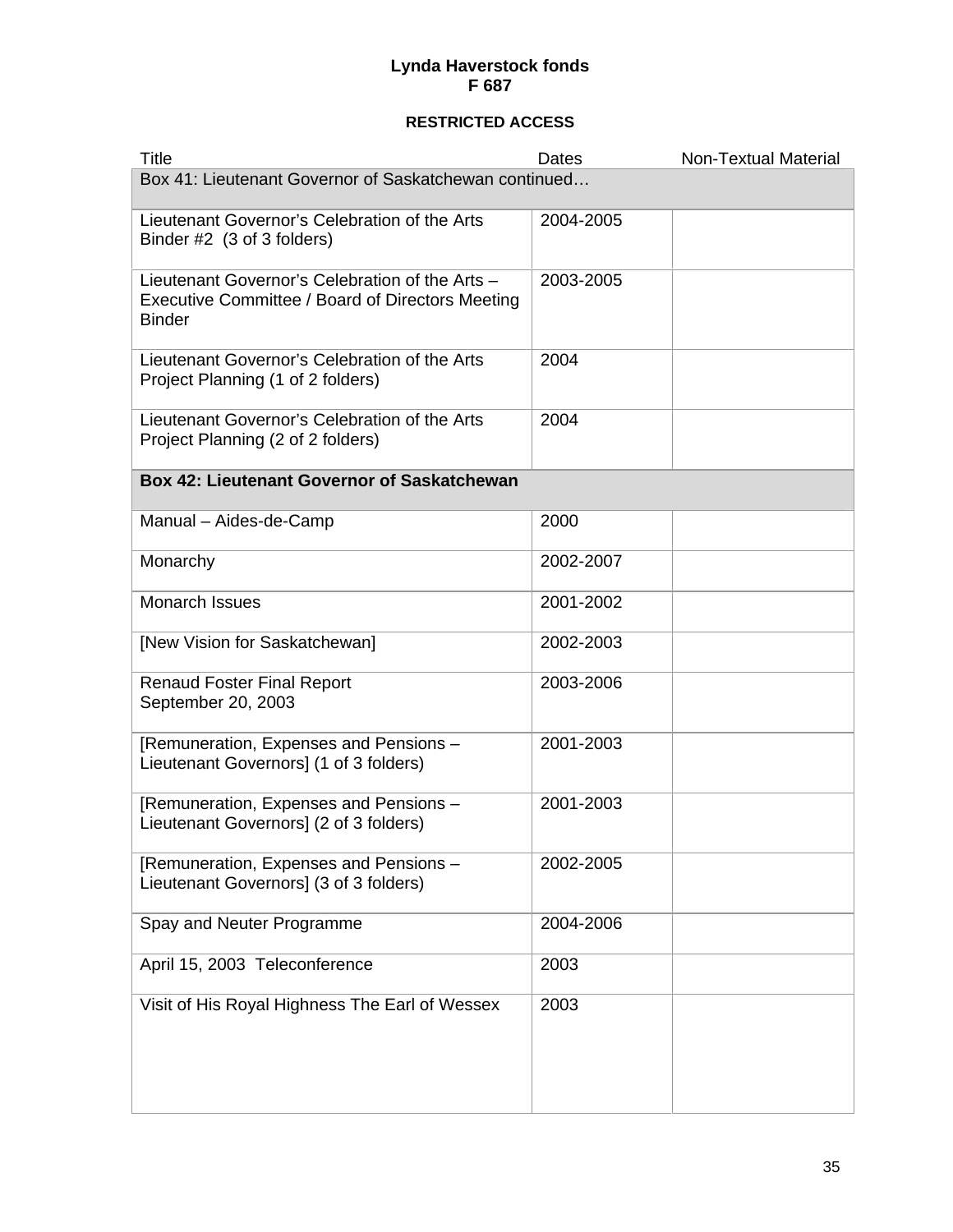| Title                                                                                             | Dates     | <b>Non-Textual Material</b>                                                                   |
|---------------------------------------------------------------------------------------------------|-----------|-----------------------------------------------------------------------------------------------|
| Box 43: Lieutenant Governor of Saskatchewan/Political/Personal/Tourism<br><b>Saskatchewan</b>     |           |                                                                                               |
| [Haverstock - Farewell Ceremonies/Tributes]                                                       | 2006      |                                                                                               |
| [Kamsack Centennial Celebration]                                                                  | 2005      | 14 photographs:<br>prints, col.                                                               |
| HMCS Regina: Visit of the Lt. Governor of<br>Saskatchewan, August 22-23, 2001<br>GM-PH 2712       | 2001      | Website on 1 CD-R;<br>multiple files (mainly<br>JPG). (Copy in digital<br>storage, July 2014) |
| Lieutenant Governor's Northern School Tour 2003<br>GM-PH 2713 (1)-(769)                           | 2003      | 2 CD-Rs, 769 photos,<br>col. (Copies in digital<br>storage, July 2014)                        |
| Bitaemo: National Ukrainian Centennial<br>Celebration, 2005<br>GM-PH 2714 (1)-(59)                | 2005      | 1 CD-R, 59 photos,<br>col. (Copies in digital<br>storage, July 2014)                          |
| Thickwood Hills Digital Collection: Memories of the<br>Centennial, 1905-2005<br><b>GM-PH 2715</b> | 2005      | 1 DVD-R, 39 files<br>(PowerPoint, audio,<br>etc.) (Copy in digital<br>storage, July 2014)     |
| Visit to RCMP Depot Division<br>GM-PH 2716 (1)-(34)                                               | 2006      | 1 CD-R, 34 photos,<br>col. (Copies in digital<br>storage, July 2014)                          |
| [Electronic Records] [includes copies of speeches<br>as leader of the Liberal Party]              | 1990-1992 |                                                                                               |
| Committee for the Retirement of Chief Justice<br>E.D. Bayda                                       | 2005-2006 |                                                                                               |
| [Tourism Saskatchewan Board of Directors<br>Internal Monitoring Reports] 2 folders                | 2007-2012 |                                                                                               |
| <b>Box 44: Photographs</b>                                                                        |           |                                                                                               |
| GM-PH-2072 to GM-PH-2080; GM-PH-2670 to<br>GM-PH-2706                                             |           |                                                                                               |
| Photographic negatives and miscellaneous prints                                                   |           |                                                                                               |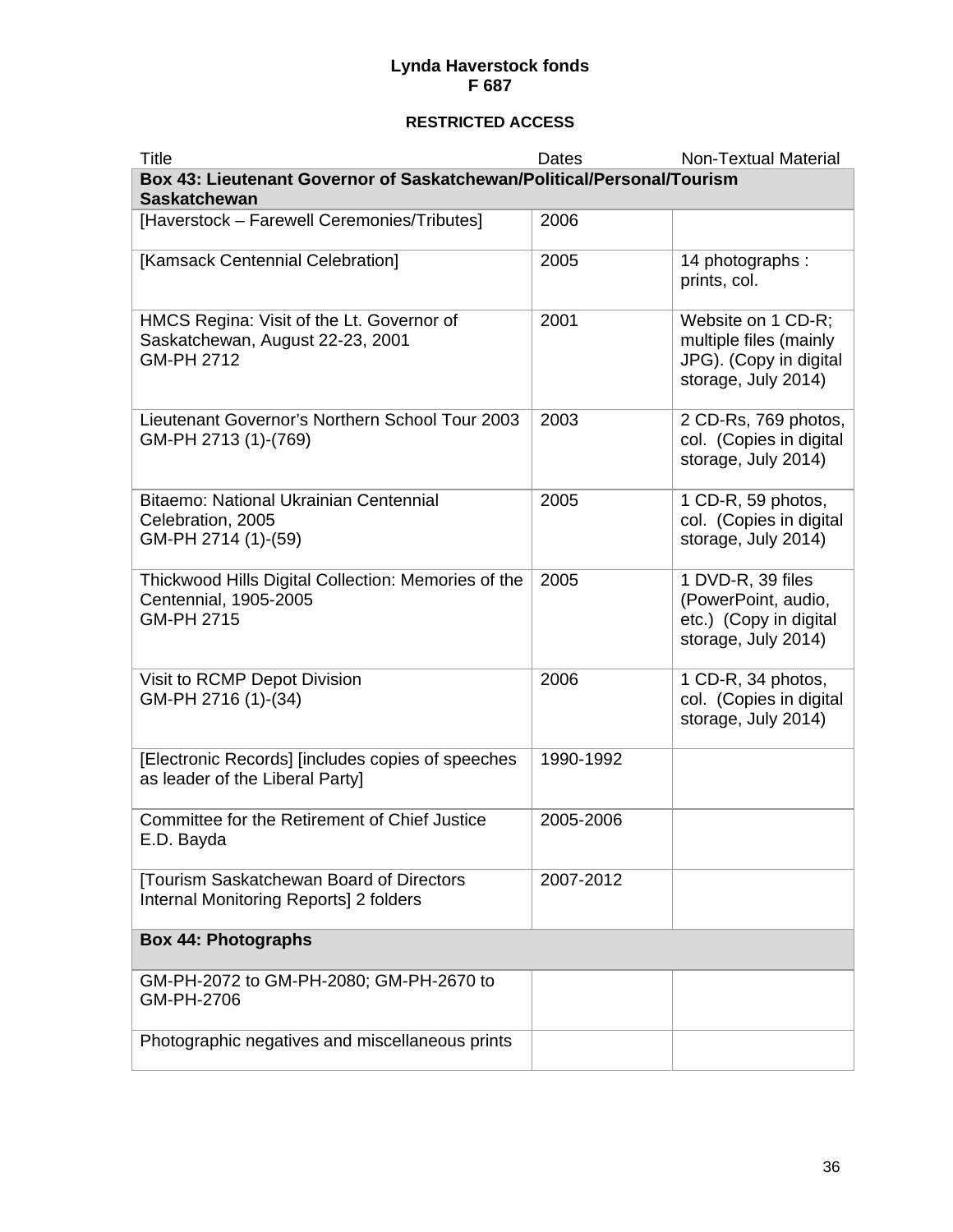#### **RESTRICTED ACCESS**

#### **MOVING IMAGES**

| <b>Identifier</b> | <b>Title</b>                                                                                                                                                                                              | <b>Date</b> | <b>Format</b> | <b>Minutes</b> | <b>Producer</b>                                     |
|-------------------|-----------------------------------------------------------------------------------------------------------------------------------------------------------------------------------------------------------|-------------|---------------|----------------|-----------------------------------------------------|
| <b>Box 45</b>     |                                                                                                                                                                                                           |             |               |                |                                                     |
| MI-3589           | Saskatchewan Liberals - "Tax<br>Hike" (30 sec) & "Sleeves" (30<br>sec) [Ralph Goodale - Leader of<br>Saskatchewan Liberals]                                                                               | 1986        | <b>VHS</b>    | 1 <sub>m</sub> | Gastown<br>Productions                              |
| MI-3590           | <b>Liberal Party Tapes (Election</b><br>Day/ Canvassing) - English &<br>French                                                                                                                            | 1988?       | <b>VHS</b>    | 29m 6s         | [Liberal Party of<br>Canada]/ Public<br>Eye Network |
| MI-3591           | Stress Tape #1 [Saskatchewan<br>Women's Institute in Rosetown,<br>forum on farm stress with Lynda<br>Haverstock as speaker, 1989?]                                                                        | 1989?       | <b>VHS</b>    | $2h$ 1 $m$     | Saskatchewan<br>Women's<br>Institute                |
| MI-3592           | Stress Tape #2 [Saskatchewan<br>Women's Institute in Rosetown,<br>forum on farm stress with Lynda<br>Haverstock as speaker, 1989?]                                                                        | 1989?       | <b>VHS</b>    | 1h 15m         | Saskatchewan<br>Women's<br>Institute                |
| MI-3593           | <b>SUMA News conference [stories</b><br>about the Community<br>Crossroads program from CBC,<br>CKCK, & STV) (6:20)<br><b>CBC Venture: Town Saver</b><br><b>[documentary about Dennis</b><br>Young] (9:47) | 1989        | <b>VHS</b>    | 16m 07s        | CBC, CKCK,<br><b>STV</b>                            |
| MI-3594           | Keepin' the Spirit -<br>Saskatchewan in the 90's -<br>Decade Show (families 1 & 2<br>only)                                                                                                                | 1990        | <b>VHS</b>    | 28m 50s        | CFQC-TV                                             |
| MI-3595           | Lynda Haverstock on<br>Leadership<br>[Actual program is: Keepin' the<br>Spirit: Saskatchewan in the 90's]<br>Panel: Grant Devine, Roy<br>Romanow, and Lynda<br>Haverstock                                 | 1990        | <b>VHS</b>    | 1h 9m          | CFQC-TV                                             |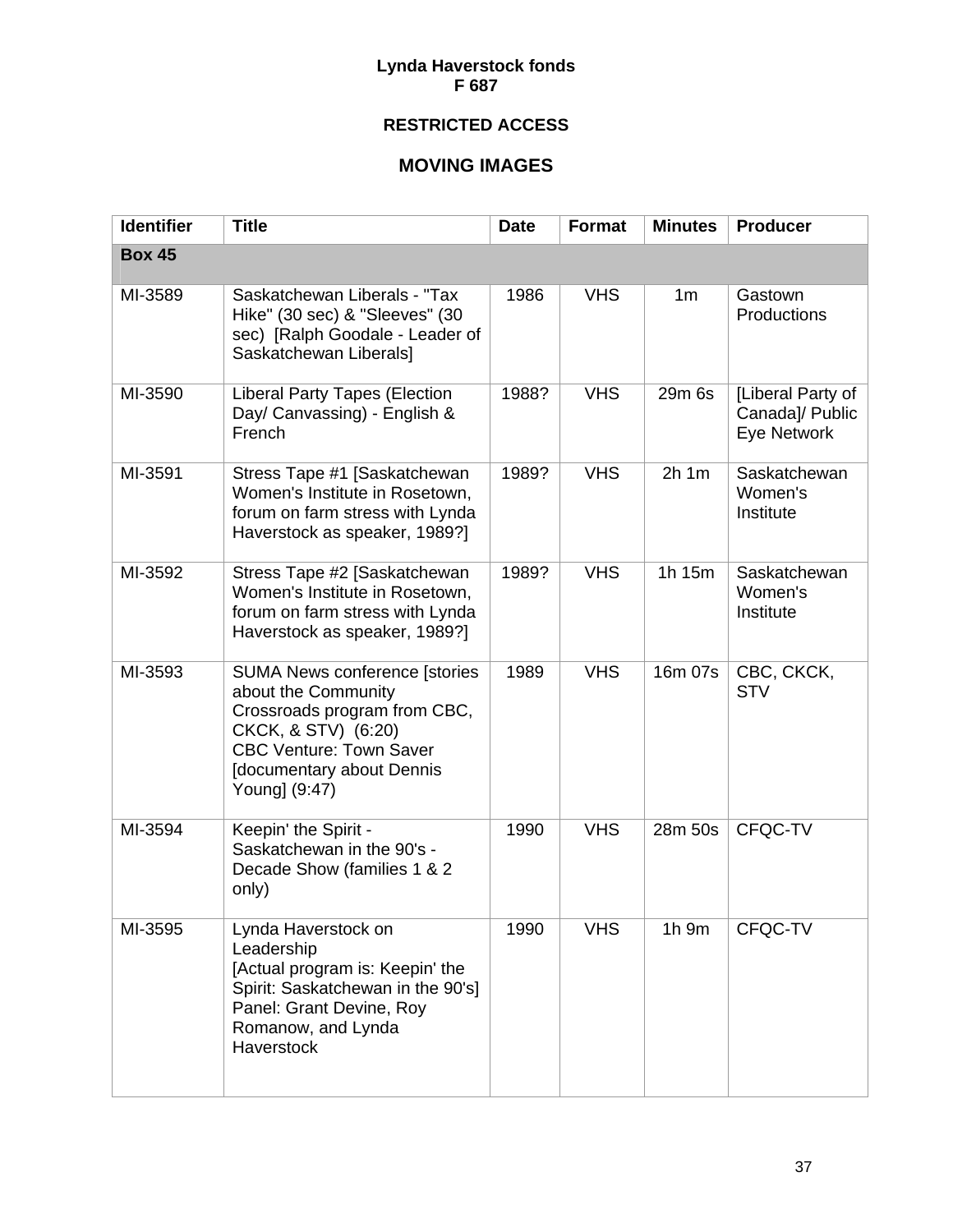| <b>Identifier</b> | <b>Title</b>                                                                                                                                   | <b>Date</b> | Format     | <b>Minutes</b> | <b>Producer</b>                 |
|-------------------|------------------------------------------------------------------------------------------------------------------------------------------------|-------------|------------|----------------|---------------------------------|
| Box 45 continued  |                                                                                                                                                |             |            |                |                                 |
| MI-3596           | [CFQC Interview with Lynda<br>Haverstock, 1991]                                                                                                | 1991        | <b>VHS</b> | 29m            | CFQC-TV                         |
| MI-3597           | Hughston tape #2 - [Nightviews<br>with AI Rosseker - Interview with<br>Lynda Haverstock]                                                       | 1991        | <b>VHS</b> | 1 <sub>h</sub> | Cable Regina                    |
| MI-3598           | Hughston tape #6 - [CBC<br>newstory on healthcare and<br>interview with Lynda Haverstock,<br>1991?]                                            | 1991?       | <b>VHS</b> | 18m 37s        | <b>CBC</b>                      |
| MI-3599           | Hughston tape #7 - [CKCK<br>news, The Provincial, Regina<br>Chamber of Conference forum]                                                       | 1991        | <b>VHS</b> | 3h 18m         | Various                         |
| MI-3600           | Hughston tape #8 - Liberal Party<br>(Free Time English Message)                                                                                | 1991        | <b>VHS</b> | 6m             | [Saskatchewan<br>Liberal Party] |
| MI-3601           | Hughston tape #10 - [The<br>Journal: Protest and Prophecy<br>(development of the Reform<br>Party in Western Canada)]                           | 1990        | <b>VHS</b> | 40m 15s        | <b>CBC</b>                      |
| MI-3602           | Hughston tape #3 - [Campaign<br>Ads, 1991]                                                                                                     | 1991        | <b>VHS</b> | 2m 22s         | [Saskatchewan<br>Liberal Party] |
| MI-3603           | Hughston tape #4 - [Campaign<br>Ads, 1991]                                                                                                     | 1991        | <b>VHS</b> | $1m$ 49s       | [Saskatchewan<br>Liberal Party] |
| MI-3604           | Hughston tape #5 - Lynda<br>Haverstock, Saskatchewan<br>Liberal Leader - 1 x 30 sec -<br>"Lopsided Government",<br>October 4, 1991             | 1991        | <b>VHS</b> | 50s            | [Saskatchewan<br>Liberal Party] |
| MI-3605           | Hughston tape #9 - Lynda<br>Haverstock - Saskatchewan<br>Liberal Leader - 4x30<br>(Leadership 1, Leadership 2,<br>Power, Lopsided), Sept. 1991 | 1991        | <b>VHS</b> | 3m 10s         | [Saskatchewan<br>Liberal Party] |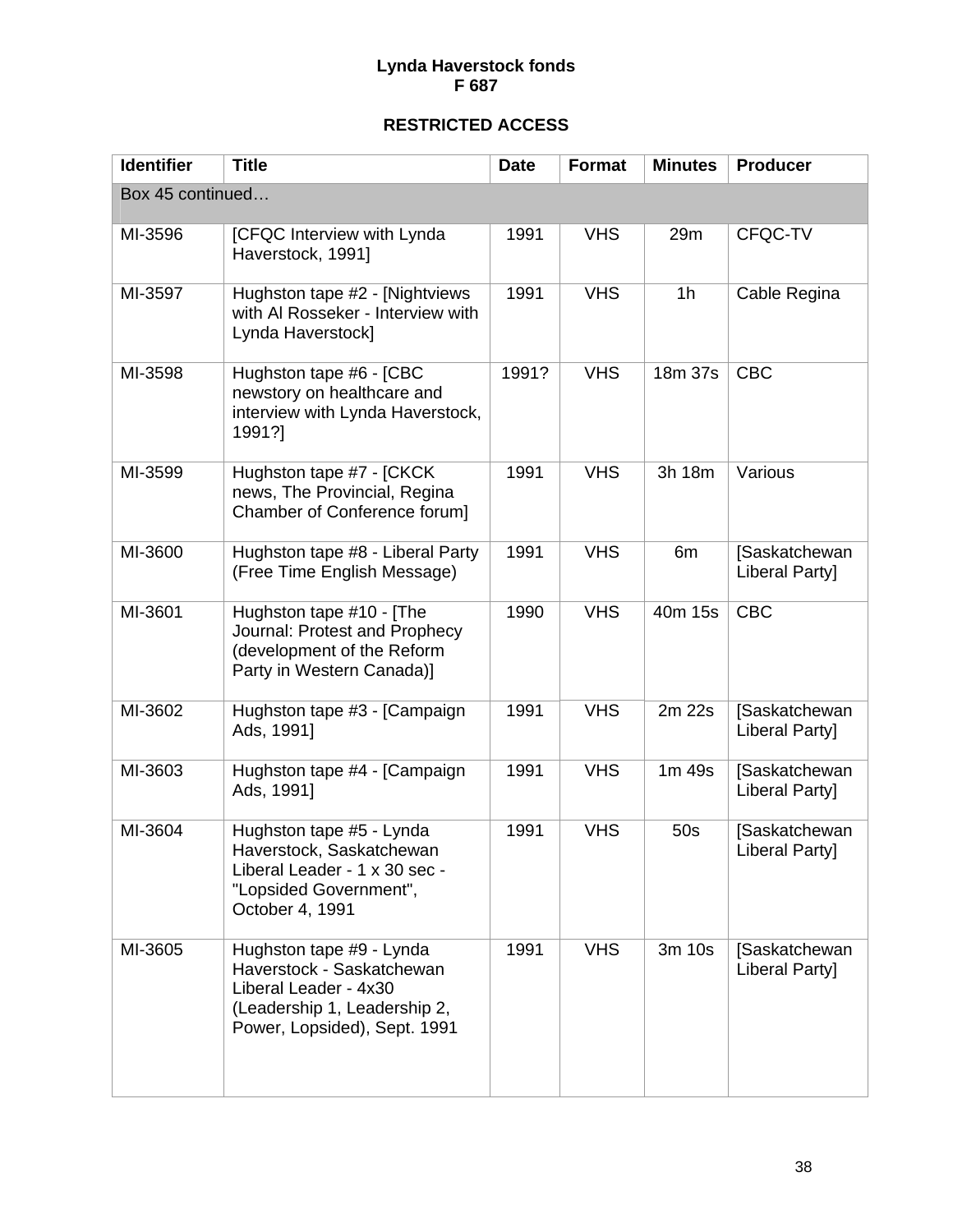| <b>Identifier</b> | <b>Title</b>                                                                                                                                                               | <b>Date</b> | <b>Format</b> | <b>Minutes</b>  | <b>Producer</b>                            |
|-------------------|----------------------------------------------------------------------------------------------------------------------------------------------------------------------------|-------------|---------------|-----------------|--------------------------------------------|
| Box 45 continued  |                                                                                                                                                                            |             |               |                 |                                            |
| MI-3606           | Hughston tape #12 - Lynda<br>Haverstock, Saskatchewan<br>Liberal Leader - 1 x 30 sec -<br>Thank You Saskatchewan,<br>October 15, 1991                                      | 1991        | <b>VHS</b>    | 42s             | Saskatchewan<br>Liberal Party]             |
| MI-3607           | Hughston tape #13 - K. Burgon -<br>1st Production - Tug of War,<br>[Lopsided Government, Steps of<br>Legislature, Steps of Legislature<br>- 30 sec. ads for 1991 election] | 1991        | <b>VHS</b>    | 3m              | [Saskatchewan<br>Liberal Party]            |
| MI-3608           | Hughston tape #14 - [People are<br>listening to Lynda Haverstock<br>(campaign ads)]                                                                                        | 1991?       | <b>VHS</b>    | 3m 45s          | Saskatchewan<br>Liberal Party]             |
| <b>Box 46</b>     |                                                                                                                                                                            |             |               |                 |                                            |
| MI-3609           | Hughston tape #15 - Streeters -<br>re; Lynda Haverstock - Oct. 11,<br>1991                                                                                                 | 1991        | <b>VHS</b>    | 38m 50s         | Minds Eye<br>Entertainment                 |
| MI-3610           | Hughston tape #16 - Lynda<br>Haverstock, Saskatchewan<br>Liberal Leader - 1 x 30 sec -<br>"Straight from the Heart",<br>October 17, 1991                                   | 1991        | <b>VHS</b>    | 30 <sub>s</sub> | Saskatchewan<br>Liberal Party]             |
| MI-3611           | Hughston tape #17 - "Switching"<br>1 & 2 [Campaign Ads, 1991]                                                                                                              | 1991        | <b>VHS</b>    | 1m 52s          | <b>Saskatchewan</b><br>Liberal Party]      |
| MI-3612           | Saskatchewan Liberal Party:<br>1991 Campaign Master - 13 x 30<br>sec - October 29, 1991                                                                                    | 1991        | <b>VHS</b>    |                 | 10m 30s   [Saskatchewan]<br>Liberal Party] |
| MI-3613           | Hughston tape #18 - [Lynda<br><b>Haverstock Rehearsing Speech</b><br>for Leaders' Debate, 1991]                                                                            | 1991        | <b>VHS</b>    | 5m              | home video                                 |
| MI-3614           | Leader's Debate - Sept. 5, 1991<br>[Debaters: Lynda Haverstock,<br>Roy Romanow, and Grant<br>Devine]                                                                       | 1991        | <b>VHS</b>    | 58m 40s         | <b>STV</b>                                 |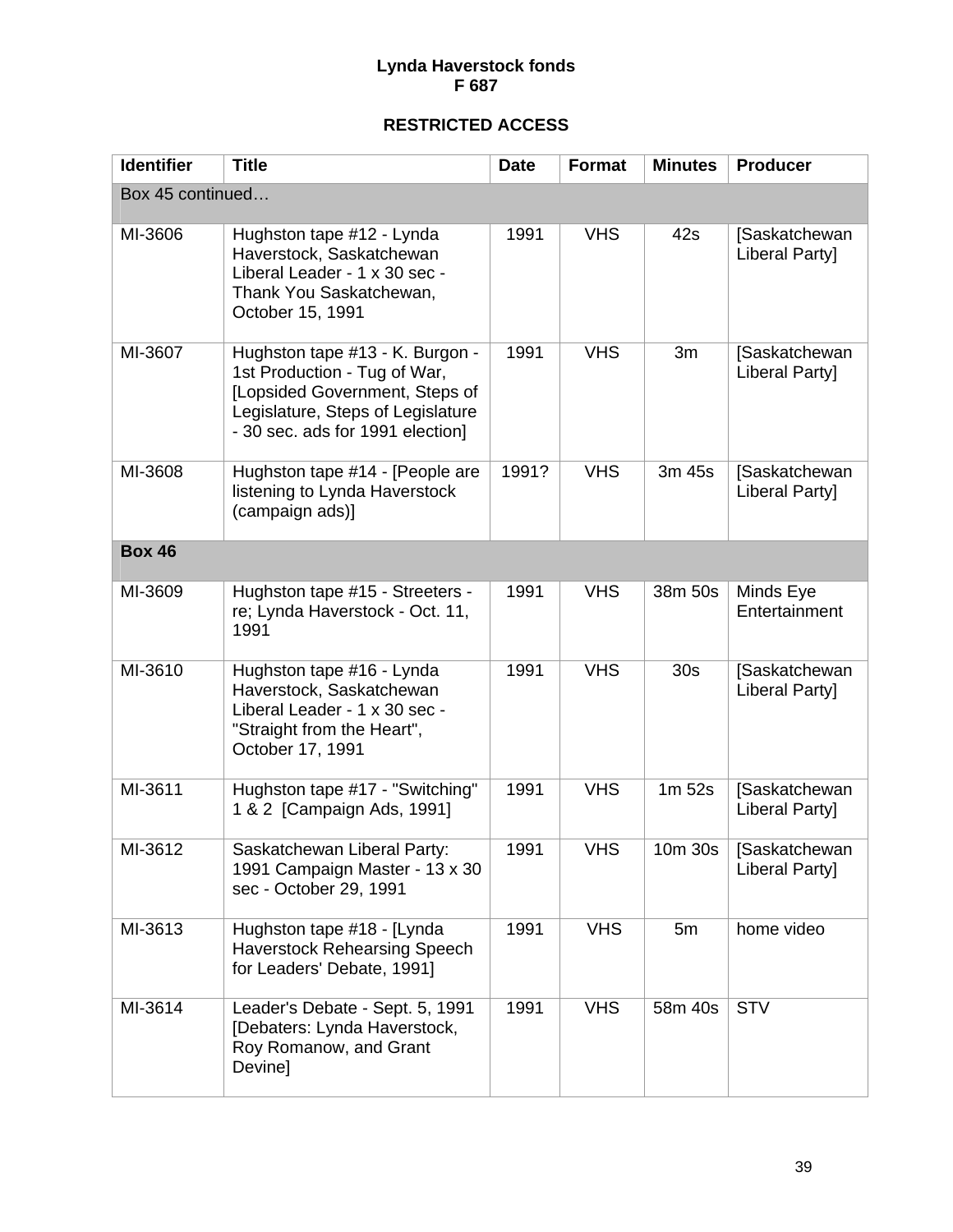| <b>Identifier</b> | <b>Title</b>                                                                                                                                | <b>Date</b> | <b>Format</b> | <b>Minutes</b>            | <b>Producer</b>                                                        |
|-------------------|---------------------------------------------------------------------------------------------------------------------------------------------|-------------|---------------|---------------------------|------------------------------------------------------------------------|
| Box 46 continued  |                                                                                                                                             |             |               |                           |                                                                        |
| MI-3615           | University of Regina<br>Convocation Ceremony - May<br>28, 1993 (Dani's convocation)                                                         | 1993        | <b>VHS</b>    | 2h 44m                    | Univ. of Regina<br>/ Cable Regina                                      |
| MI-3616           | Our Town: Lifestyles - Interview<br>with Lynda Haverstock                                                                                   | 1994        | <b>VHS</b>    | 28m 30s                   | Cable Regina                                                           |
| MI-3618           | 1995 Election Coverage May<br>30-June 21 [newsclips]                                                                                        | 1995        | <b>VHS</b>    | $3h$ 7 $m$                | CBC, BBS, and<br><b>STV</b>                                            |
| MI-3619           | Vote 95: The Leaders' Debate<br>[Debaters: Lynda Haverstock,<br>Roy Romanow, Bill Boyd and<br>Host: Pamela Wallin]                          | 1995        | <b>VHS</b>    | 1h 29m<br>30 <sub>s</sub> | <b>BBS/SCN</b>                                                         |
| MI-3620           | The New Roy Norris Show -<br>Nov. 14, 1995 [Lynda<br>Haverstock interview]                                                                  | 1995        | <b>VHS</b>    | 58m 30s                   | <b>Shaw Cable</b><br><b>Ten Live Studio</b><br>Production              |
| MI-3621           | June 3, 1996 Pot Luck Dinner at<br>Betty Garas honoring Lynda<br>Haverstock - Saskatoon Liberal<br><b>Women's Association</b>               | 1996        | <b>VHS</b>    | 52m 36s                   | Saskatoon<br>Liberal<br>Women's<br>Association<br>(home video)         |
| MI-3622           | Liberal Leadership - Nov. 23,<br>1996                                                                                                       | 1996        | <b>VHS</b>    | $3h$ 7 $m$<br>36s         | <b>CBC</b>                                                             |
| MI-3623           | Mahoney: Program #1 Equality<br>and Democracy [Interview with<br>Lynda Haverstock]                                                          | 1997        | <b>VHS</b>    | 28m                       | <b>Film Crew</b><br>Productions                                        |
| MI-3624           | Saskatchewan: Finding<br>Common Ground on Canada's<br>Future - MLA and Citizen Co-<br>chair Briefing (Edited version) -<br>October 28, 1997 | 1997        | <b>VHS</b>    | 37m 17s                   | University of<br>Saskatchewan                                          |
| MI-3625           | The Saskatchewan Volunteer<br>Medal Award Ceremony - March<br>30, 1998 [Lieuntenant Governor<br>John E.N. Wiebe]                            | 1998        | <b>VHS</b>    | 45m 58s                   | Sask<br>Legislative<br>Assembly<br><b>Broadcast</b><br><b>Services</b> |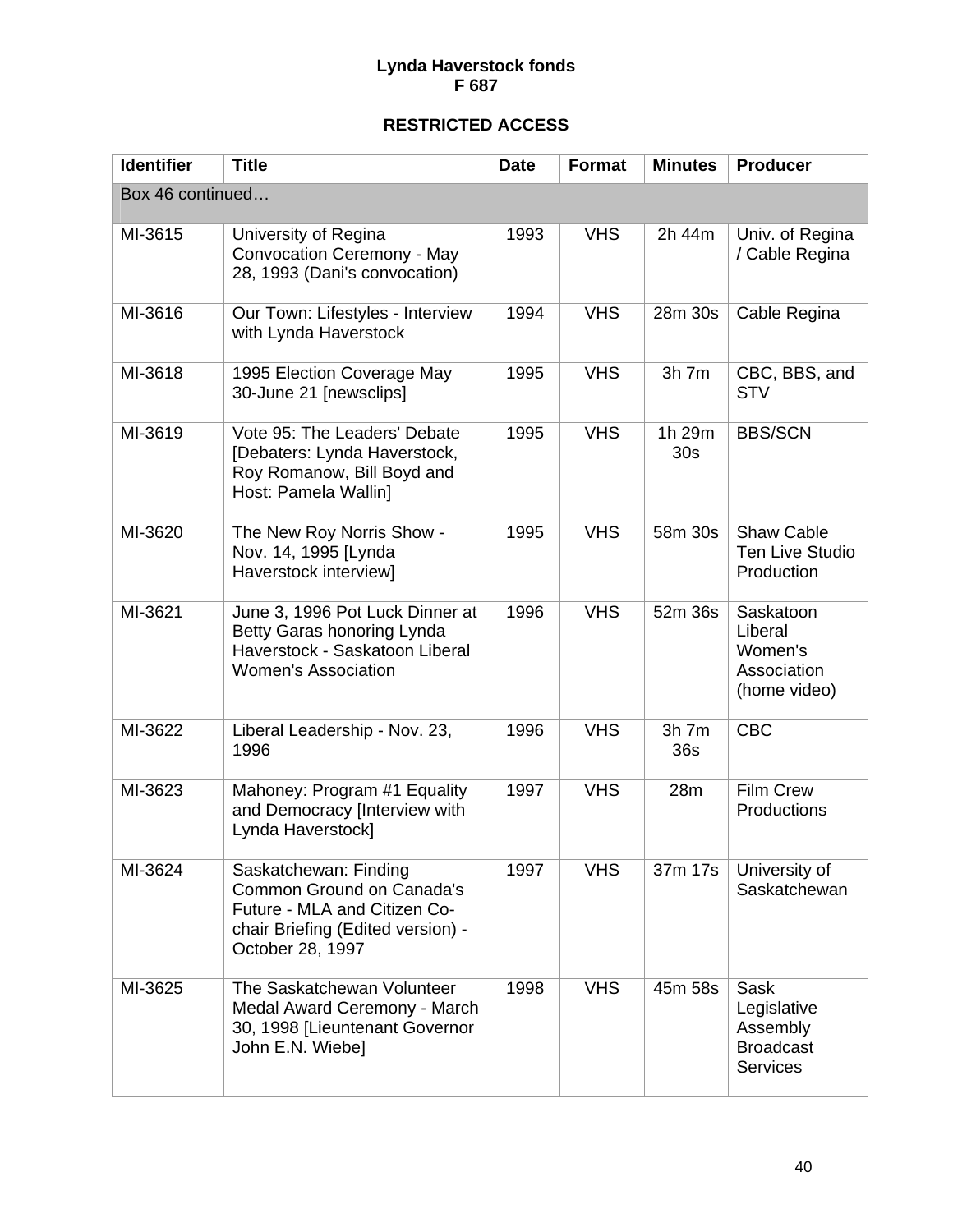| <b>Identifier</b> | <b>Title</b>                                                                                                         | <b>Date</b> | Format     | <b>Minutes</b>        | <b>Producer</b>                                                         |
|-------------------|----------------------------------------------------------------------------------------------------------------------|-------------|------------|-----------------------|-------------------------------------------------------------------------|
| Box 46 continued  |                                                                                                                      |             |            |                       |                                                                         |
| MI-3626           | 1999 CTV Election Coverage -<br>CTV Panel: Mike Dufffy, Lynda<br>Haverstock, Rick Swenson and<br>Lorne Nystrom       | 1999        | <b>VHS</b> | $2h$ $2m$             | <b>CTV</b>                                                              |
| MI-3627           | Plugged In! Sask Order of Merit<br>[Lieutenant Governor presiding<br>is Rt. Hon. John E.N. Wiebe]                    | 1998        | <b>VHS</b> | 1 <sub>h</sub>        | Gursh Madhur /<br>Cable Regina                                          |
| MI-3628           | Saskatchewan Order of Merit<br>2000                                                                                  | 2000        | <b>VHS</b> | 58m 41s               | Access<br>Communication                                                 |
| MI-3629           | Saskatchewan Order of Merit<br>Investiture - Saskatoon:<br>November 21, 2001                                         | 2001        | <b>VHS</b> | 1h 39m<br>55s         | Shaw TV                                                                 |
| <b>Box 47</b>     |                                                                                                                      |             |            |                       |                                                                         |
| MI-3630           | NewsHour: Haverstock<br>Investiture, February 21, 2000                                                               | 2000        | <b>VHS</b> | 5m 29s                | NewsHour<br>[Global?]                                                   |
| MI-3631           | Installation of the 19th<br>Lieutenant Governor of<br>Saskatchewan: February 21,<br>2000                             | 2000        | <b>VHS</b> | 1h 16m<br>28s         | Sask.<br>Legislative<br>Assembly<br><b>Broadcast</b><br><b>Services</b> |
| MI-3632           | <b>Official Visit: Governor General</b><br>of Canada - May 1, 2000 (Her<br>Excellency Rt. Hon. Adrienne<br>Clarkson) | 2000        | <b>VHS</b> | 39m                   | Sask.<br>Legislative<br>Assembly<br><b>Broadcast</b><br><b>Services</b> |
| MI-3633           | Christmas Messages -<br>Haverstock (2:45), Romanow<br>(2:55), Hermanson (3:04)                                       | 2000        | <b>VHS</b> | 9m 50s                | Partners in<br>Motion                                                   |
| MI-3634           | The Saskatchewan Volunteer<br>Medal Award Ceremony - May<br>17, 2000                                                 | 2000        | <b>VHS</b> | $\overline{51}$ m 11s | Sask.<br>Legislative<br>Assembly<br><b>Broadcast</b><br><b>Services</b> |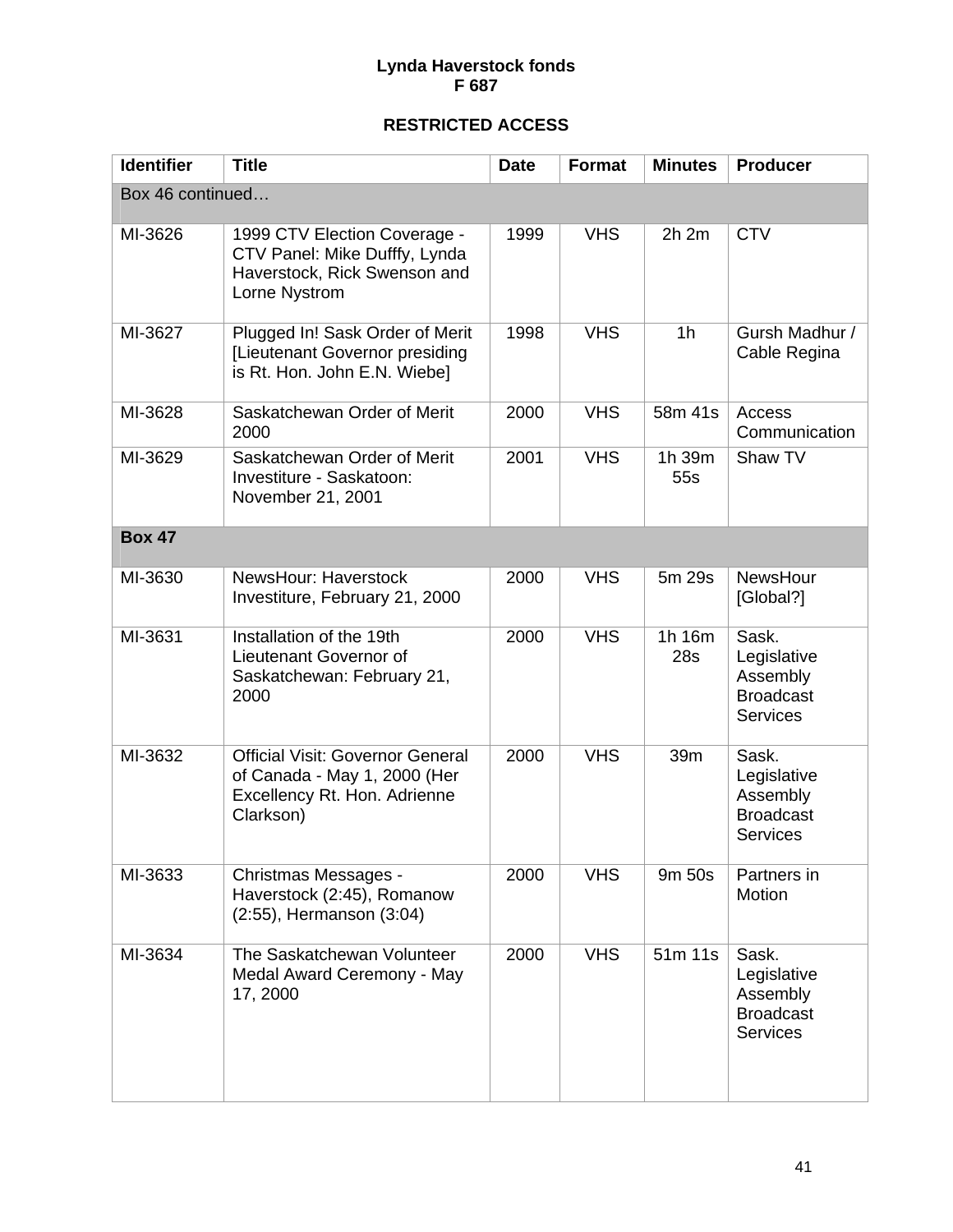| <b>Identifier</b> | <b>Title</b>                                                                                                                                            | <b>Date</b> | Format       | <b>Minutes</b> | <b>Producer</b>                                                         |
|-------------------|---------------------------------------------------------------------------------------------------------------------------------------------------------|-------------|--------------|----------------|-------------------------------------------------------------------------|
| Box 47 continued  |                                                                                                                                                         |             |              |                |                                                                         |
| MI-3635           | The Saskatchewan Volunteer<br>Medal Award Ceremony - April<br>26, 2001 [His Royal Highness<br>the Prince of Wales was in<br>attendance]                 | 2001        | <b>VHS</b>   | 1h 25m<br>20s  | Sask.<br>Legislative<br>Assembly<br><b>Broadcast</b><br><b>Services</b> |
| MI-3636           | The Saskatchewan Volunteer<br>Medal Award Ceremony - April<br>25, 2002                                                                                  | 2002        | <b>VHS</b>   | 45m 55s        | Sask.<br>Legislative<br>Assembly<br><b>Broadcast</b><br><b>Services</b> |
| MI-3637           | The Saskatchewan Volunteer<br>Medal Award Ceremony - May<br>1, 2003                                                                                     | 2003        | <b>VHS</b>   | 51m 20s        | Sask.<br>Legislative<br>Assembly<br><b>Broadcast</b><br><b>Services</b> |
| MI-3638           | Lieutenant Governor's<br>Centennial Gala (May 19, 2005)                                                                                                 | 2005        | 2 DVD<br>set | 2h             | Canadian<br><b>Broadcasting</b><br>Corporation                          |
| MI-3639           | <b>Mace Runner Presentation</b><br>Ceremony: Saskatchewan<br>Legislative Chamber - March 29,<br>2006                                                    | 2006        | <b>DVD</b>   | 1h 34m<br>29s  | Sask.<br>Legislative<br>Assembly<br><b>Broadcast</b><br><b>Services</b> |
| MI-3640           | Public Life: Lynda Haverstock                                                                                                                           | 2006        | <b>VHS</b>   | 58m 30s        | Cable Public<br><b>Affairs Channel</b><br>(CPAC)                        |
| MI-3641           | Farewell Ceremony for Her<br>Honour Hon. Lynda Haverstock<br>Lieutenant Governor of<br>Saskatchewan - May 11, 2006                                      | 2006        | <b>DVD</b>   | 46m            | Sask.<br>Legislative<br>Assembly<br><b>Broadcast</b><br><b>Services</b> |
| MI-3642           | University of Regina: 2006<br><b>Spring Convocation [Haverstock</b><br>attended as Lieutenant-<br>Governor General and as<br>honorary degree recipient] | 2006        | <b>DVD</b>   | 1h 48m<br>44s  | U of R / Access<br>7                                                    |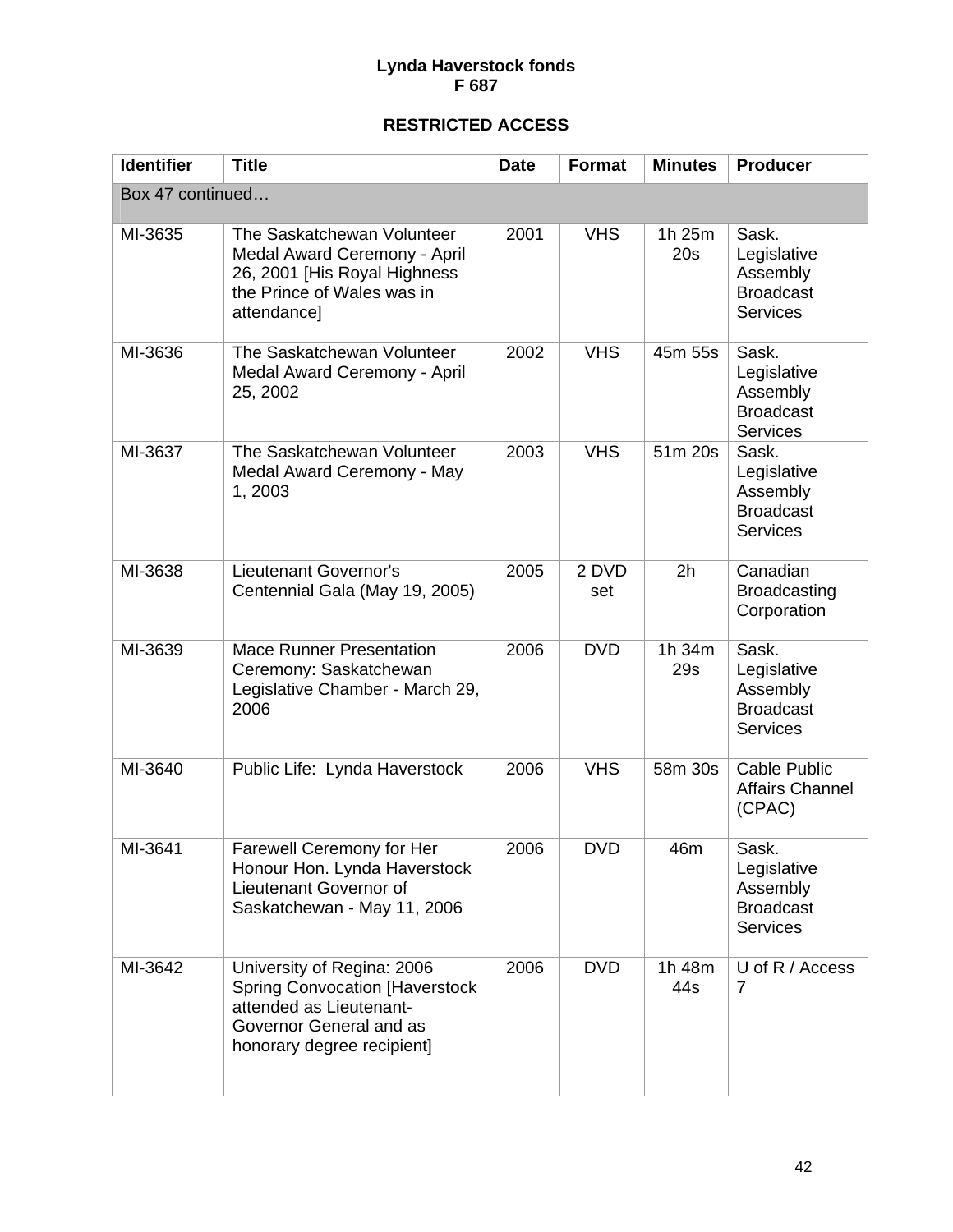| <b>Identifier</b> | <b>Title</b>                                                                       | <b>Date</b> | Format     | <b>Minutes</b>  | <b>Producer</b>                                                                 |  |  |
|-------------------|------------------------------------------------------------------------------------|-------------|------------|-----------------|---------------------------------------------------------------------------------|--|--|
| Box 47 continued  |                                                                                    |             |            |                 |                                                                                 |  |  |
| MI-3643           | From Palace to Prairie: The<br>Crown and Responsible<br>Government in Saskatchewan | 1997        | <b>VHS</b> | 51 <sub>m</sub> | Saskatchewan<br>Intergovernmen<br>tal Affairs / Film<br>Crew<br>Productions     |  |  |
| MI-3644           | Spirit of the Future                                                               | 1995        | <b>VHS</b> | 35m 24s         | Saskatchewan<br>Heritage<br>Foundation /<br><b>Film Crew</b><br>Productions     |  |  |
| MI-3645           | Lisa Visits the Legislature                                                        | 1995        | <b>VHS</b> | 36m 30s         | Legislative<br>Assembly of<br>Saskatchewan /<br><b>Film Crew</b><br>Productions |  |  |
| MI-3646           | Out from Underground - Scarred<br>by History series (Episode 4)                    | 2001        | <b>VHS</b> | 44m 45s         | 4 Square<br>Productions                                                         |  |  |
| MI-3647           | September 4, 2005: Nobody<br>Throws a Party Like<br>Saskatchewan                   | 2005        | <b>DVD</b> | 38m 10s         | Saskatchewan<br>Centennial<br>2005                                              |  |  |
| MI-3648           | Celebrate Saskatchewan: 100<br>Years of Heart - Melville                           | [2005]      | <b>DVD</b> | 7m 47s          | Galaxy<br>Ventures                                                              |  |  |
| MI-3649           | St. Louis Historical Society:<br>Pictorial History 2005                            | 2005        | <b>DVD</b> | 1h 56m<br>42s   | <b>Big Drum Media</b>                                                           |  |  |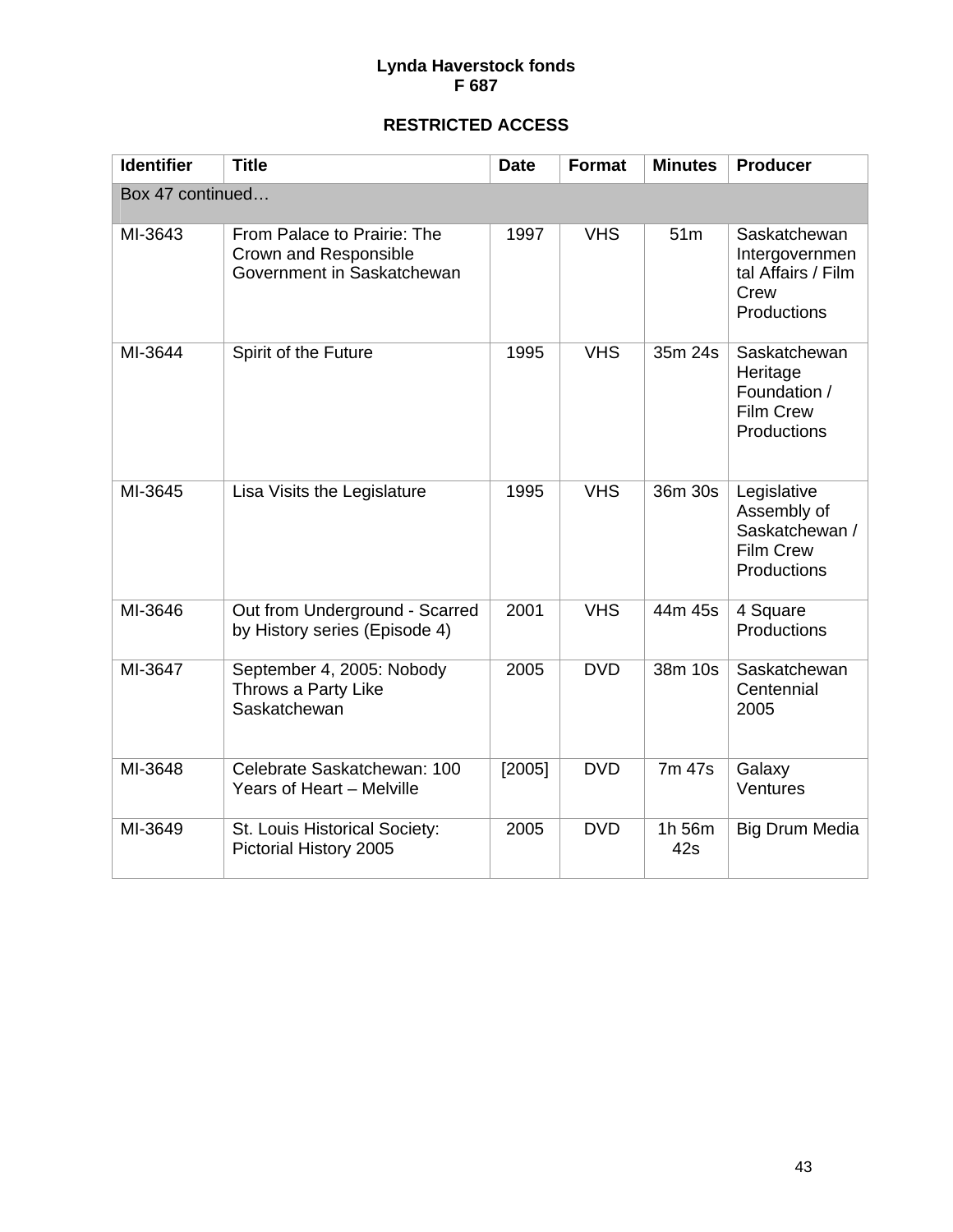#### **RESTRICTED ACCESS**

#### **SOUND RECORDINGS**

| <b>Identifier</b>          | <b>Title</b>                                                                                                                                                       | <b>Date</b> | <b>Format</b>                       | <b>Minutes</b>                       | <b>Producer</b>                                          |
|----------------------------|--------------------------------------------------------------------------------------------------------------------------------------------------------------------|-------------|-------------------------------------|--------------------------------------|----------------------------------------------------------|
| <b>Box 47</b>              |                                                                                                                                                                    |             |                                     |                                      |                                                          |
| <b>SR-144</b>              | Songs from Year of the<br>Moose: A Melodious Moosical<br>by Ken Mitchell, Barbara<br>Sapergia, and Geoffrey Ursell<br>(Happy Birthday Moose Jaw,<br>1882-1982)     | 1982        | 45 rpm,<br>vinyl<br>record          | 6m 39s                               | Peacock<br>Players and the<br>Moose Jaw 100<br>Committee |
| <b>SR-145</b>              | S. Swedberg Kohli: Lynda<br>Haverstock, April 12/89 -<br>Radio work                                                                                                | 1989        | audio-<br>cassette                  | ca. 1h 37m                           | S. Swedberg<br>Kohli                                     |
| <b>SR-146</b><br>$(1)-(2)$ | The Senator Dave Steuart<br>Salute, Saturday, November<br>10, 1990                                                                                                 | 1990        | 2 audio-<br>cassette<br>$\mathbf S$ | 1) ca.<br>1h 43m<br>2) ca.<br>1h 30m | <b>Quality Sound</b><br>Services                         |
| <b>SR-147</b>              | Response to L. Haverstock<br>about Gay Parade in Regina -<br>Gerhard Walter of Bulyea, SK                                                                          | 1990        | audio-<br>cassette                  | ca. 30m 37s                          | <b>Gerhard Walter</b>                                    |
| <b>SR-148</b>              | Elaine Houston: "Word of<br>Mouth" [song by Mike & the<br>Mechanics, 1991]                                                                                         | 1991        | audio-<br>cassette                  | 6m 43s                               | <b>[Elaine</b><br>Houston]                               |
| <b>SR-149</b>              | [Radio call in show on QC-<br>600, Saskatoon; guest is<br>Lynda Haverstock]                                                                                        | 1992        | audio-<br>cassette                  | 7m 30s                               | $[QC-600]$                                               |
| <b>SR-150</b>              | [Lynda Haverstock speaking at<br>a political event]                                                                                                                | 1995?       | audio-<br>cassette                  | ca. 21m 3s                           | [Lynda<br>Haverstock]                                    |
| <b>SR-151</b>              | [Side A - Campaign planning<br>meeting, campaign speech<br>with no audience; Side B.<br>Haverstock speaking on<br>education restructuring to a<br>committee panel] | 1995?       | audio-<br>cassette                  | ca. 56m 27s                          | [Lynda<br>Haverstock]                                    |
| <b>SR-152</b>              | Sask. Liberal theme music<br>[Together, We Build a Better<br>Way]                                                                                                  | 1995?       | audio-<br>cassette                  | ca. 6m 55s                           | <b>Creative House</b><br>Studios?                        |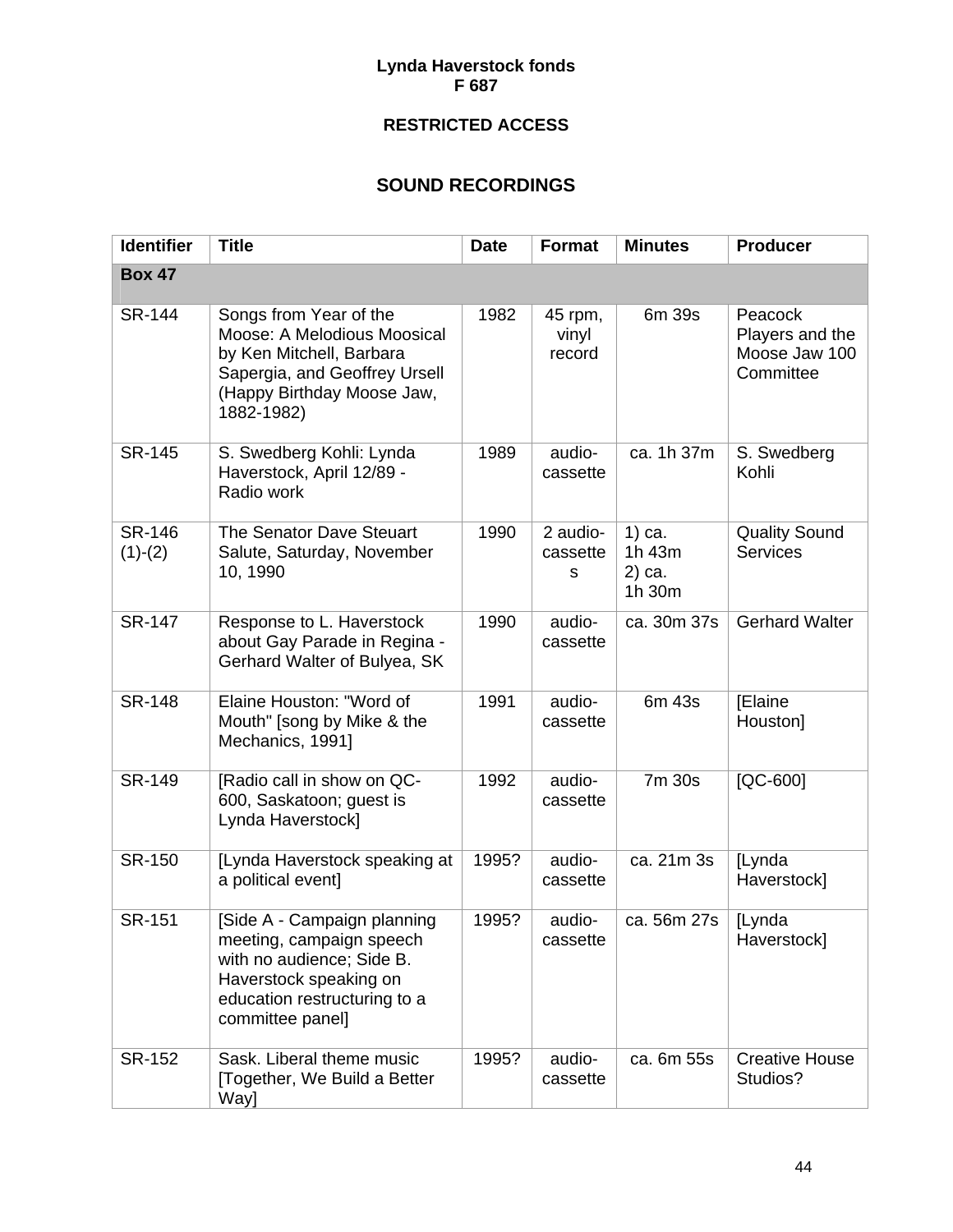| <b>Identifier</b>          | <b>Title</b>                                                                                                           | <b>Date</b>         | Format                             | <b>Minutes</b>          | <b>Producer</b>                    |  |
|----------------------------|------------------------------------------------------------------------------------------------------------------------|---------------------|------------------------------------|-------------------------|------------------------------------|--|
| Box 47 continued           |                                                                                                                        |                     |                                    |                         |                                    |  |
| SR-153                     | Saskatchewan Liberals<br>Together. A Better Way -<br>Campaign 1995, Song/Radio<br>Commercials                          | 1995                | audio-<br>cassette                 | ca. 9m 24s              | [Saskatchewan<br>Liberal Party]    |  |
| <b>SR-154</b>              | There Is a Better Way<br>[campaign song, 1995]                                                                         | 1995                | audio-<br>cassette                 | ca. 60m                 | [Saskatchewan<br>Liberal Party]    |  |
| <b>SR-155</b>              | Lynda Haverstock CJWW<br>Radio - "Let"s Talk<br>Saskatchewan Nov. 17, 1995                                             | 1995                | audio-<br>cassette                 | ca. 39m                 | <b>CJWW</b>                        |  |
| <b>SR-156</b>              | Osika Interim Liberal Leader                                                                                           | 1995                | audio-<br>cassette                 | 2m <sub>9s</sub>        | Prairie Media<br>Watch             |  |
| <b>SR-157</b>              | <b>FOLSOM Graduation, June</b><br>23, 2001 [Fountain of Life<br>School of Ministry in Prince<br>Albert, Saskatchewan]  | 2001                | audio-<br>cassette                 | ca. 90m 51s             | [FOLSOM]                           |  |
| <b>SR-158</b>              | Prophecy - Her Honour, The<br>Honourable Dr. Lynda M.<br>Haverstock                                                    | 2001?               | audio-<br>cassette                 | 4m 12s                  | [FOLSOM?]                          |  |
| <b>SR-159</b>              | Richardson's Roundup:<br><b>Birthday Wishes for Her</b><br>Majesty the Queen Mother                                    | Aug.<br>4,<br>2001  | compact<br>disc                    | 37m 4s                  | <b>CBC</b>                         |  |
| <b>SR-160</b><br>$(1)-(2)$ | Breaking the Weir: From<br>Pavement to Pasture - Betty<br><b>Stichbury Ramshaw</b>                                     | 2003                | $\overline{2}$<br>compact<br>discs | 1) 77m 4s<br>2) 78m 59s | <b>Bette Ramshaw</b>               |  |
| SR-161                     | Happy Birthday Dear<br>Saskatchewan: Stacey<br>Euteneier (vocal)                                                       | Oct.<br>30,<br>2004 | compact<br>disc                    | 2m 56s                  | <b>Talking Dog</b><br>Studios Inc. |  |
| <b>SR-162</b>              | Celebrate Saskatchewan!<br>100th Anniversary of<br>Saskatchewan, 25th<br>Anniversary of Saskatchewan<br><b>Express</b> | 2005                | compact<br>disc                    | 38m 4s                  | Saskatchewan<br><b>Express</b>     |  |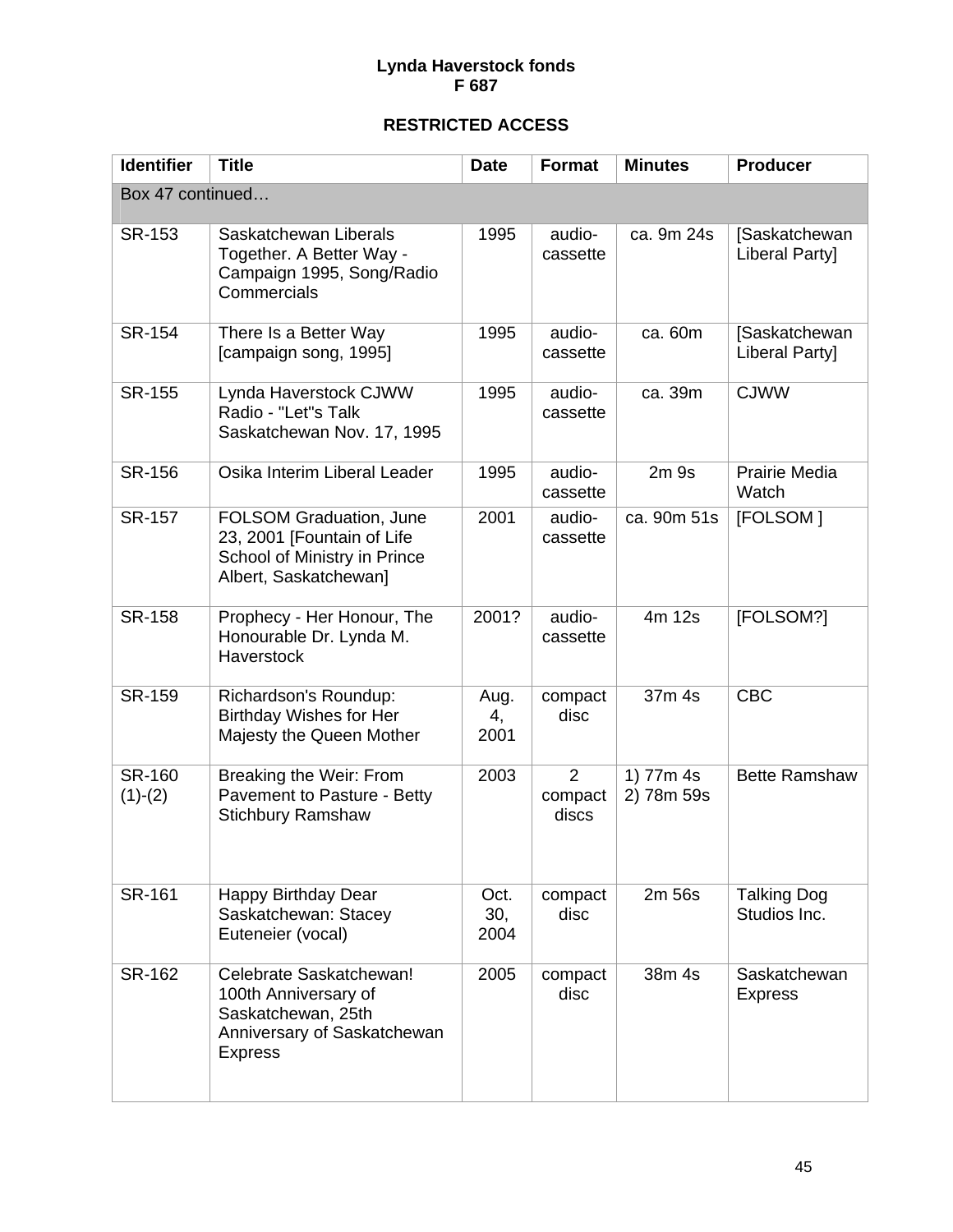| <b>Identifier</b>          | <b>Title</b>                                                                                                                                               | <b>Date</b> | <b>Format</b>                  | <b>Minutes</b>   | <b>Producer</b>                                                                    |  |
|----------------------------|------------------------------------------------------------------------------------------------------------------------------------------------------------|-------------|--------------------------------|------------------|------------------------------------------------------------------------------------|--|
| Box 47 continued           |                                                                                                                                                            |             |                                |                  |                                                                                    |  |
| SR-163                     | Saskatchewan, We Love This<br>Place! This Official Song of<br>Saskatchewan Centennial<br>2005                                                              | 2005        | compact<br>disc                | 5m 45s           | Saskatchewan<br>Centennial<br>2005                                                 |  |
| <b>SR-164</b>              | Memories - Volume I: Fiddlers<br>& Friends                                                                                                                 | 2005        | compact<br>disc                | 49m 7s           | Saskatchewan<br>Centennial<br>2005 / River<br><b>Bend Sound</b><br>(St. Louis, SK) |  |
| <b>SR-165</b>              | We Love Saskatchewan: A<br>Celebratory Centennial Song,<br>Cyril Skoloda                                                                                   | 2005        | compact<br>disc                | 2m <sub>4s</sub> | Cyril Skoloda /<br><b>Nashville Music</b><br>Productions                           |  |
| <b>SR-166</b>              | Saskatchewan Doukhobor<br>Centennial Choir 2005                                                                                                            | 2005        | compact<br>disc                | 58m 36s          | Saskatchewan<br>Doukhobor<br>Centennial<br>Choir                                   |  |
| <b>SR-167</b>              | Lynda Haverstock,<br>Saskatchewan Liberal Leader,<br>Radio Commercial - Raw<br>V/O's - Three Scripts - Two<br>Reads of Each                                | 1991        | audio<br>reel                  | 3m 10s           | John Ridley                                                                        |  |
| <b>SR-168</b>              | Shaunavon, 24 Sept 91<br>[Haverstock making a<br>campaign speech in<br>Shaunavon, answering media<br>questions, an interview, and a<br>speech in Moosomin] | 1991        | micro-<br>cassette             | ca. 71m 16s      | <b>[Lynda</b><br>Haverstock]                                                       |  |
| SR-169                     | Lynda Media Interview x20<br>[Noon edition call in show on<br>CBC radio with guest Lynda<br>Haverstock, and interview]                                     | 1991        | micro-<br>cassette             | ca. 56m 23s      | <b>CBC</b>                                                                         |  |
| <b>SR-170</b><br>$(1)-(2)$ | Tapes of phone message<br>received upon the<br>announcement of my being<br>named LG [Lynda Haverstock,<br>Lieutenant Governor]                             | 2000        | 2 dicta-<br>phone<br>cassettes |                  | [Lynda<br>Haverstock]                                                              |  |